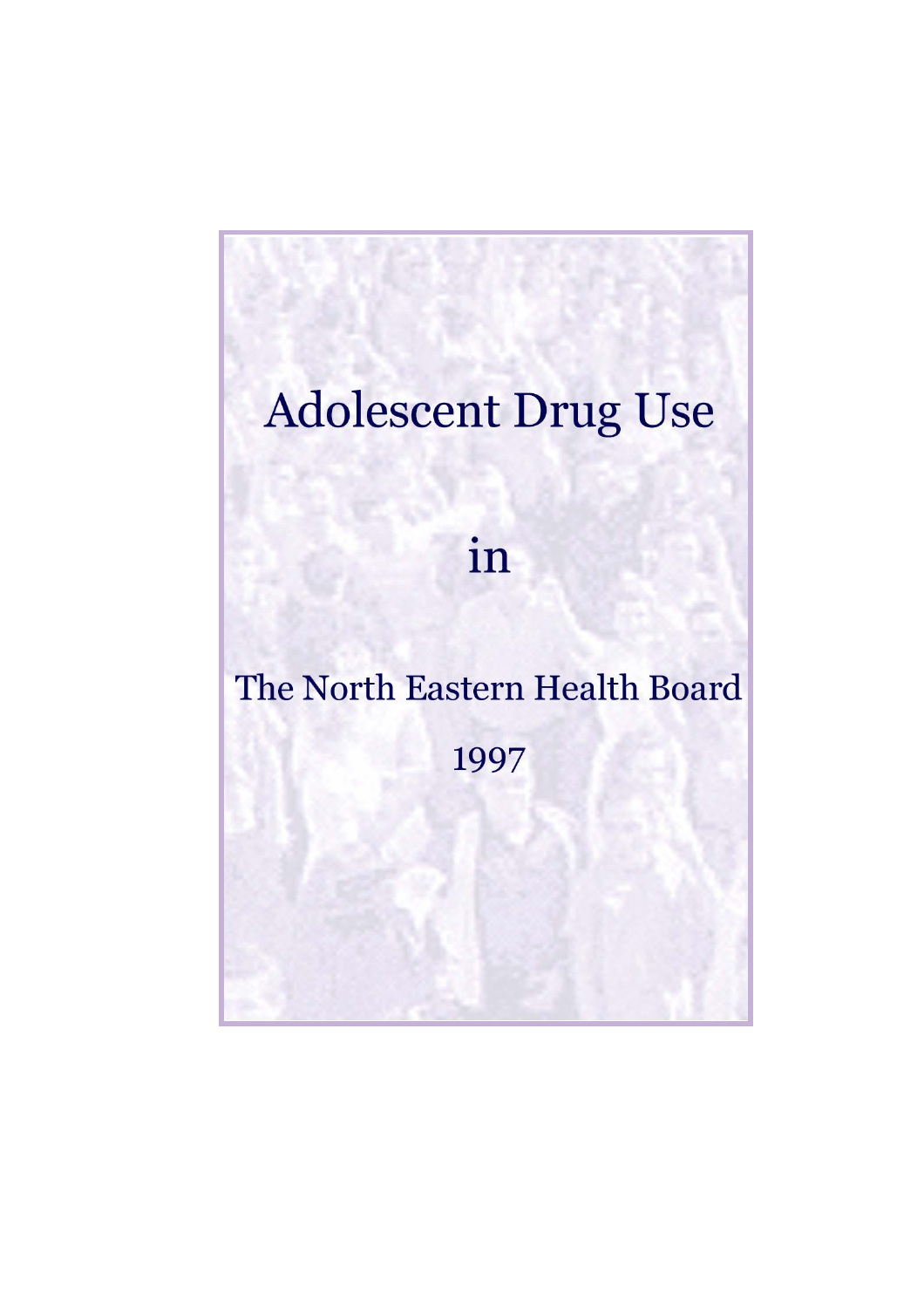**Adolescent Drug Use** 

**in** 

**The North Eastern Health Board, 1997** 

**North Eastern Health Board, 1999**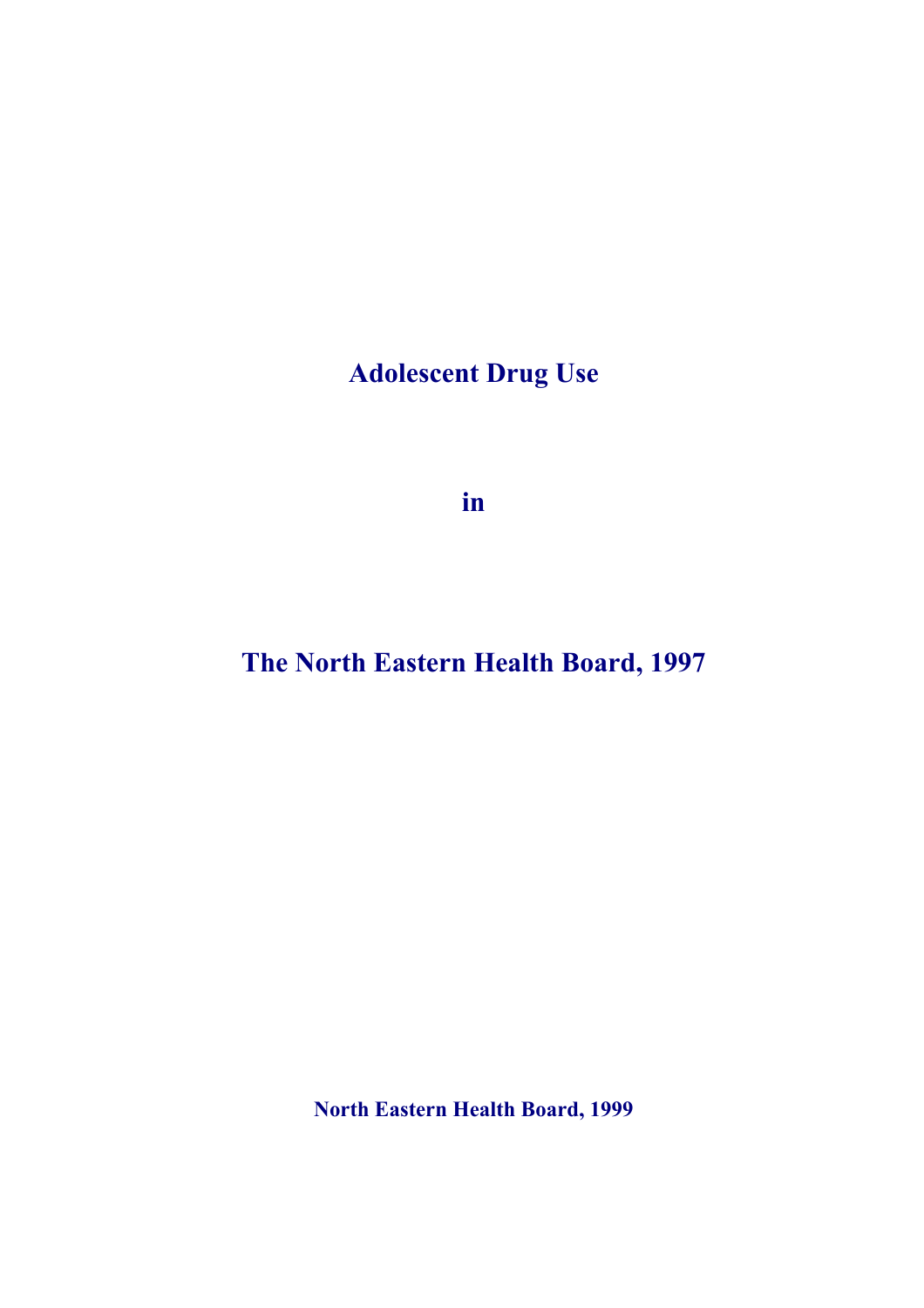# **CONTENTS**

|                                                                                | Page |
|--------------------------------------------------------------------------------|------|
| Foreword.                                                                      |      |
|                                                                                |      |
| 1. Introduction $\ldots$ . $5$                                                 |      |
| 1.1                                                                            |      |
| 1.2                                                                            |      |
|                                                                                |      |
|                                                                                |      |
|                                                                                |      |
| 2.1.                                                                           |      |
| 2,2                                                                            |      |
|                                                                                |      |
|                                                                                |      |
|                                                                                |      |
|                                                                                |      |
|                                                                                |      |
|                                                                                |      |
|                                                                                |      |
|                                                                                |      |
| 3. Qualitative Study                                                           |      |
| 3.0                                                                            | .26  |
| 3.1                                                                            |      |
| 3.2                                                                            |      |
|                                                                                |      |
| 3.2.2 Availability, Procurement & Distribution Networks in Adolescent Worlds30 |      |
|                                                                                |      |
|                                                                                |      |
|                                                                                |      |
| 3.2.6 Views on Current Drug Education & Health Promotion Initiatives46         |      |
|                                                                                | Cont |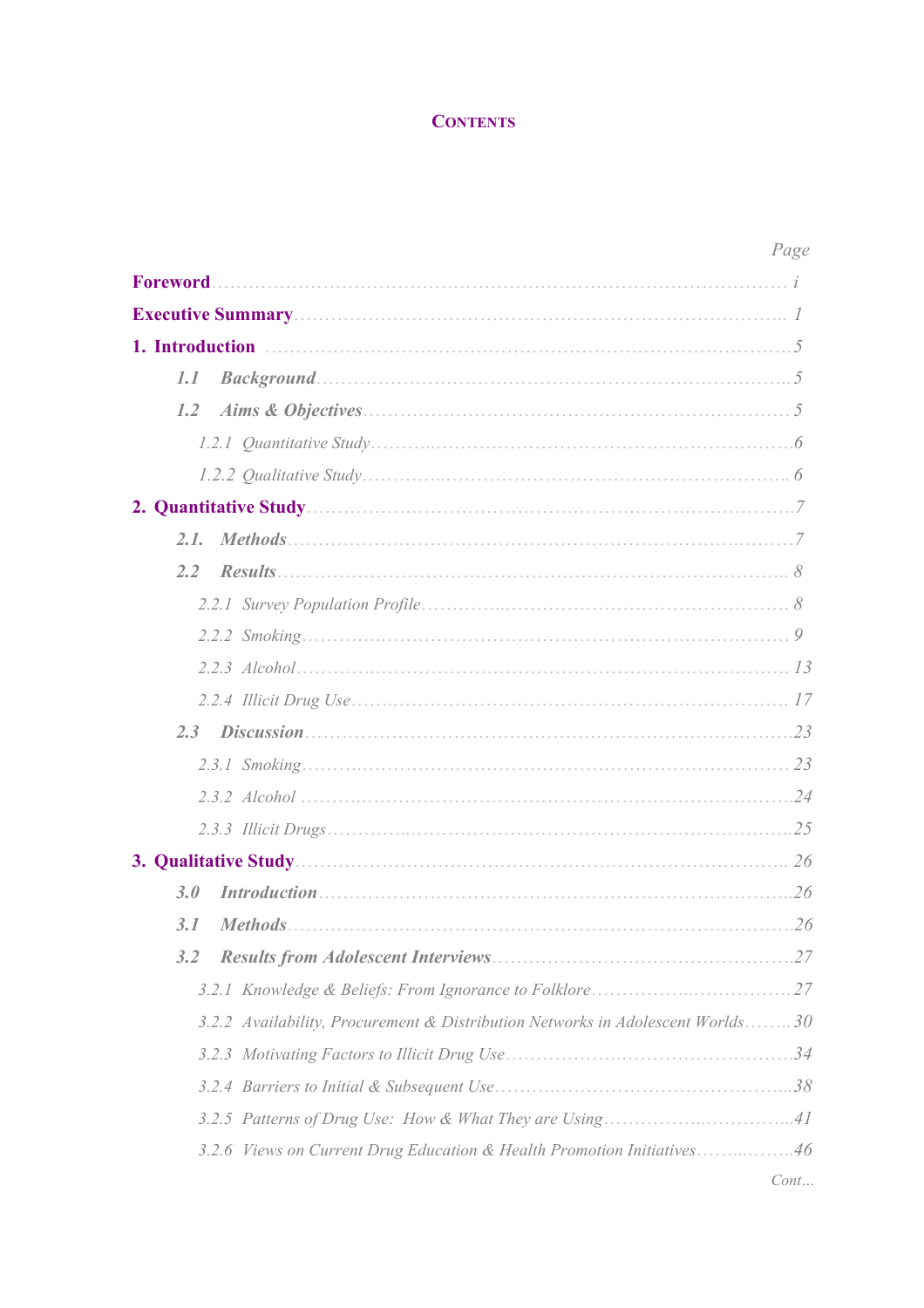|  | 49  |
|--|-----|
|  |     |
|  | 50  |
|  |     |
|  | 52  |
|  | 56  |
|  | .58 |
|  | 60  |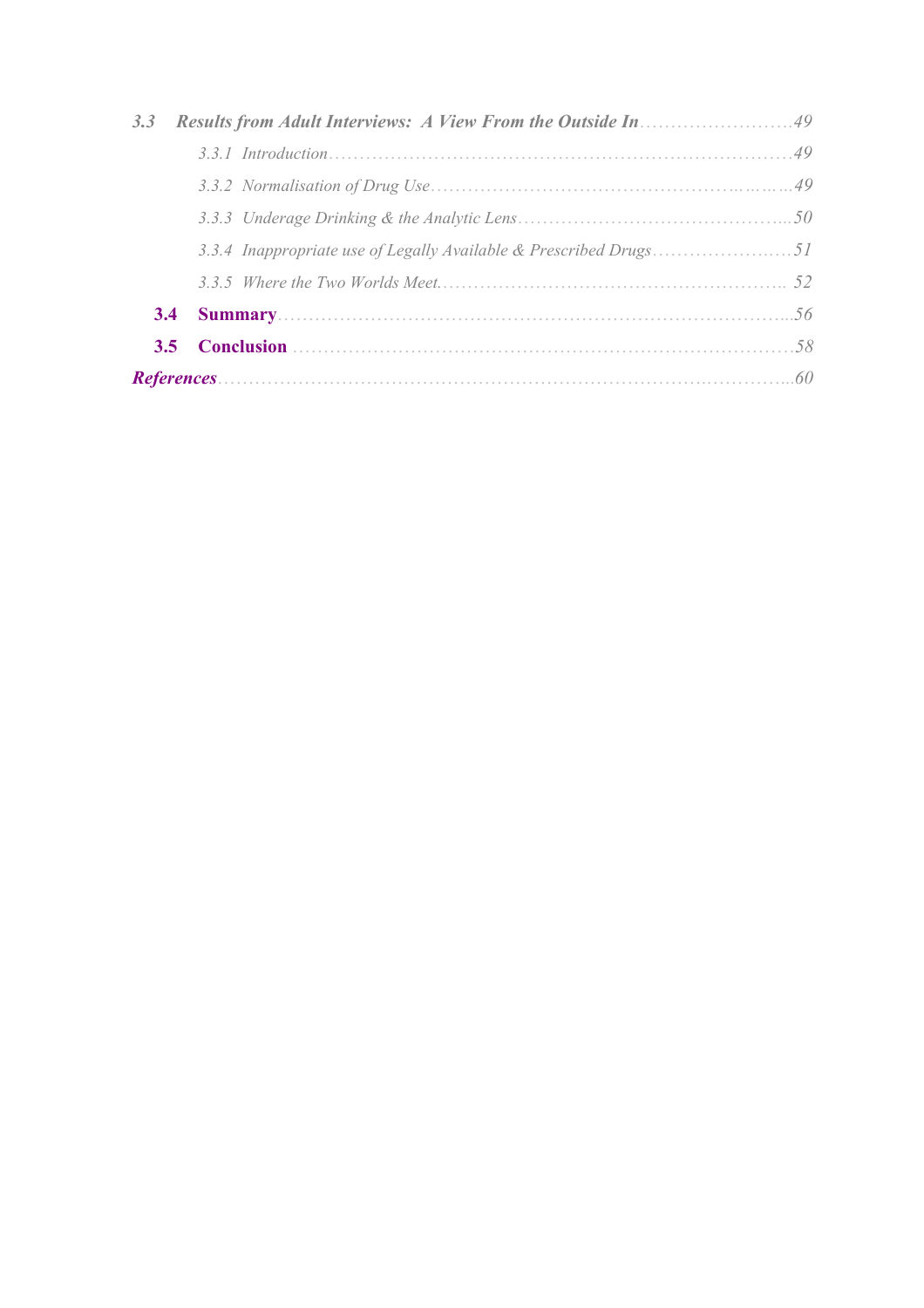## **Foreword**

The North Eastern Health Board is happy to make available the report "Adolescent Drug Use in the North Eastern Health Board, 1997". This report was commissioned as part of the Board's overall strategy to deal with the issue of drug misuse among adolescents and to establish the extent of drug use among young people in the region. Detailed presentation of the findings of this research was presented to the board members, health board personnel, Gardaí, parents and teachers, and other agencies in the region involved with families and young people. Following on from these presentations, and as a result of a consultative process involving the Board's Committees, Gardaí, parents, teachers and agencies involved with families and young people themselves, a series of recommendations emerged as to how one might best tackle the problem of drug misuse within the region.

A collaborative, inter-agency approach is considered the best way forward for service providers and the provision of a series of co-ordinated and integrated programmes for adolescents is considered necessary. All agencies will work together to ensure that there is collaboration in relation to existing health promotion programmes and other strategies in relation to drug and substance abuse. For example, ad-hoc arrangements in relation to various statutory and voluntary agencies providing lectures and information to schools and other centres for young people will be replaced by a co-ordinated programme under the auspices of the Regional Drugs Co-Ordinating Committee. The recommendations from this consultative process are as follows:

- Research into the use of drugs and illegal substances among the 19+ age group should be carried out;
- Quantitative and qualitative research should be carried out into the problem of drug and substance abuse among isolated and marginalised young people;
- The value of positive peer pressure was highlighted in the studies and our Board will therefore engage in dialogue with young people, their parents, youth workers and those involved in education, to properly focus our Health Promotion Programmes;
- Detailed discussions will commence with local authorities, the education system and the business community, particularly with representative organisations of alcohol and tobacco vendors, with a view to seeking their co-operation in a new 'reduce the supply'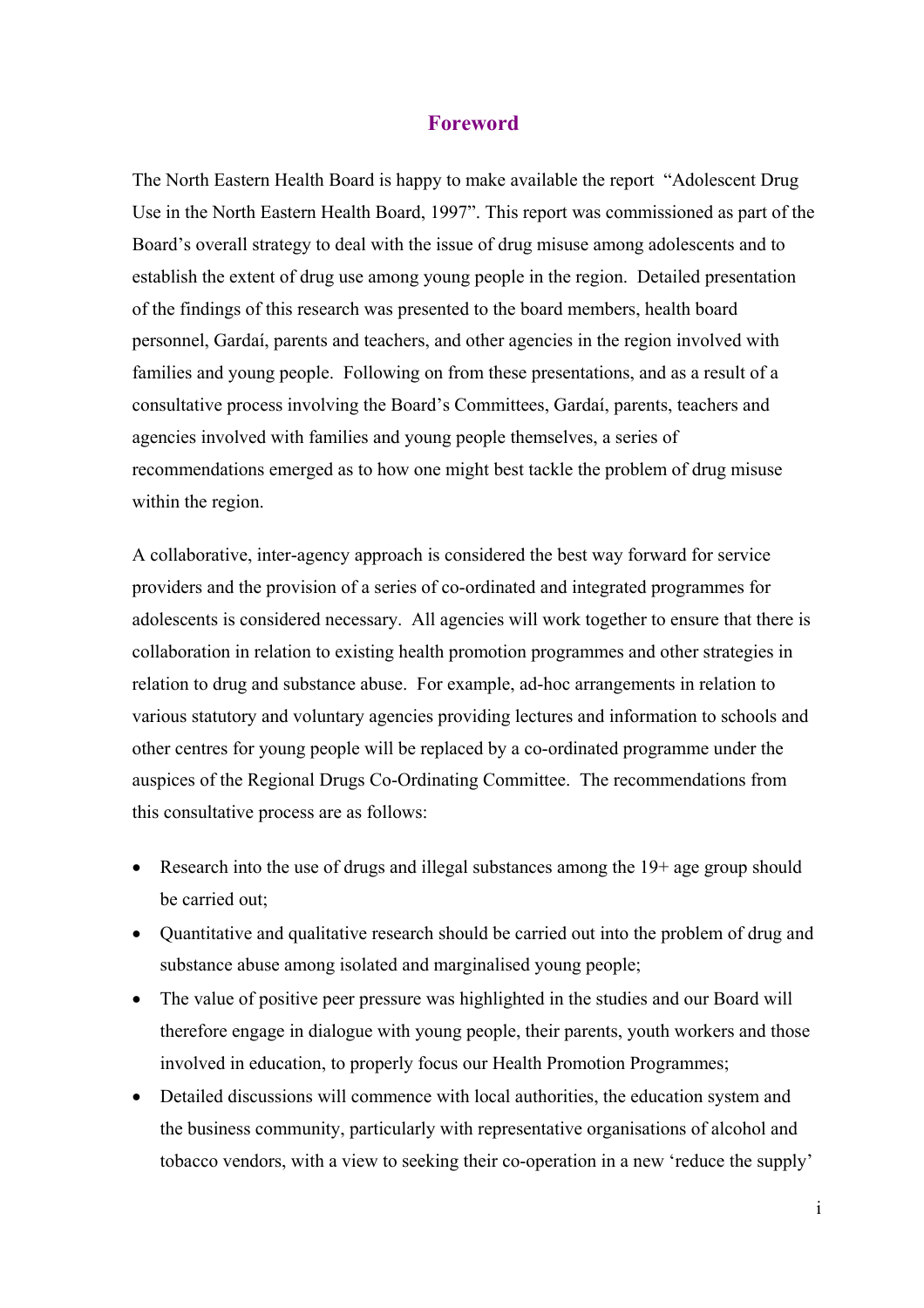initiative in the North East that centres around the sale of alcohol and drugs to young people and reduces the distribution of illicit drugs;

- Provide high support services to individual families where drug and substance abuse has been identified as a problem. Outreach workers, addiction counsellors, mental health professionals and community based agencies will work together on implementing care plans for specific families;
- Develop, in co-operation with health promotion programmes and with other existing parenting programmes in the region, a new parent focused approach to disseminating information and enhancing parenting skills. All existing preventive and interventive programmes with parents will be evaluated before a new programme is prepared;
- All staff and partnership agencies involved in the provision of child care and family support services will be informed, educated and trained in relation to the drug and substance abuse, particularly among vulnerable families and children, to ensure an early referral and support service and to ensure that all other aspects of the multifaceted programme are fully understood by staff and agencies involved in family work;
- Young people have asked for drop-in and information centres to be developed. These centres should have a range of information programmes and activities, with strong youth and community involvement;
- Co-operation with the Gardaí will continue, particularly to enhance the already good working relationship established between the Health Board and the Gardaí and existing structures through which the Board and Gardaí co-ordinate closely, for example, in relation to child care.

The Regional Drugs Co-Ordinating Committee in co-ordination with the Health Promotion Unit of the Health Board will keep the situation under constant review.

I would like to thank Dr. Ciaran Brown and Ms. Anne Stakelum from the Department of Public Health, who carried out the bulk of the research. In addition, I would like to thank Dr. Fenton Howell, Ms. Ita Hegarty and Dr. Declan Bedford for putting this report together. The North Eastern Health Board is extremely grateful to all of those who cooperated in this research project. Without the support of the schools, our own staff, external agencies and the children who participated, we would not have this rich source of knowledge.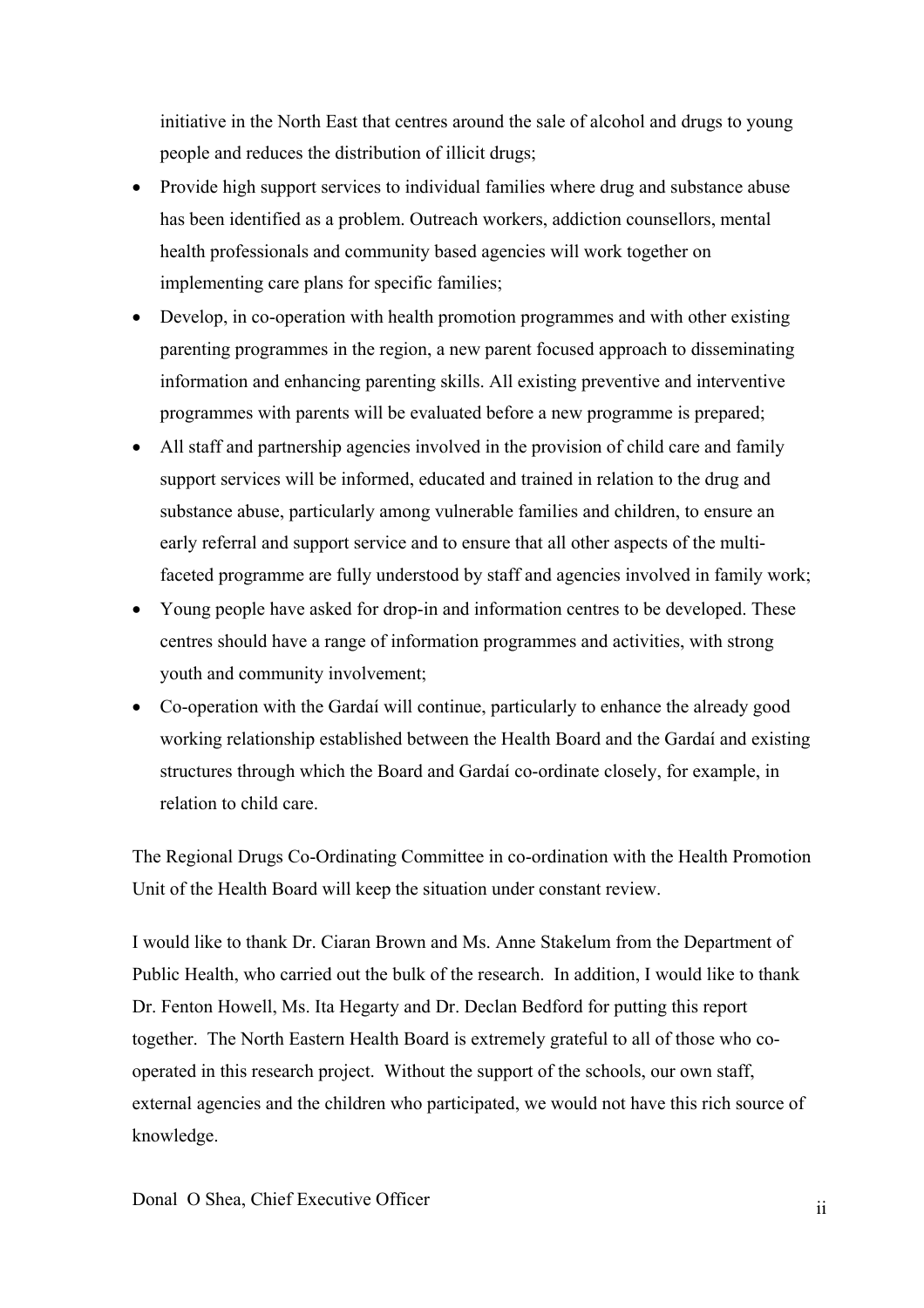# **Executive Summary**

#### **Introduction**

As part of the Board's overall strategy to deal with the issue of drug misuse among adolescents, research was commissioned to establish the extent of drug use among young people in the region. A quantitative study to assess and document the prevalence and pattern of drug usage by adolescents has been completed. A qualitative study, also carried out, provides information on the experience and knowledge of young people in relation to drugs and explores barriers and motivating factors to illicit drug use. The adolescents' views on the current drug education and health promotion initiatives were also sought.

#### **Quantitative Study**

Adolescents numbering 1,516, aged between 13 and 19 years of age, from 21 schools in the four counties of the North Eastern Health Board region were randomly administered a confidential questionnaire.

#### *Results*

#### *Smoking and alcohol use*

This research showed that smoking and alcohol rates are high, especially when compared to national figures. Regular smoking prevalence rates were substantially higher in the Board's area compared to 1993 national rates for both male and female adolescents. At age 16 years, 40% of males and 34% of females in the region were regular smokers compared to 26% and 23% nationally, respectively. Regular consumption of alcohol (i.e., one or more drinks per week) varied between 26% at age 13 years, 81% at age 17 years and 57% overall. Patterns of male and female consumption were similar. Adolescents tended to show binge drinking patterns, with most alcohol being consumed on a Friday or Saturday night.

#### *Illicit drug use*

The findings in relation to drug use overall were very heartening. More than 92% of adolescents who were canvassed in the study had never used drugs, the only exceptions being the use of glue/solvents and cannabis as the following table shows: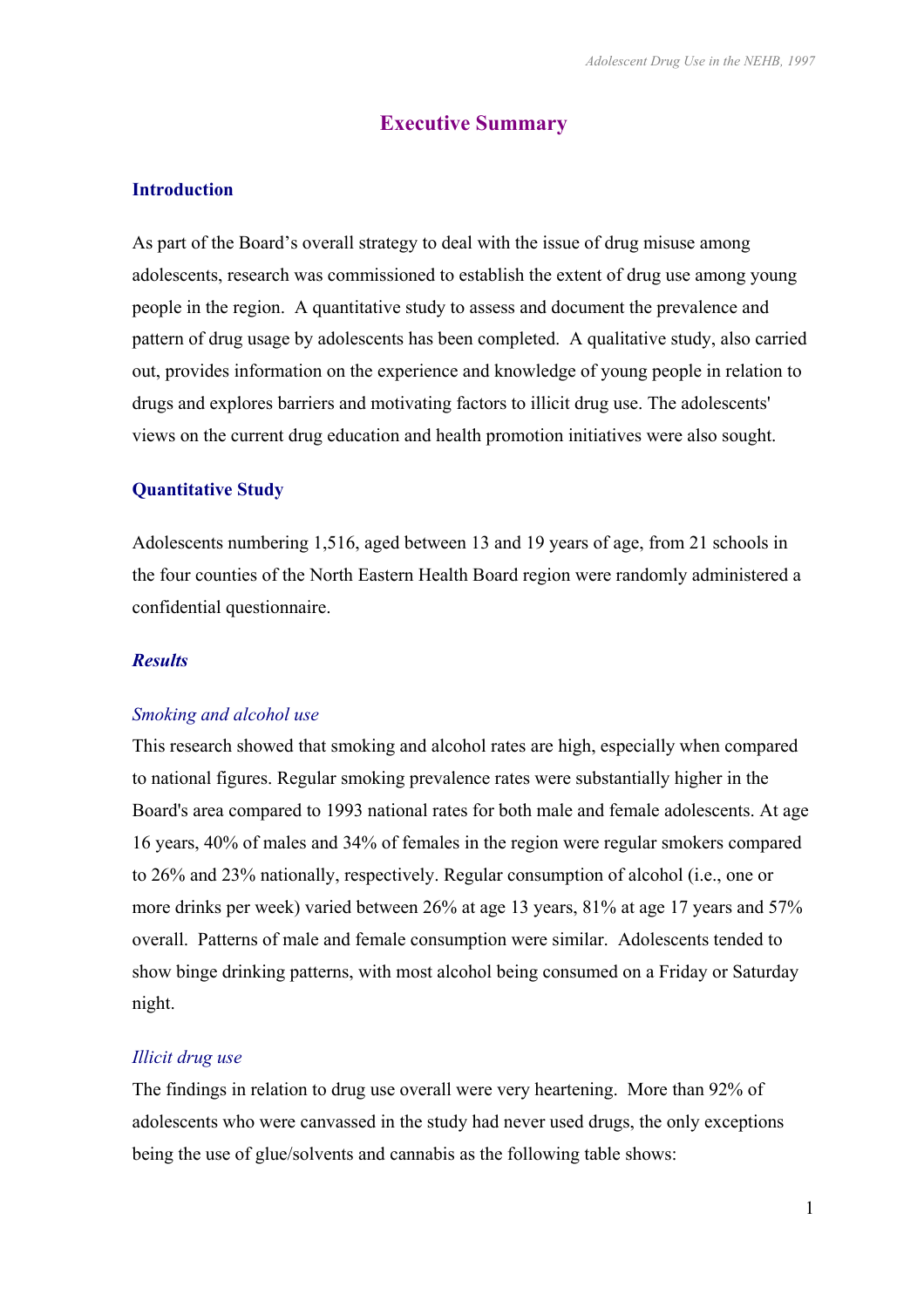| Drug type                    | <b>Never</b> | Once | Sporadic* | Regular* |
|------------------------------|--------------|------|-----------|----------|
|                              |              |      |           |          |
| Glue of solvents             | 80.7         | 7.7  | 9.6       | 2.0      |
| Cannabis                     | 75.1         | 5.2  | 10.2      | 9.5      |
| Ecstasy                      | 94.7         | 2.4  | 1.3       | 1.6      |
| L.S.D                        | 94.3         | 2.8  | 2.1       | 0.8      |
| Speed                        | 94.2         | 2.4  | 2.0       | 1.4      |
| Psilocybin*(magic mushrooms) | 92.5         | 2.9  | 3.8       | 0.8      |
| Heroin (smoked)              | 98.1         | 1.2  | 0.4       | 0.4      |
| Heroin (injected)            | 99.7         | 0.2  | 0.0       | 0.1      |
| Cocaine                      | 98.4         | 0.9  | 0.3       | 0.4      |
| <b>Barbiturates</b>          | 98.8         | 0.5  | 0.4       | 0.3      |
| Cough Syrup                  | 95.4         | 2.0  | 20.       | 0.7      |
| Other                        | 96.2         | 1.0  | 2.1       | 0.7      |

#### **Table a. Percentage illicit drug use for each user category**

\* Sporadic – adolescents who had used the drug on number of occasions but not regularly

\* Regular – adolescents using drugs on a monthly or weekly basis

Adolescents who are regular smokers or drinkers were offered drugs more frequently than those who are not. Those who had been offered drugs were first offered drugs between 12- 15 years of age at discos (28%), on the street (22%) and at house parties (18%). These adolescents are primarily offered drugs by a best or very good friend (29%) or someone their friend knew (29%).

#### **Qualitative Study**

This research was carried out in order to gain an understanding of the views, experiences and knowledge of young people in relation to drug misuse in the North East. The focus groups included young people of both sexes, aged between 13-19 years from a variety of social, geographical, and educational backgrounds. A particular effort was made to include young people not attending main stream schools who were not included in the quantitative study.

In addition, views of adults, who, through their work, are closely involved with young people were sought. In addition to the above, seven in-depth interviews were held with young people who are still abusing or had abused in the past.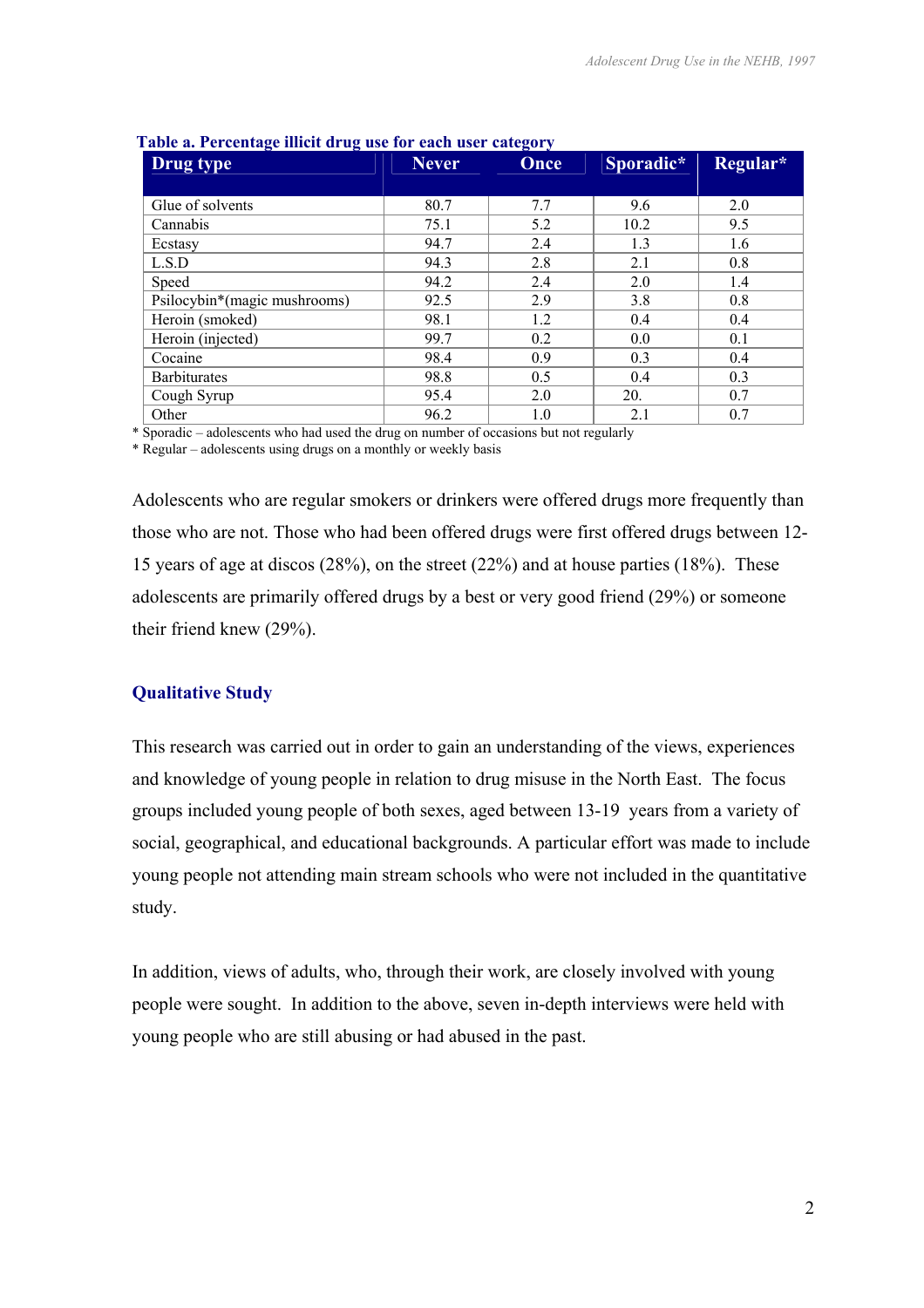# *Results*

Most adolescents named a series of illicit drugs with little difficulty. However, there were knowledge gaps among both users and non users. All knew where drug could be purchased locally. Most people agreed cannabis, ecstasy and acid were easily available.

As with previous studies, this study found that the reasons for drug use are varied and many. The following are the reasons most commonly given by the users themselves:

- Boredom
- Personal problems almost always involving family problems
- Experimentation
- Enjoyment and sociability
- Peer influence

Research showed that peers can have a positive, as well as have a negative effect, in terms of both encouraging and discouraging drug use among themselves. While initiation into the drug world is often something that 'just happens', there are barriers to initial use and these were identified principally as follows:

- Fear
- Parents (concept of guilt, shame, 'letting them down')
- Positive peer association also acts as a barrier to initial use

Barriers to further drug use were identified and revolved around four main headings:

- Being caught by the Gardaí
- Fear of damage to health
- Bad experience either experienced themselves or witnessed in a best friend
- Changing peer group

Similar to the quantitative study, drugs that are most frequently used are glues/solvents (particularly in the 13-14 year olds) Cannabis, Ecstasy, and LSD. Recommendations were sought from this group to expand and improve drug education and health promotion initiatives and included: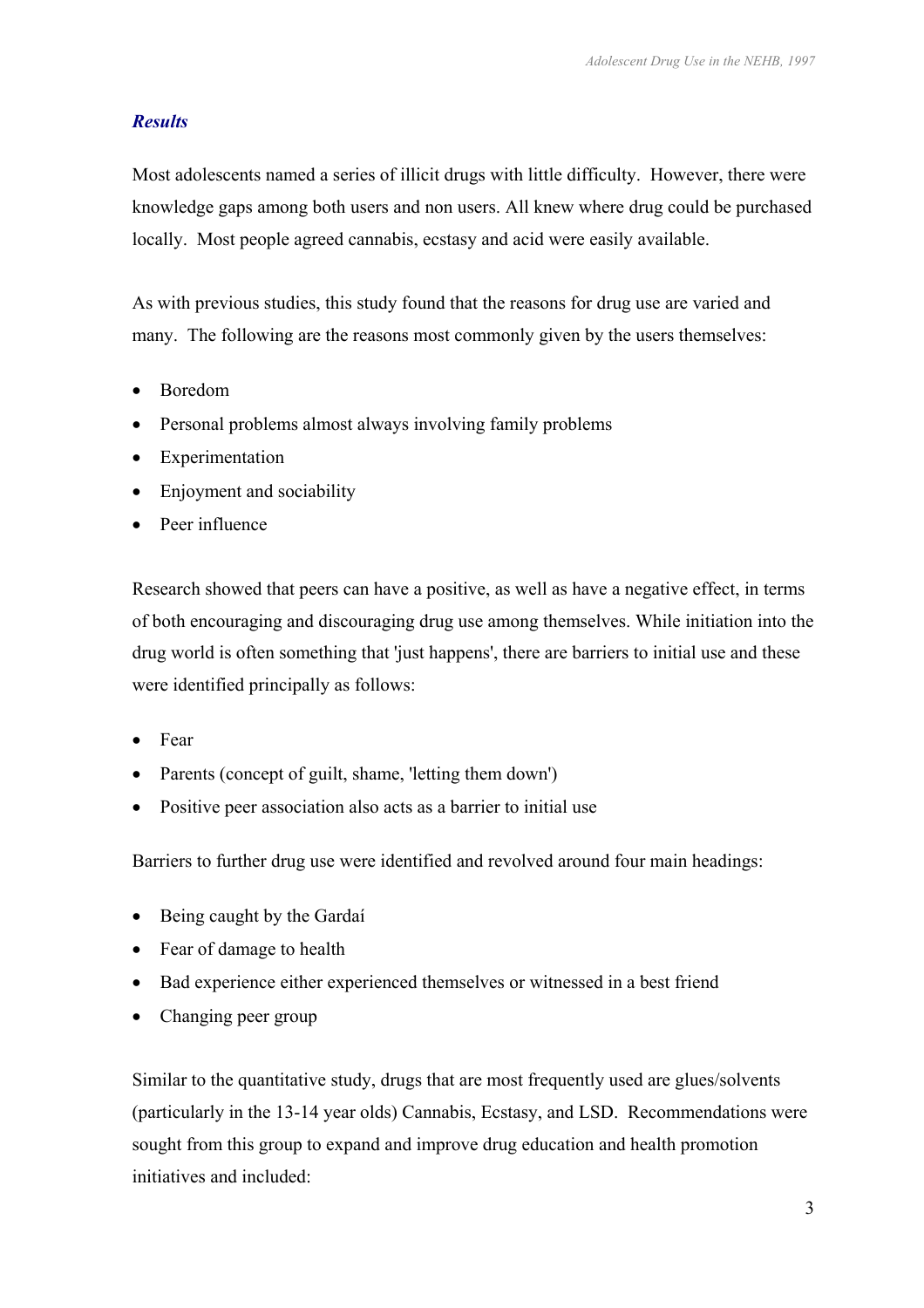- Providing more amenities for young people
- Providing drop in social centres, run by young people under the mentorship of adults
- Getting young people to help with advertising
- Devising a holistic approach to education in primary school
- Devising appropriate and effective health promotion programmes in schools as part of the education curriculum on an ongoing basis
- Harm reduction
- Alcohol abuse was a bigger problem than drug abuse and should be addressed

Those adults interviewed felt that underage drinking was a far more serious problem than illicit drugs. Recommendations included:

- A range of appropriate community responses should be prepared
- More amenities, (natural buzz to replace artificial buzz)
- Peer education
- Social drop in centres
- Parental education
- 'Reality Checking' by Health Promotion in the development of their new initiatives by including both young people and youth workers
- Outcome measurement by Health Promotion Unit of their strategies
- Harm reduction. Whilst this was recommended by some concerned adults, not all were in agreement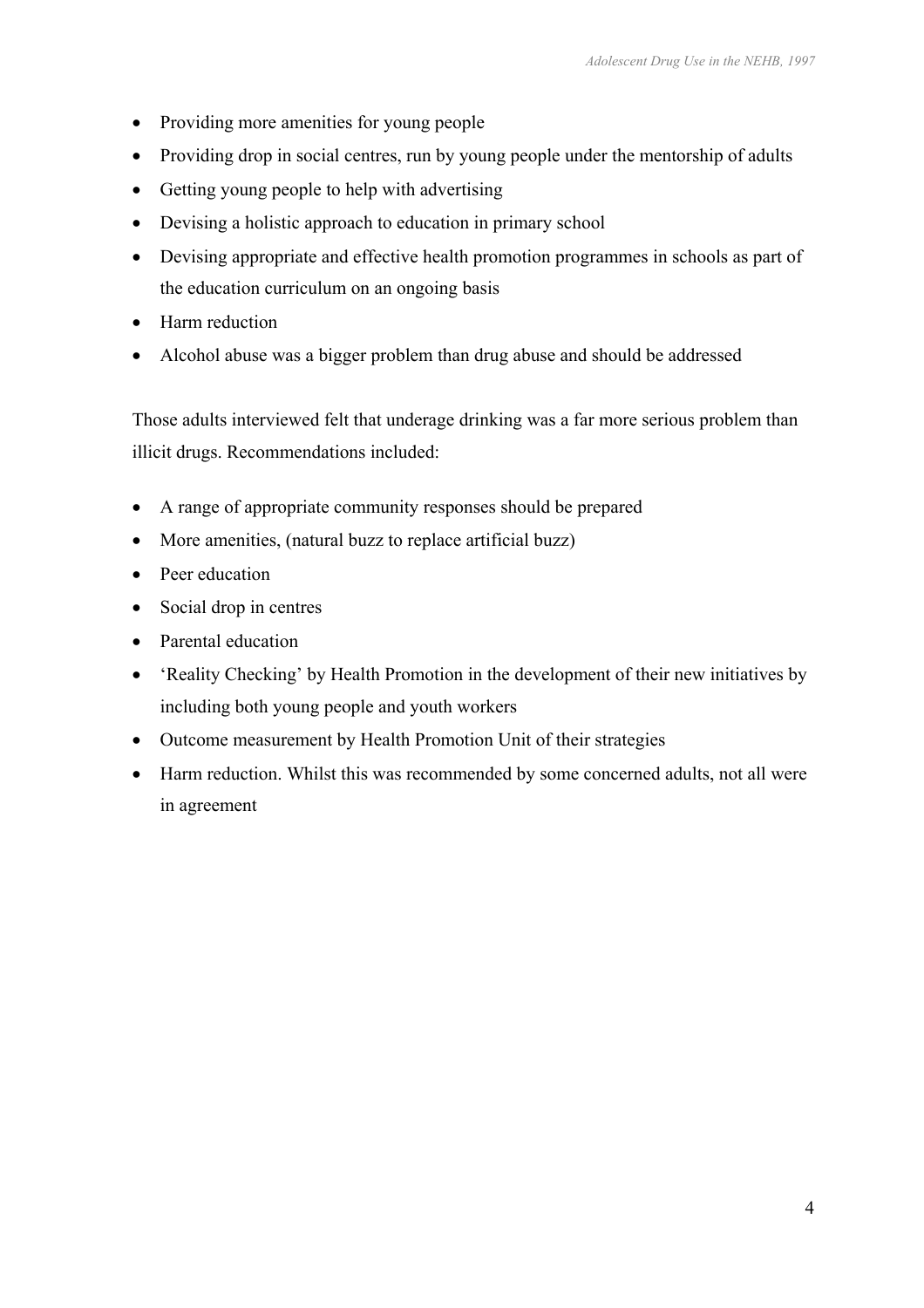# **1. Introduction**

#### **1.1 Background**

*Drug misuse constitutes a major public health problem and initiatives to combat this problem will be given a high priority … In addition, the experience of those working with drug misusers would indicate that use of cannabis, ecstasy, opiate and non-opiate drugs generally is increasing amongst teenagers* (Dept of Health, 1995).

The use of both licit and illicit drugs by adolescents continues to be of concern to parents, voluntary organisations, health boards and society as a whole. Empirical evidence of a high quality, at both local and national level is scarce, making estimates of drug usage rates in Ireland, as a whole and within regions, difficult. Evidence of the extent of drug misuse is needed for a number of reasons – from a public health perspective such evidence allows for more effective planning of services and health education / promotion activities. Media and newspaper coverage seems to suggest an alarming increase in smoking, alcohol and illicit drug use amongst adolescents. However, it is far from easy to discern if such reporting is reflective of a real increase in drug use amongst this group.

Given the paucity of information and the need to effectively and realistically plan for the drug situation, it is imperative that parents, health, and education professionals have reliable information on changing trends in drug use. Local data to compare with and between regions is also needed. With this in mind the North Eastern Health Board (NEHB) decided to commission a study which would address and explore issues surrounding licit and illicit drug use in the region. The study, which is reported on here, utilised both quantitative and qualitative methodologies in addressing the problem.

#### **1.2 Aims and Objectives**

Whilst the overall purpose of the study was to understand the extent of the problem of drug misuse in the region and to develop a multi agency approach to reduce drug misuse, each arm of the study had its own specific aims and objectives: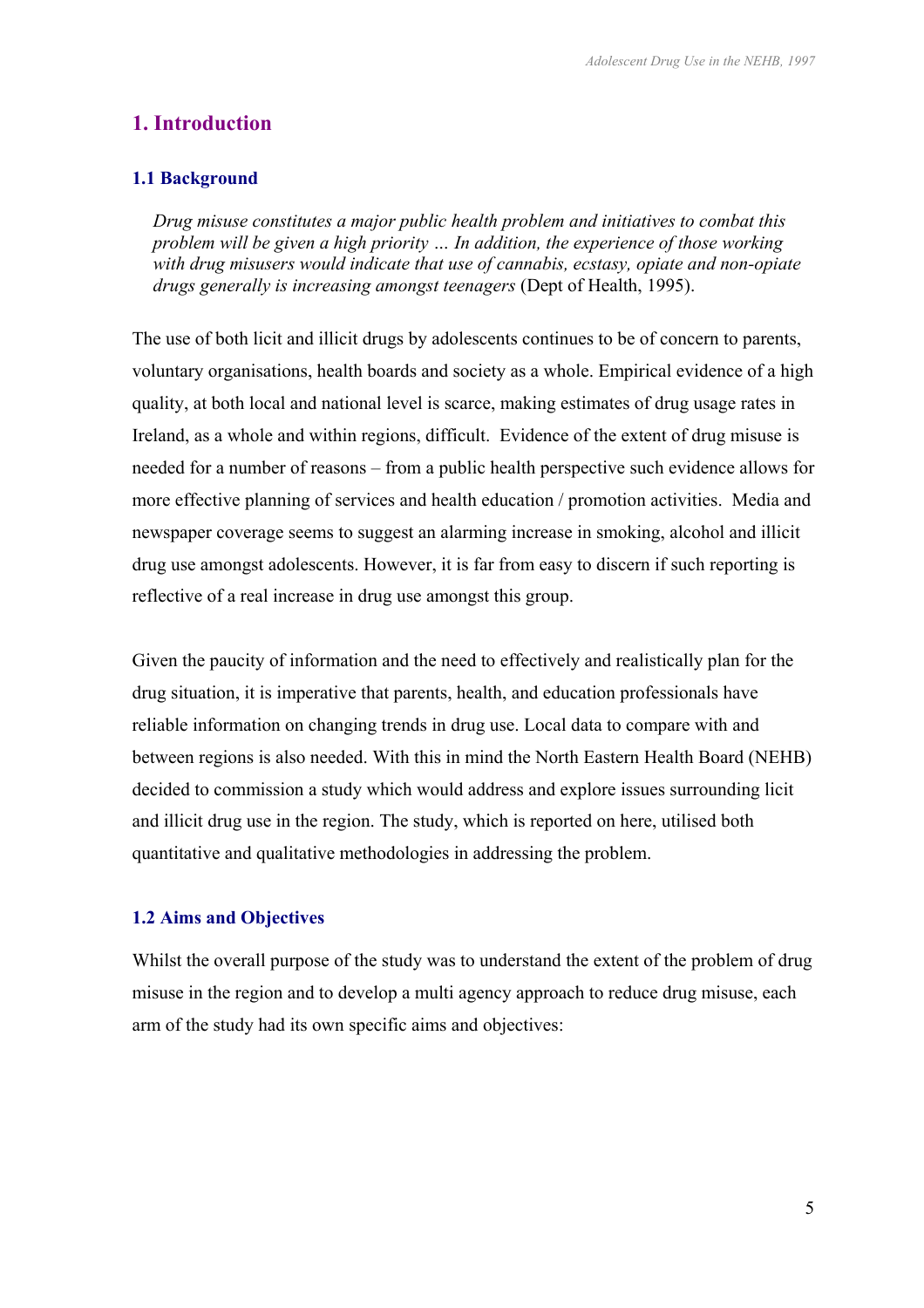#### *Quantitative study*

The aims and objectives of the quantitative study were as follows:

- 1. To document the prevalence and patterns of both licit and illicit drug usage in the school going age group (13-18 years) in the NEHB region.
- 2. To present a profile of users and drugs being used within this age group
- 3. To provide useful information to assist targeted health promotion campaigns

#### *1.2.1 Qualitative study*

The aims and objectives of the quantitative study were as follows:

- 1. To gain an understanding of the views, experience and knowledge of young people in relation to illicit drug use in the region.
- 2. To explore the views of young people on current health promotion and educational strategies on illicit drug use and how such strategies could be improved.
- 3. To explore the level of convergence between the adult world and adolescent worlds by listening to the views of adults, who through their work and leisure, intermittently bisect adolescent worlds.

Whilst the quantitative approach is concerned with calculating the prevalence of illicit drug use in the region, the qualitative approach is concerned with exploring adolescents' knowledge, beliefs and experiences in relation to illicit drugs and their use. The use of both research techniques strives to capture the complexity, diversity, and interconnectedness of the factors shaping health behaviour and lifestyle choices. In what follows, both approaches are reported separately, however, they compliment one another, thus increasing the validity of the overall findings and the recommendations that emerge.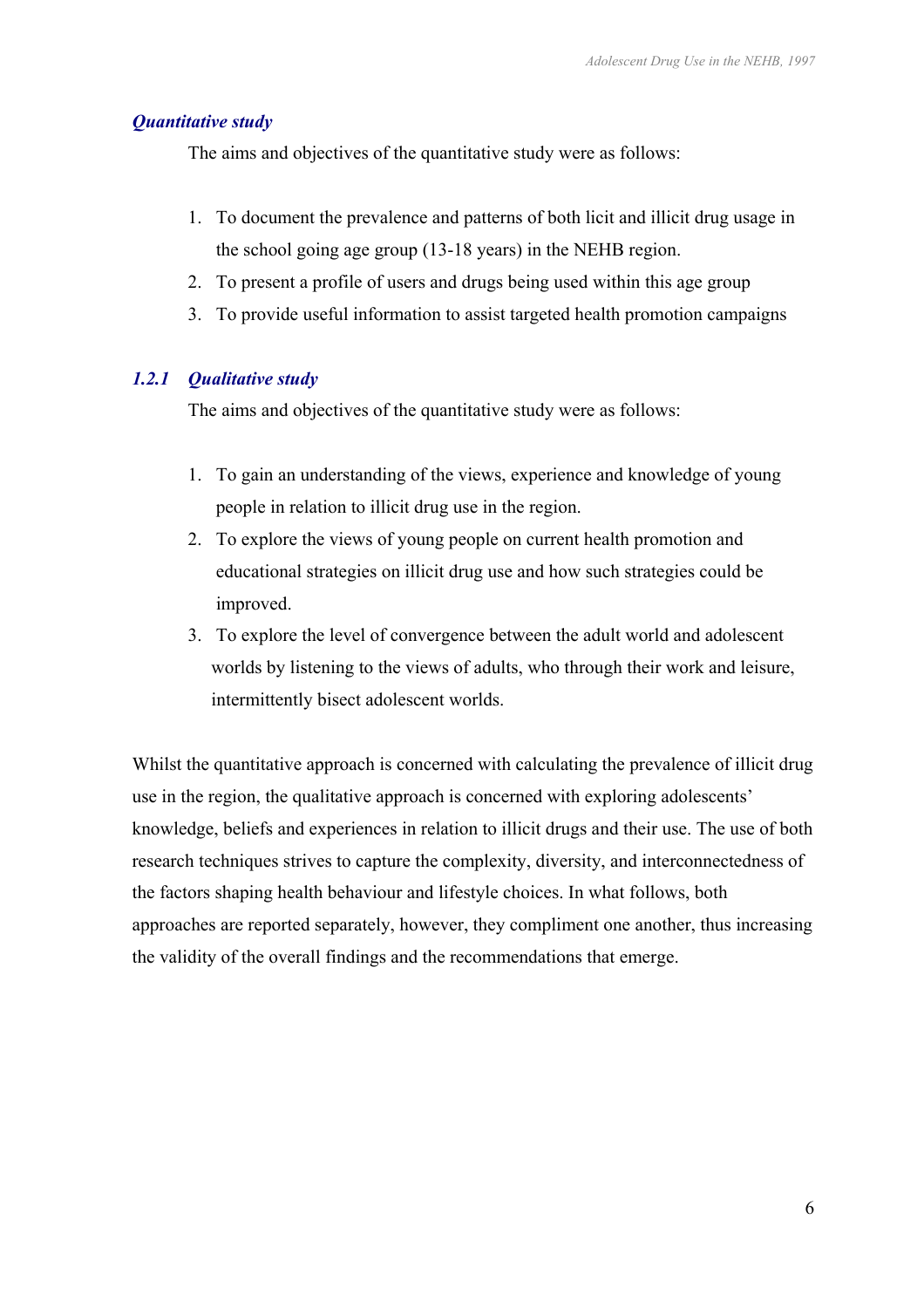# **2. Quantitative study**

#### **2.1 Methods**

The study population consisted of those attending 57-second level schools in the region. From these, 21 schools were randomly selected for inclusion in the study. The sample was stratified by county and type of school to ensure a good representation of the profile of adolescents across the region. Once selected, the principal of the selected school was contacted. After explaining the nature of the study their permission was sought to involve students in the school in a survey of licit and illicit drug use. One school felt unable to participate in the study and a replacement school was selected. Once permission was granted for access, a further random sample of 3 classes from each school was selected. The principals in each school then arranged for parental consent forms to be distributed to and collected from the students in the selected classes.

The lifestyle questionnaire used in the survey was constructed using previously published questionnaires. The main areas surveyed included; smoking, alcohol consumption and illicit drug use, dietary habits, exercise regimens and road safety behaviours. This report deals only with the results from the smoking, alcohol and illicit drug use questions.

The administration of questionnaires took place during a class period, typically 30 minutes. A researcher from the NEHB Department of Public Health performed this task. Each class was given an introductory briefing detailing the purpose of the survey, the type of questions asked, the assurance of confidentiality and the proposed outcome of the results. Students were taken through a series of practice questions to familiarise them with answering frames. Questions regarding clarification were then invited. The researcher remained in the classroom during the administration to clarify any other queries or problems arising. Teachers normally did not remain in the class. On completion, students were thanked for their participation. Completed questionnaires were checked, coded and entered on computer for analysis. Appropriate analysis was carried out using the SPSS statistical package.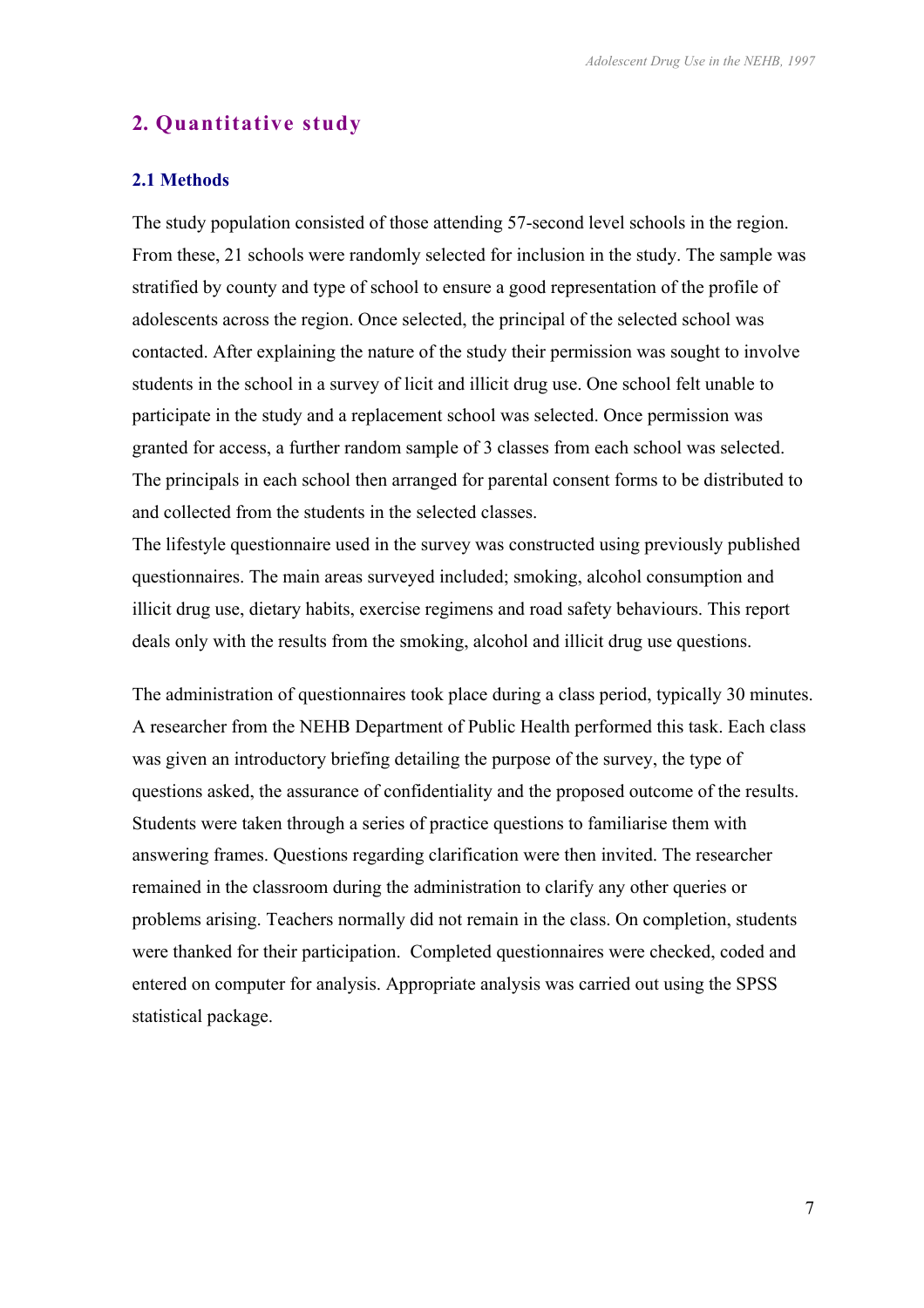# **2.2 Results**

# *2.2.1 Survey population profile*

From the 21 randomly selected schools invited to participate in the survey, 1,516 adolescents were administered a lifestyle questionnaire. Table 1 outlines a profile of these students.

|  |  | <b>Table 1. Profile of survey participants</b> |
|--|--|------------------------------------------------|
|  |  |                                                |

|                                              | $N = 1,516$ | $\frac{0}{0}$  |
|----------------------------------------------|-------------|----------------|
| <b>County of origin</b>                      |             |                |
| Meath                                        | 336         | 22             |
| Louth                                        | 517         | 34             |
| Cavan                                        | 372         | 25             |
| Monaghan                                     | 291         | 19             |
| <b>Gender</b>                                |             |                |
|                                              |             |                |
| Male<br>Female                               | 886<br>622  | 58<br>41       |
| No answer                                    | 8           | $\mathbf{1}$   |
|                                              |             |                |
| Age                                          |             |                |
| 13 years or under                            | 372         | 24             |
| 14                                           | 232         | 15             |
| 15                                           | 236         | 16             |
| 16                                           | 331         | 22             |
| 17 years or over                             | 345         | 23             |
| <b>Father's occupation (1-6)</b>             |             |                |
| 1. Higher professional or managerial /farmer | 244         | 16             |
| 2. Lower professional or managerial /farmer  | 176         | 12             |
| 3. Other non-manual                          | 175         | 12             |
| 4. Skilled manual<br>/farmer                 | 514         | 34             |
| 5. Semi-skilled manual<br>/farmer            | 226         | 15             |
| 6. Unskilled manual                          | 66          | $\overline{4}$ |
| 7. Not answered                              | 115         | 8              |
| <b>Type of school</b>                        |             |                |
| Girls' Secondary                             | 145         | 10             |
| Boys' Secondary                              | 274         | 18             |
| Mixed Secondary                              | 301         | 20             |
| Community                                    | 216         | 14             |
| Vocational                                   | 580         | 38             |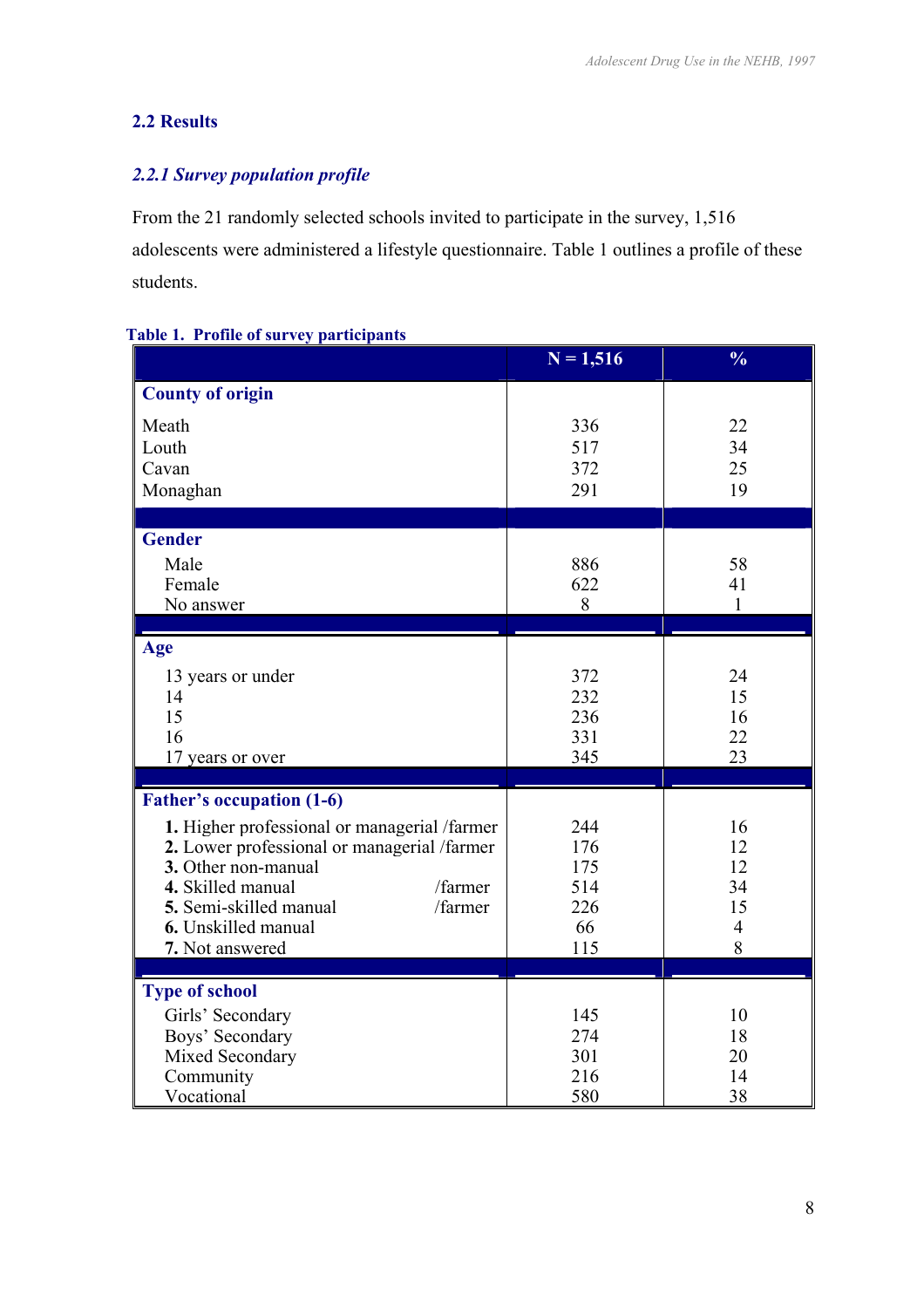In general, there was a good representation of adolescents from each county, age group and socio-economic status within the sample. As a result of the randomisation and stratification procedures, one can be confident that this sample is representative of adolescents attending secondary schools in the NEHB region.

#### *2.2.2 Smoking*

This section outlines the data relating to smoking among the respondents. Figure 1 presents the percentage of adolescents who reported ever smoking at least one whole cigarette (i.e. lifetime smoking prevalence). For both genders, the lifetime smoking prevalence rate was 57% (n=865, 59% female, 56% male) across all age groups. At age 13 years more females reported ever having smoked than males (43% vs 36%), while at age 16, 66% of female and 62% of male adolescents reported having smoked at least one cigarette.





Whilst lifetime prevalence of smoking is important, of far greater importance is the proportion of adolescents who have progressed to regular smoking. Adolescents smoking at least 1 cigarette daily have, for the purpose of this study, been categorised as regular smokers. Figure 2 presents the percentage of adolescents smoking at least 1 cigarette daily for each age in years. For all ages, 31% (n=466) of adolescents were regularly smoking with more females regularly smoking than males (33% vs 30%). At age 13 years 20% of adolescents were regularly smoking (male 19%, female 22%), whilst at age 16 years, 37% of adolescents were smoking regularly (male 40%, female 34%).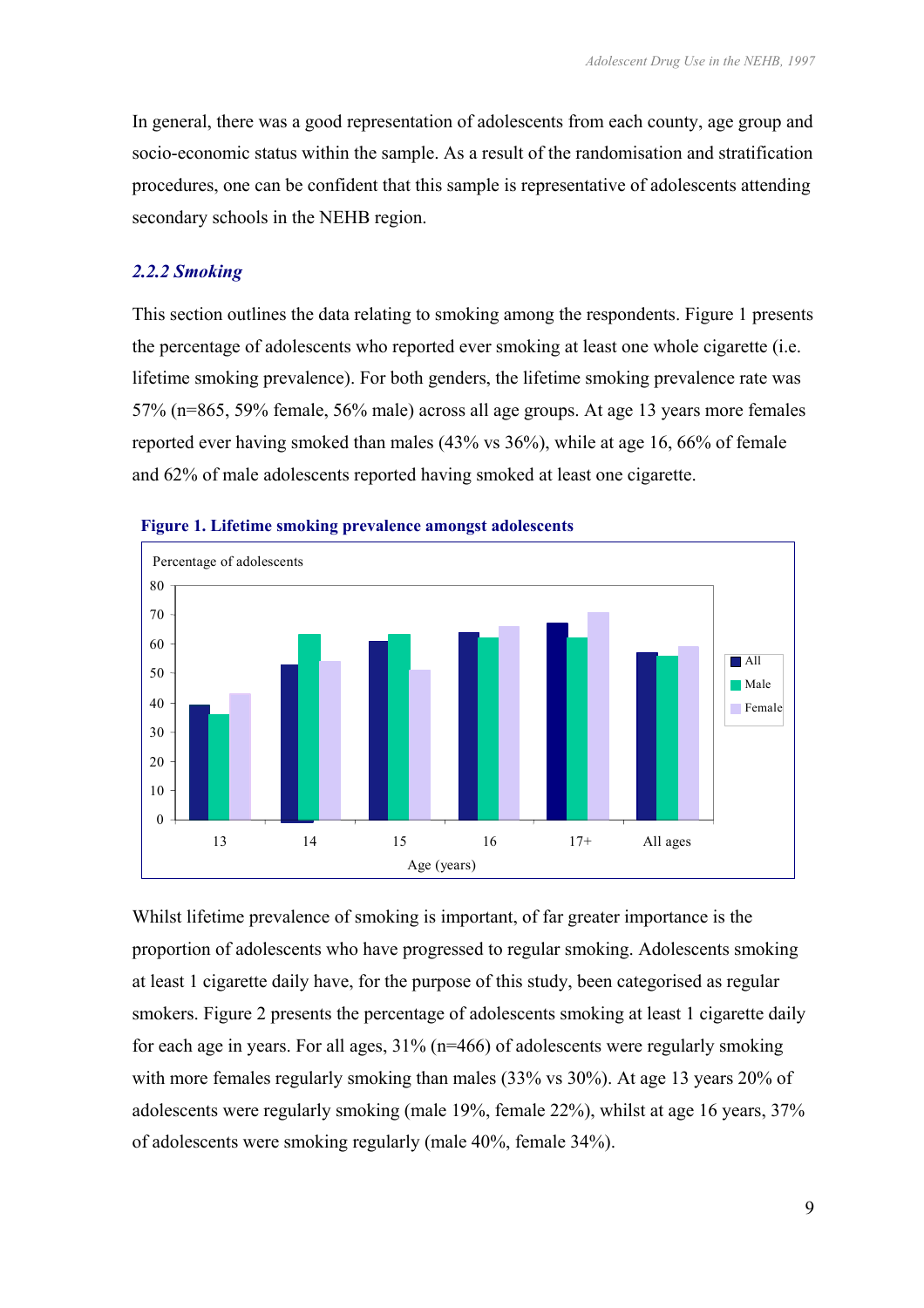

**Figure 2. Prevalance of regular smoking amongst adolscents** 

Figure 3 presents the percentage of regular smokers for each county before and after 16 years of age and across all age groups. Across all ages, Meath and Louth demonstrate the highest prevalence of regular smokers in the NEHB.





For adolescents who report being regular smokers, Figure 4 presents the number of cigarettes being smoked daily. At age 13 years, 62% of adolescent smokers reported smoking 1-2 cigarettes a day, 29% 3-10 a day and 9% 10-20 day. For each age group beyond 14 years of age, there is a steady percentage increase in those reporting smoking 3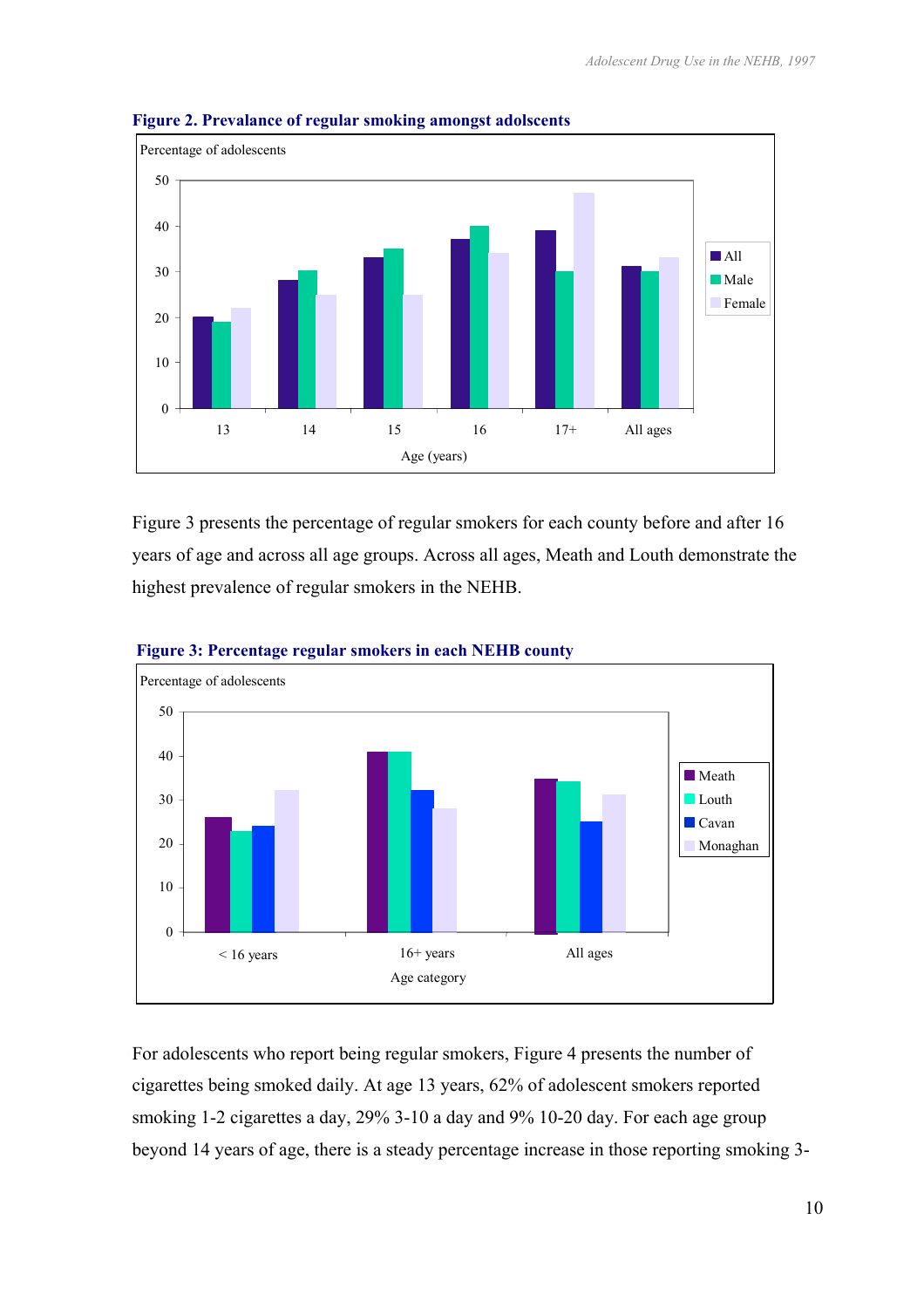10 and 10-20 cigarettes a day and a decrease in adolescent smokers smoking 1-2 a day. Very few adolescent smokers smoke more than 20 cigarettes a day.



 **Figure 4. Number of cigarettes smoked daily by regular smokers** 

Figure 5 illustrates the age at which regular adolescent smokers report smoking their first cigarette. Six percent of regular smokers reported starting before 10 years of age. For adolescents who are regular smokers, the median age of first cigarette smoked was 12 years of age (mean =  $11.95$ , S.D. =  $1.98$ ).



 **Figure 5. Age regular adolescent smokers report smoking first cigarette** 

Table 2 below outlines the percentage of adolescents smoking according to social class status. Of interest is the proportion in the higher social class groups who are regular smokers.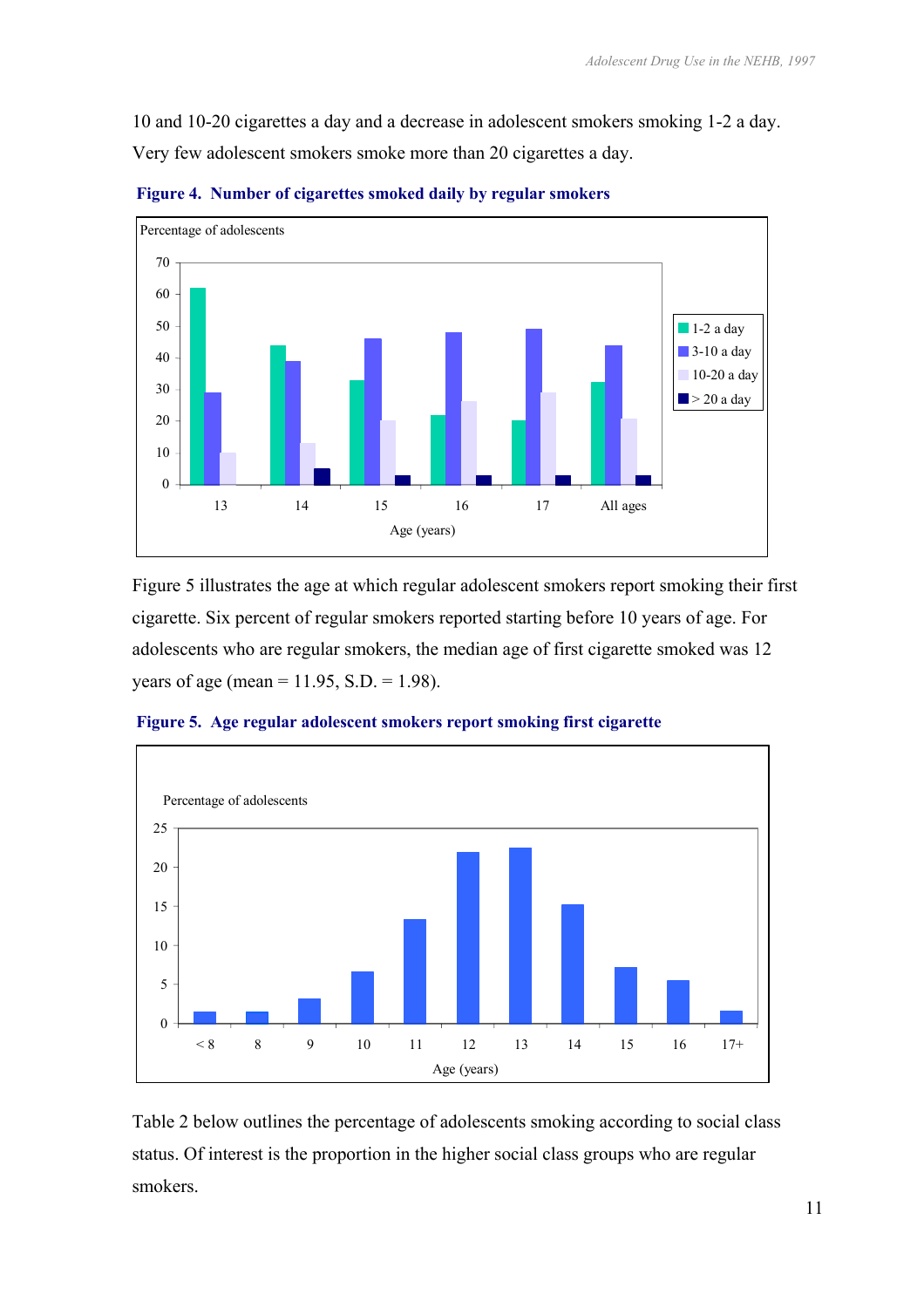| <b>Social class</b>                  | N    | <b>Smokers</b> $(\% )$ |
|--------------------------------------|------|------------------------|
| 1. Higher professional or managerial | 244  | 86 (35)                |
| 2. Lower professional or managerial  | 176  |                        |
| 3. Other non-manual                  | 175  | 49 (28)                |
| 4. Skilled manual                    | 514  | 163(32)                |
| 5. Semi-skilled manual               | 226  | 63(28)                 |
| 6. Unskilled manual                  | 66   | 19(29)                 |
| 7. Not answered                      | 115  | 39 (34)                |
| <b>Total</b>                         | 1516 | 466 (31)               |

#### **Table 2. Social class status of regular smokers**

Although it is illegal to sell cigarettes to anyone under 16 years of age, before 16 years of age, 77% of adolescent smokers claimed to be able to negotiate the sale of cigarettes themselves. After 16 years of age, this percentage was 91%.

Table 3 outlines the percentage of adolescents who share a house with a family member who smokes. Overall, 63% of adolescents live in a house where a family member smokes. This proportion differs between adolescents who do and do not smoke. Adolescents who smoke are more likely to live in a house where at least one person smokes (76% for smokers vs 57% for non-smokers).

| Number of other people living in house<br>who smoke | 0(%) | 1 (%) 2 (%) 3 (%) 4 (%) |    |    |   | $\geq$ 5<br>(%) |
|-----------------------------------------------------|------|-------------------------|----|----|---|-----------------|
| All adolescents                                     | 37   | 33                      | 20 |    | 2 |                 |
| <b>Adolescent Smokers</b>                           | 24   | 34                      | 24 | 13 | 4 |                 |
| Non-smoking adolescents                             | 43   | 32                      | 18 | 4  |   |                 |

#### **Table 3. Number of people living in house who smoke**

Of the adolescents who smoke, 53% stated that their parents were aware that they smoked. Before age 16 years, 38% of adolescents reported that their parents were aware they smoked and after 16 years of age, 68% report parental knowledge.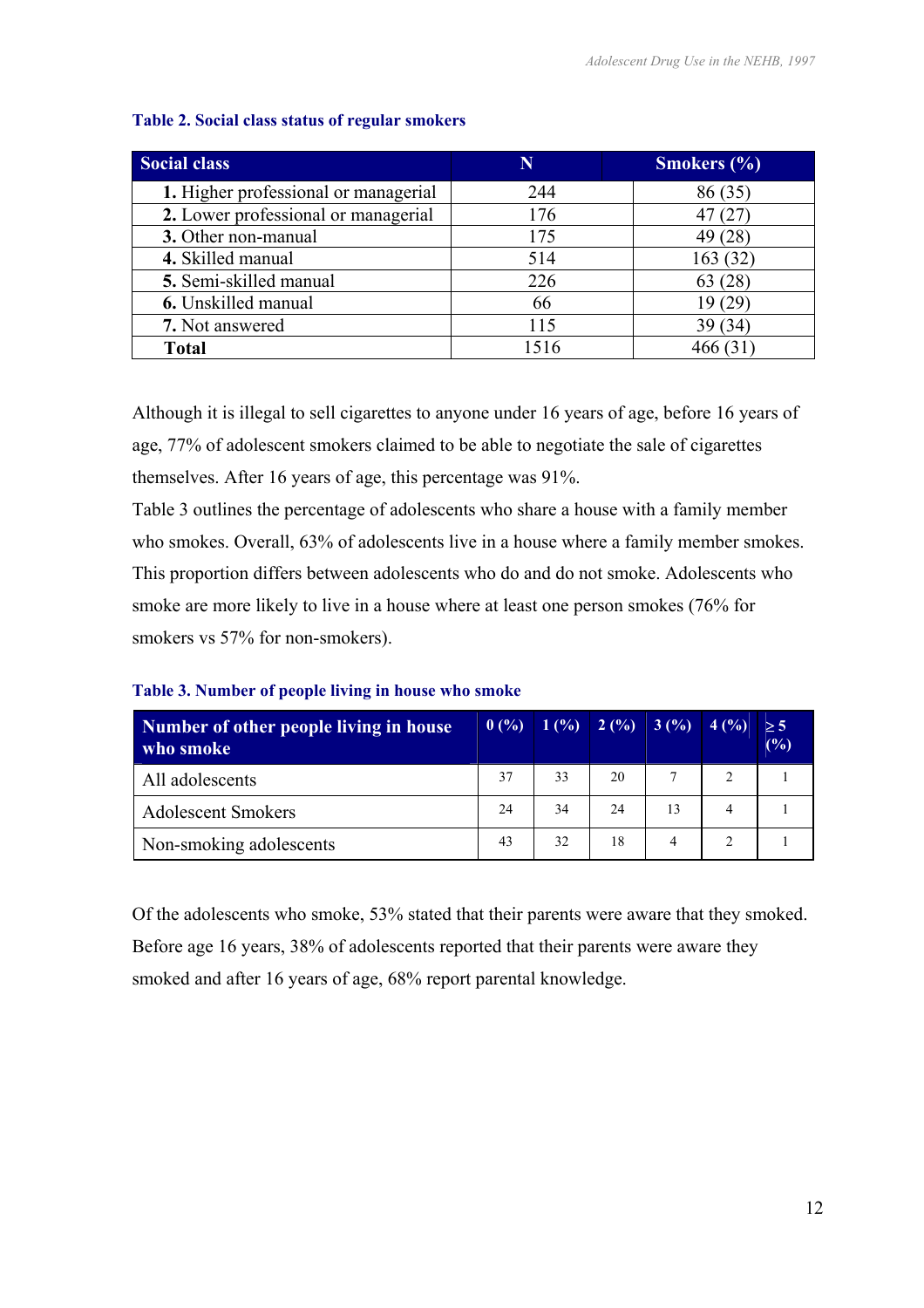#### *2.2.3 Alcohol*

This section outlines the data relating to alcohol consumption among the respondents. Figure 6 shows the percentage of adolescents who have consumed at least one whole alcoholic drink (i.e. lifetime prevalence for consuming alcohol). Overall, 73% of the sample had ever drank a whole alcoholic beverage at some point (male 74%, female 71%). At age 13 and 14 years, male adolescents reported higher lifetime prevalence rates than females with 71% of 14 year old males having consumed at least one alcoholic drink compared with 52% of females. However, for adolescents aged 15 years and older this gender difference all but disappears.





Figure 7 depicts the percentage of adolescents (male and female) who reported regularly consuming alcohol. For the purpose of this study, regularly consuming alcohol is defined as consuming 1 or more alcoholic drinks per week. At age 13 years 26% of adolescents reported regular weekly consumption of alcohol while by 17 years this figure had risen to 81%. At age 13 and 14 years, males are regularly consuming alcohol more frequently than females but after 15 years of age regular patterns of alcohol use between the sexes become similar. Further analysis of the data reveals that by 13 years of age, 3% of adolescents regularly consume 10 or more alcoholic drinks per week. At age 17 years, 39% (47% male, 32% female) of adolescents are consuming 10 or more alcoholic drinks per week. Across all ages from 14 years, males have higher regular consumption rates of more than 10 alcoholic drinks per week than females.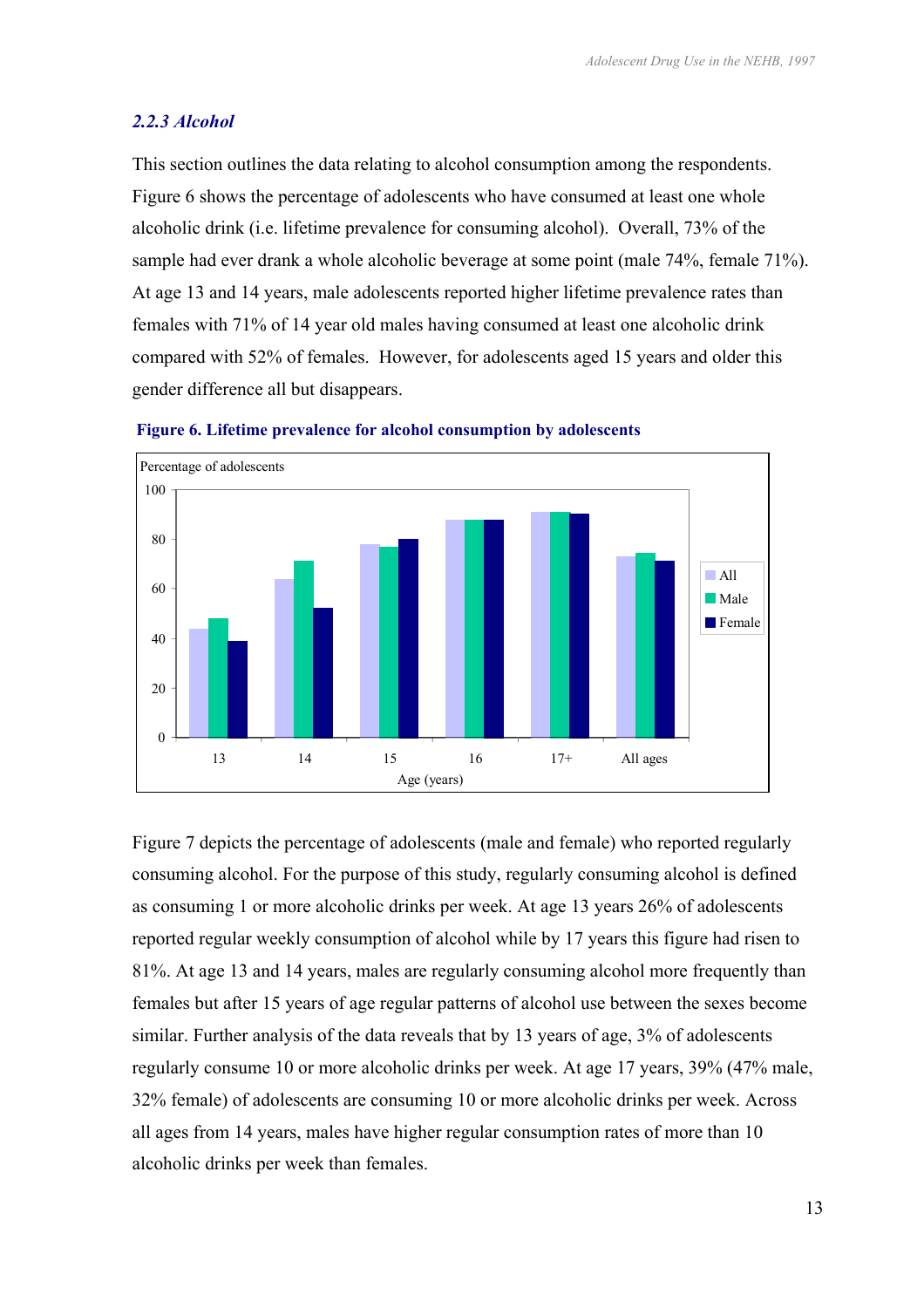

#### **Figure 7. Regular alcohol consumption by adolescents**

For those who have drunk at least one alcoholic beverage, figure 8 presents the number of times adolescents reported being drunk. At age 13 years, 42% of adolescents reported never being drunk with 34% reporting being drunk 1-2 times. With increasing age, adolescents reporting never being drunk decreases from 42% at age 13 years to 8% at age 17 years.





Figure 9 presents the number of reported alcoholic drinks consumed by adolescents on each week and weekend night. It is clear from the pattern of consumption that binge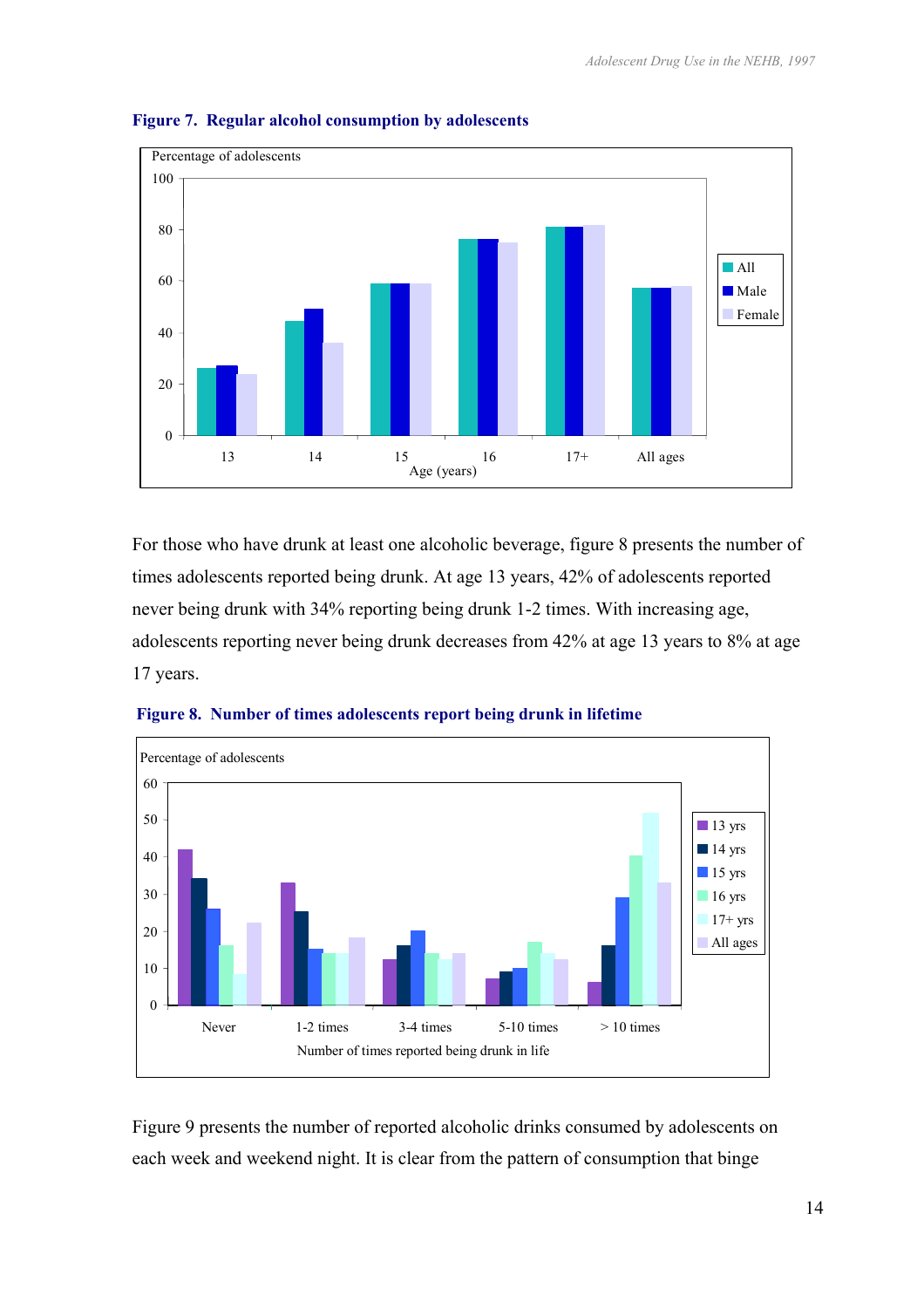drinking on weekend nights is the most common pattern with between 2 -10 drinks being the typical number of beverages consumed.



 **Figure 9. Number of alcoholic drinks consumed by adolescents over typical week** 

Figure 10 illustrates the type of alcoholic drinks typically consumed by adolescents.



 **Figure 10. Type of alcoholic beverages consumed by adolscents**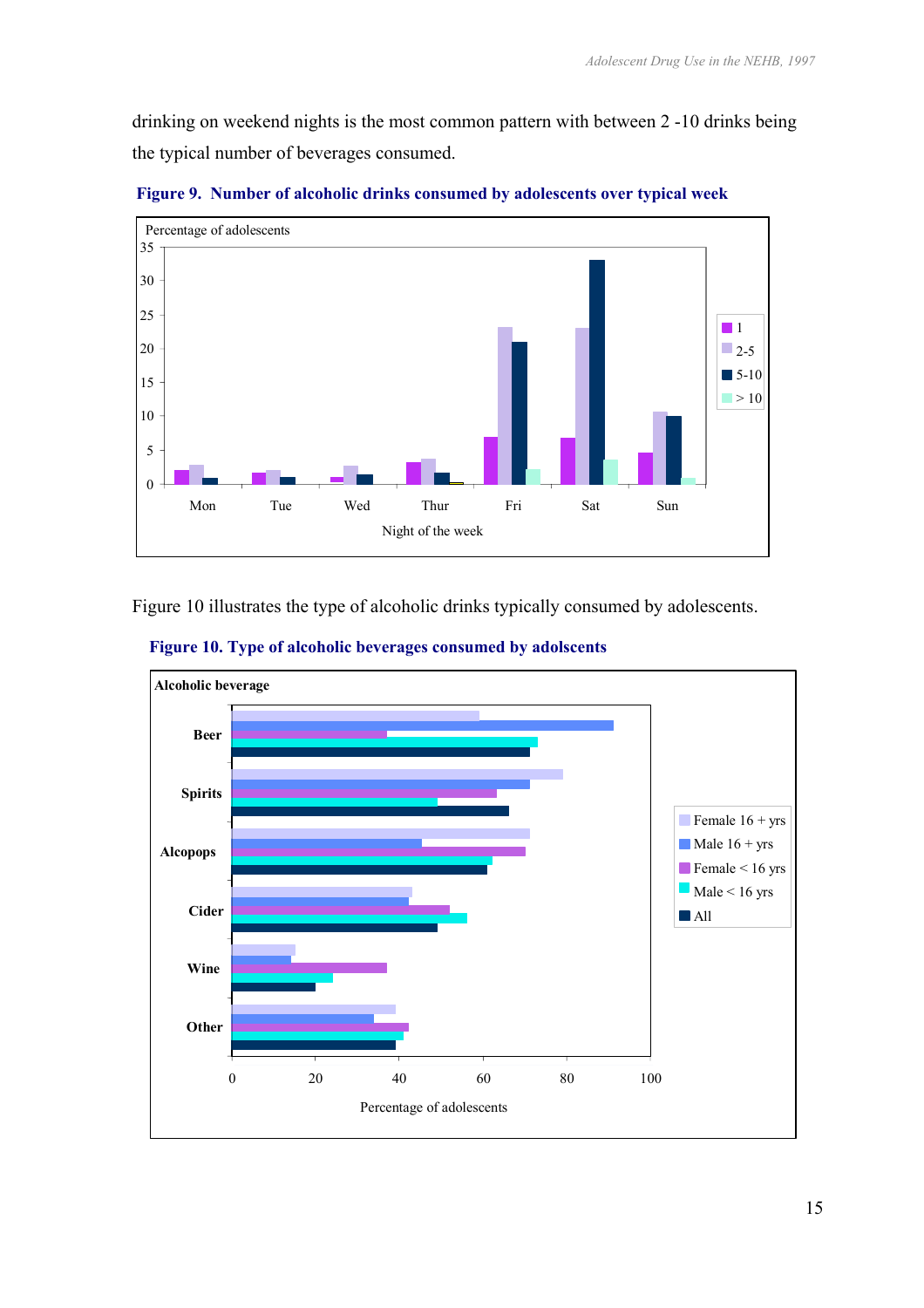Males typically consumed more beer than females, while females tended to favour spirits, Alcopops and wine. Cider tended to be drunk equally by both genders. This pattern was consistent for adolescents younger and older than 16 years of age.

Table 4 sets out the number of alcoholic drinks consumed by adolescents per week as a function of the social class of their father.

| <b>Number of drinks</b><br>consumed per week | Social class 1-2<br>$(\%)$ | Social class 3-4<br>$(\%)$ | Social class 5-6<br>(%) |
|----------------------------------------------|----------------------------|----------------------------|-------------------------|
|                                              | 19                         | 22                         | 24                      |
| 1 - 5                                        | 34                         | 32                         | 26                      |
| $6 - 10$                                     | 23                         | 21                         | 24                      |
|                                              | 24                         | 25                         | 26                      |

**Table 4. Number of drinks consumed by adolescents per week by social class of father**

Figure 11 depicts the percentage of regular alcohol consumption in each county for all adolescents and for adolescents aged younger and older than 16 years. It is clear from this graph that regular alcohol consumption is equally distributed across all NEHB counties.



 **Figure 11. Regular alcohol consumption in each NEHB county**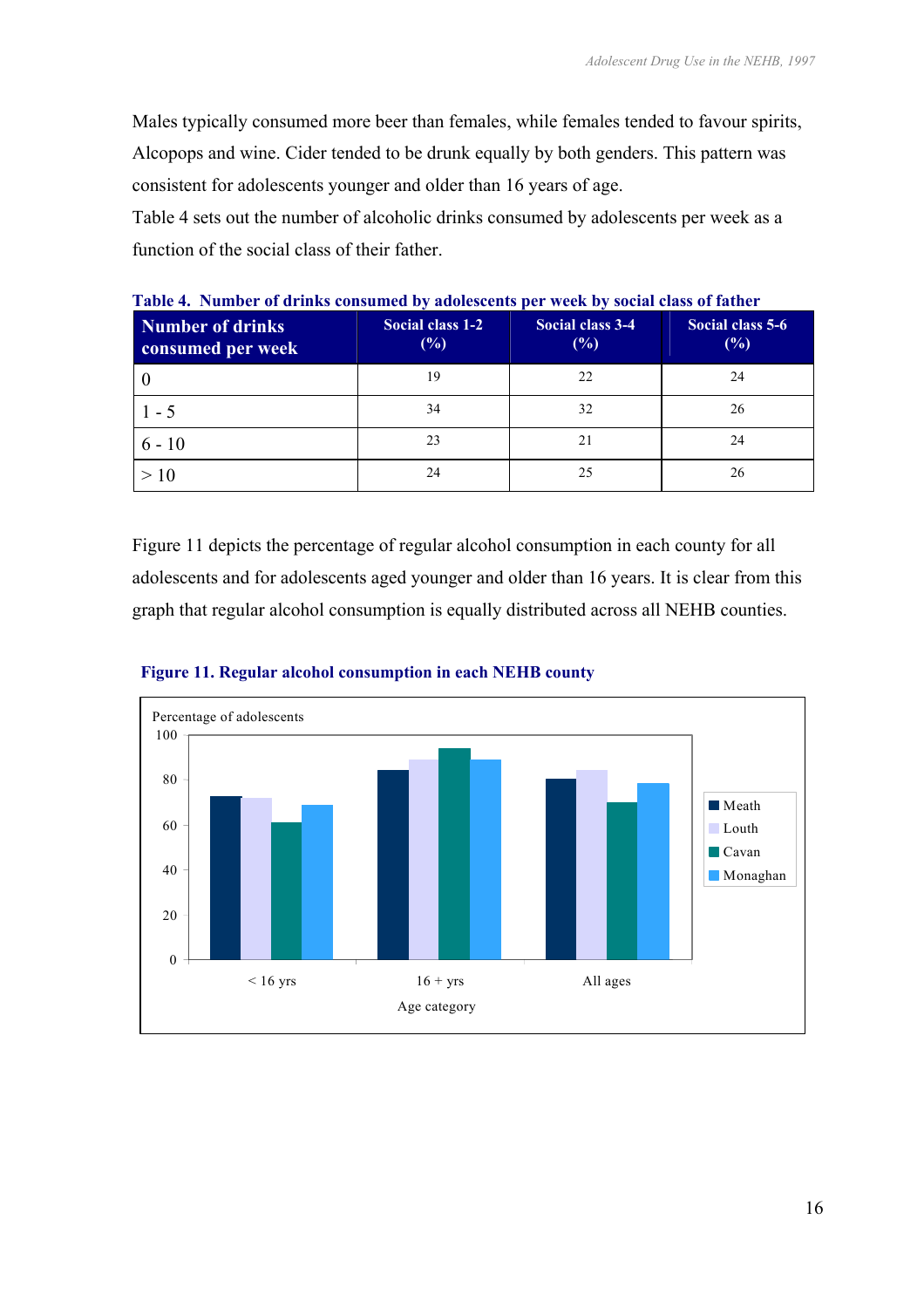#### *2.2.4 Illicit drug use*

This section outlines the data relating to illicit drug use among the respondents. For the purpose of this study, the use of illicit drugs is categorised as:

- **(i)** *never:* adolescents who have never taken any of the illicit drugs listed
- **(ii)** *once:* adolescents who have taken an illicit drug once but not more than once
- **(iii)** *sporadic:* adolescents who have taken an illicit drug more than once but not regularly
- **(iv)** *regular:* adolescents who have taken an illicit drug once / twice in the last week or month

Figure 12 shows the percentage of adolescents who reported ever having taken an illicit drug (i.e. lifetime prevalence). At age 13 years, 21% of adolescents had taken one or more illicit drugs at least once (21% male vs 21% female), while at age 17 years, 43% had taken one or more illicit drugs (46% male vs 39% female). Across all ages, males tended to have taken illicit drugs more frequently than females.



 **Figure 12. Percentage of adolescents who have ever taken an illicit drug** 

Table 5 illustrates the overall percentage prevalence use of illicit drugs for each user category for all age groups. The commonest drug used by adolescents was cannabis. Approximately 15% of adolescents had used cannabis once or a couple of times and approximately 10% of adolescents were regularly users. Solvent use tended to be once off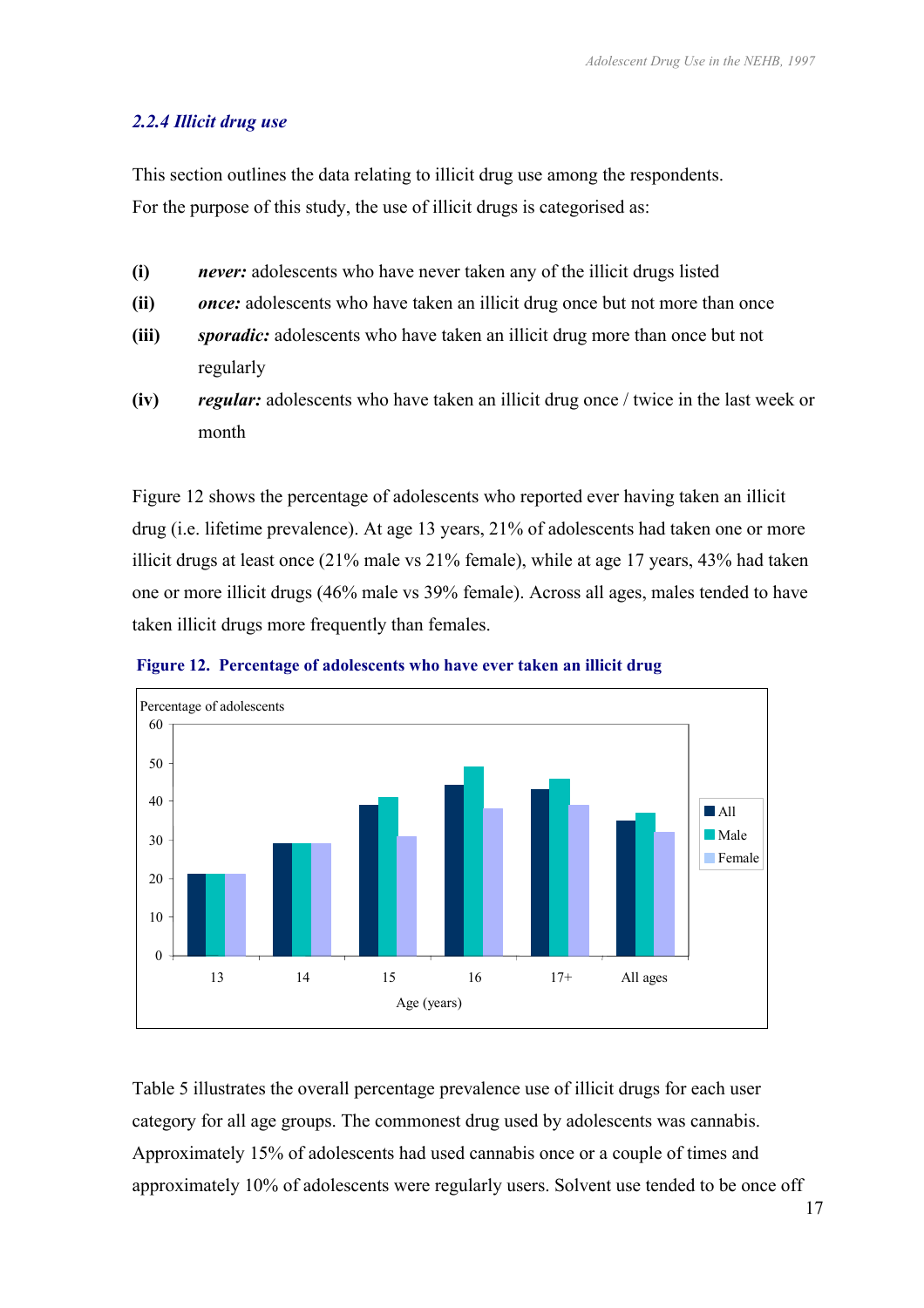or sporadic with 10 - 18% of adolescents using the drug once or a couple of times. Two percent of adolescents were regularly using solvents. Use of L.S.D., psilocybin and speed tended to be once off or sporadic with prevalence of regular use low (i.e. less than 1.5%). The use of harder drugs such as cocaine, heroin and barbiturates was less than 1% across the differing user categories. Approximately 4% of adolescents reported using cough syrup once or sporadically to get high. The use of other drugs to get high was reported by 4% of adolescents in total.

| Table 5. I creentage linen urug use across an age groups for each user category |              |             |                 |                |  |
|---------------------------------------------------------------------------------|--------------|-------------|-----------------|----------------|--|
| Drug type                                                                       | <b>Never</b> | <b>Once</b> | <b>Sporadic</b> | <b>Regular</b> |  |
| Glue or solvents                                                                | 80.7         | 7.7         | 9.6             | 2.0            |  |
| Cannabis                                                                        | 75.1         | 5.2         | 10.2            | 9.5            |  |
| Ecstasy                                                                         | 94.7         | 2.4         | 1.3             | 1.6            |  |
| L.S.D.                                                                          | 94.3         | 2.8         | 2.1             | 0.8            |  |
| Speed                                                                           | 94.2         | 2.4         | 2.0             | 1.4            |  |
| Psilocybin                                                                      | 92.5         | 2.9         | 3.8             | 0.8            |  |
| Heroin (smoked)                                                                 | 98.1         | 1.2         | 0.4             | 0.4            |  |
| Heroin (injected)                                                               | 99.7         | 0.2         | 0.0             | 0.1            |  |
| Cocaine                                                                         | 98.4         | 0.9         | 0.3             | 0.4            |  |
| <b>Barbiturates</b>                                                             | 98.8         | 0.5         | 0.4             | 0.3            |  |
| Cough syrup                                                                     | 95.4         | 2.0         | 2.0             | 0.7            |  |
| Other                                                                           | 96.2         | 1.0         | 2.1             | 0.7            |  |

 **Table 5. Percentage illicit drug use across all age groups for each user category** 

Decimal places are shown because of the small numbers in many of the cells

Table 6 presents the number of drugs consumed i) ever/at least once and ii) regularly for all adolescents and each sex. Overall, 17% of adolescents had ever consumed one or more illicit drug with 4% reporting having used five or more illicit drugs.

For adolescents who had ever consumed an illicit drug, it was typical for one to two types of drugs to be used. Overall, 8% of adolescents were regularly using one illicit drug with 4% using two or more illicit drugs. Males tended to have used or be regularly using more illicit drugs than females.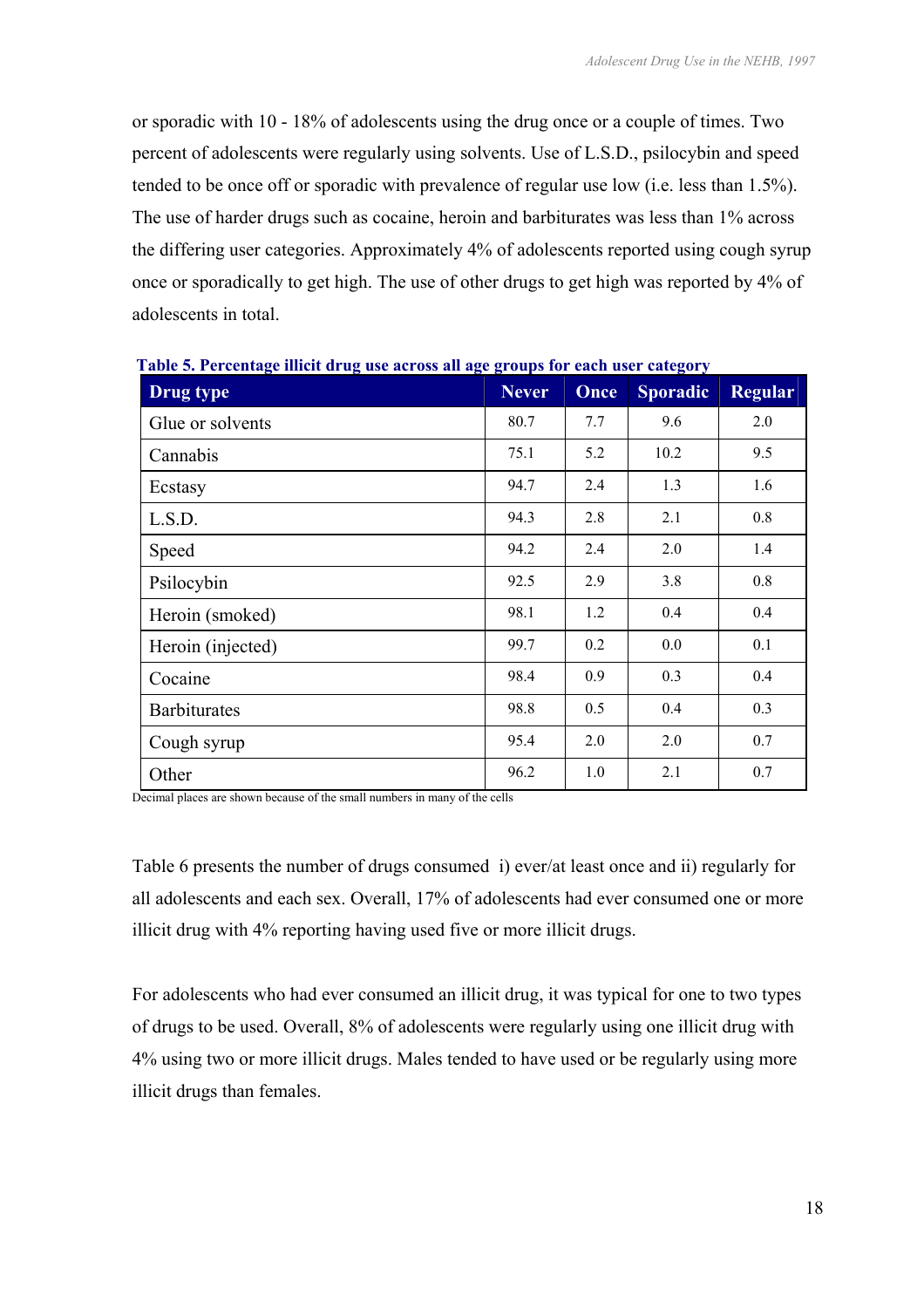| Number of drugs ever<br>taken in lifetime      | 0 drugs                   | 1 drug     | $\overline{2}$<br>drugs | 3 drugs       | 4 drugs | $5+$<br>drugs |
|------------------------------------------------|---------------------------|------------|-------------------------|---------------|---------|---------------|
| All                                            | 65%                       | 17%        | 8%                      | 4%            | $2\%$   | 4%            |
| Male                                           | 63%                       | 17%        | 9%                      | $4\%$         | $2\%$   | $5\%$         |
| Female                                         | 68%                       | 17%        | 6%                      | 4%            | $2\%$   | 3%            |
|                                                |                           |            |                         |               |         |               |
| <b>Number of drugs</b><br>being regularly used | $\boldsymbol{0}$<br>drugs | 1<br>drugs | drugs<br>$\overline{2}$ | $3+$<br>drugs |         |               |
| All                                            | 88%                       | 8%         | $2\%$                   | $2\%$         |         |               |
| Male                                           | 88%                       | 9%         | $2\%$                   | $1\%$         |         |               |
| Female                                         | 90%                       | 8%         | $1\%$                   | $1\%$         |         |               |

#### **Table 6. Total number of illicit drugs consumed by adolescents i) ever/at least once and ii) regularly**

Table 7 sets out the percentage of adolescents who have viewed each type of drug in real life for those above and below 16 years of age and across all ages. Adolescents over 16 years of age reported having seen more illicit drugs than younger adolescents did. It should be noted that some adolescents reported having seen some of these drugs in drug awareness classes given by Gardaí and other agencies.

| Drug type           | Overall $(\frac{9}{6})$ | $16 \text{ years } (%)$ | $16 + \text{years}$ (%) |
|---------------------|-------------------------|-------------------------|-------------------------|
| Solvents            | 45                      | 40                      |                         |
| Cannabis            | 51                      | 35                      |                         |
| Ecstasy             | 32                      | 23                      |                         |
| Psilocybin          | 27                      | 20                      | 35                      |
| <b>LSD</b>          | 21                      | 13                      | 31                      |
| Speed               | 20                      | 13                      | 28                      |
| Cocaine             | 11                      | 11                      | 11                      |
| Heroin              | 10                      | 10                      | 11                      |
| <b>Barbiturates</b> | 4                       | $\overline{4}$          | 5                       |
| Other               | 8                       | 7                       | 10                      |

| Table 7. Percentage of adolescents who have seen each type of drug in real life |  |  |
|---------------------------------------------------------------------------------|--|--|

Table 8 outlines the percentage of adolescents who have actually been offered each type of illicit drug for all ages and for adolescents younger and older than 16 years. Cannabis, ecstasy and solvents are the three mostly commonly reported drugs offered to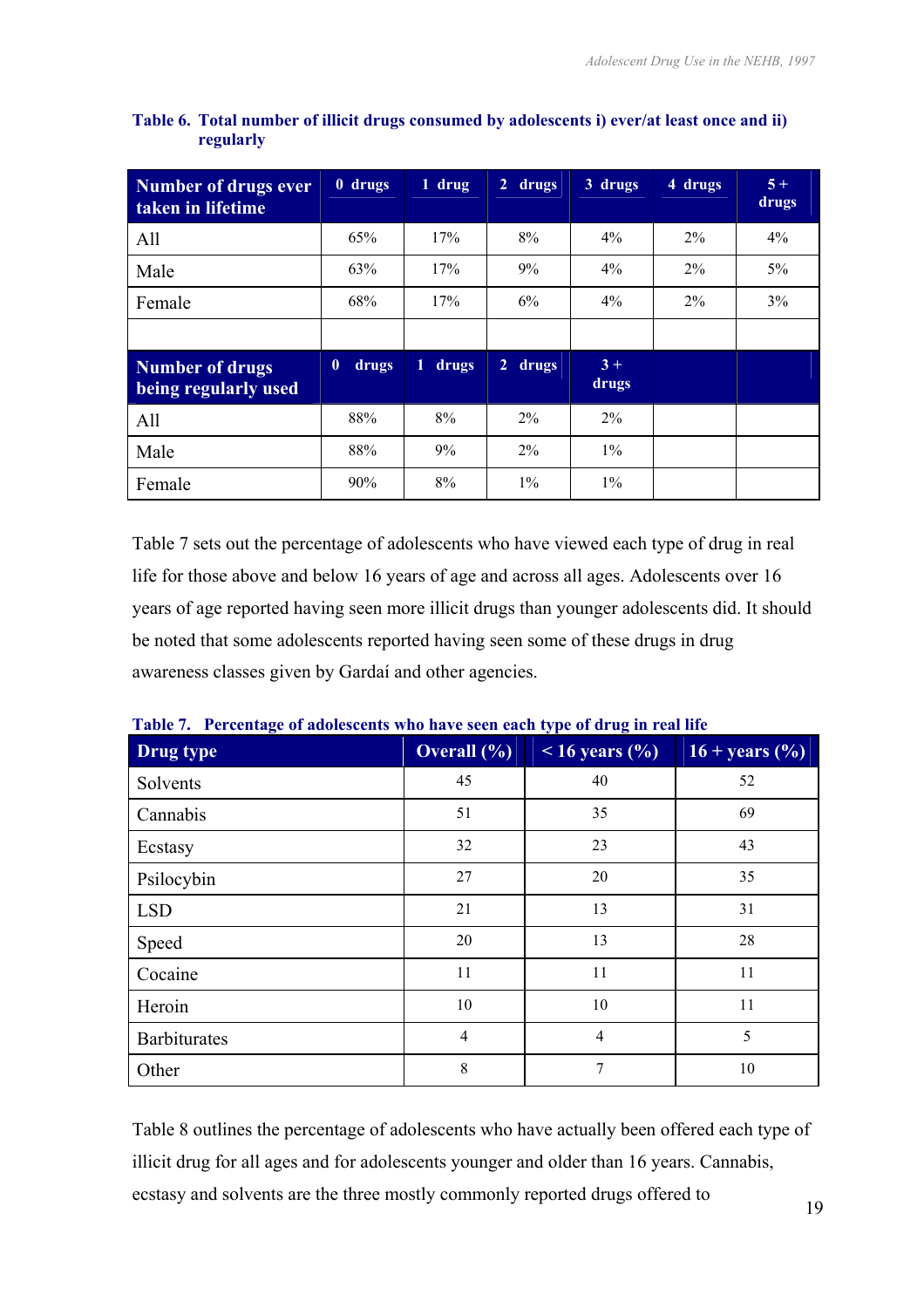adolescents. Before ages 16, adolescents tended to be offered cannabis and solvents. After 16 years, approximately 60% of adolescents were offered cannabis at some time, over onethird ecstasy and a quarter LSD and speed.

| Drug type           | <b>Overall</b> (%) | $16$ years<br>(%) | $16 + years$<br>$(\%)$ |
|---------------------|--------------------|-------------------|------------------------|
| Solvents            | 21                 | 20                | 22                     |
| Cannabis            | 41                 | 26                | 59                     |
| Ecstasy             | 23                 | 13                | 36                     |
| Psilocybin          | 16                 | 11                | 23                     |
| <b>LSD</b>          | 15                 | 8                 | 24                     |
| Speed               | 15                 | 8                 | 24                     |
| Cocaine             | 5                  | 5                 | 6                      |
| Heroin              | 4                  | $\overline{4}$    | $\overline{4}$         |
| <b>Barbiturates</b> | $\overline{2}$     | $\mathbf{1}$      | 3                      |
| Other               | 4                  | 3                 | 5                      |

**Table 8. Percentage of adolescents who have actually been offered each type of drug** 

Figure 14 depicts the percentage of smoking and non-smoking adolescents and drinking and non-drinking adolescents who have been offered an illicit drug. This graph exhibits cumulative percentages. For example, the dark blue part of this graph represents the percentage of adolescent non-smokers who have ever been offered drugs. The light green part of this graph represents the additional percentage of adolescents who have been offered drugs who are smokers. Similarly, the dark green part on the right hand of this graph exhibits the percentage of adolescent non-drinkers who have ever been offered drugs. The light blue part represents the additional percentage of adolescents who drink who have ever been offered drugs.

Non-smokers and non-drinkers reported being offered drugs far less often than smokers and drinkers, respectively. For example, 14% of non-smokers as opposed to 23% of smokers were offered solvents (total 37%). Across the category of non-smoker and nondrinker, cannabis, ecstasy, solvents, LSD, speed and psilocybin were the typical drugs offered to adolescents. However, rates of being offered these drugs were much higher for adolescents who smoked or drank, especially for cannabis.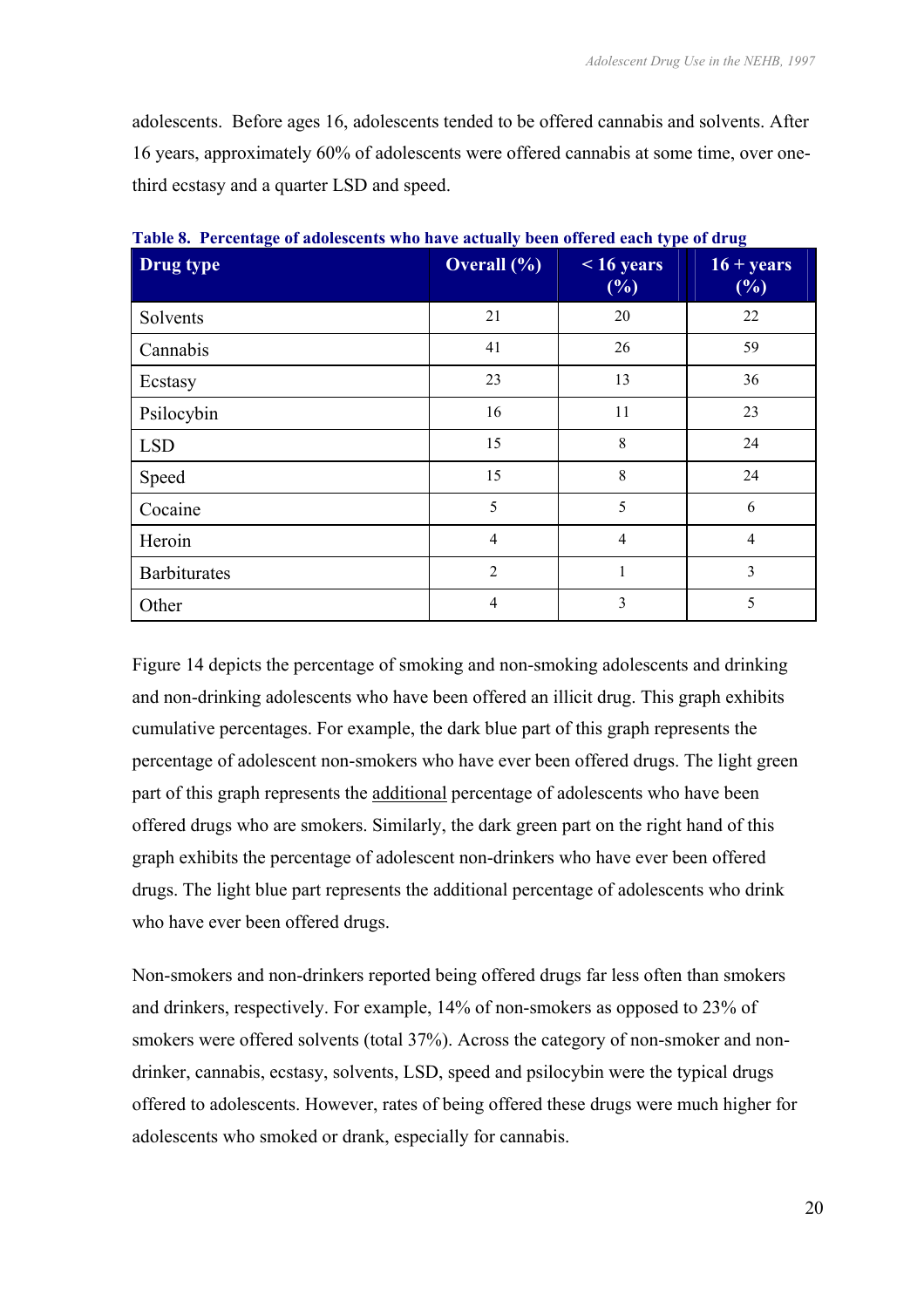

**Figure 14: Percentage of adolescents offered drugs that are non-smoker or non- drinkers** 

For adolescents who have been offered drugs, figure 15 shows the age at which this incident first occurred.



 **Figure 15. Age adolescents report being first offered illicit drugs** 

Adolescents who were offered drugs tended to be offered them between the ages 12 to 15 / 16 years of age. Across the whole sample, 46% of adolescents reported being offered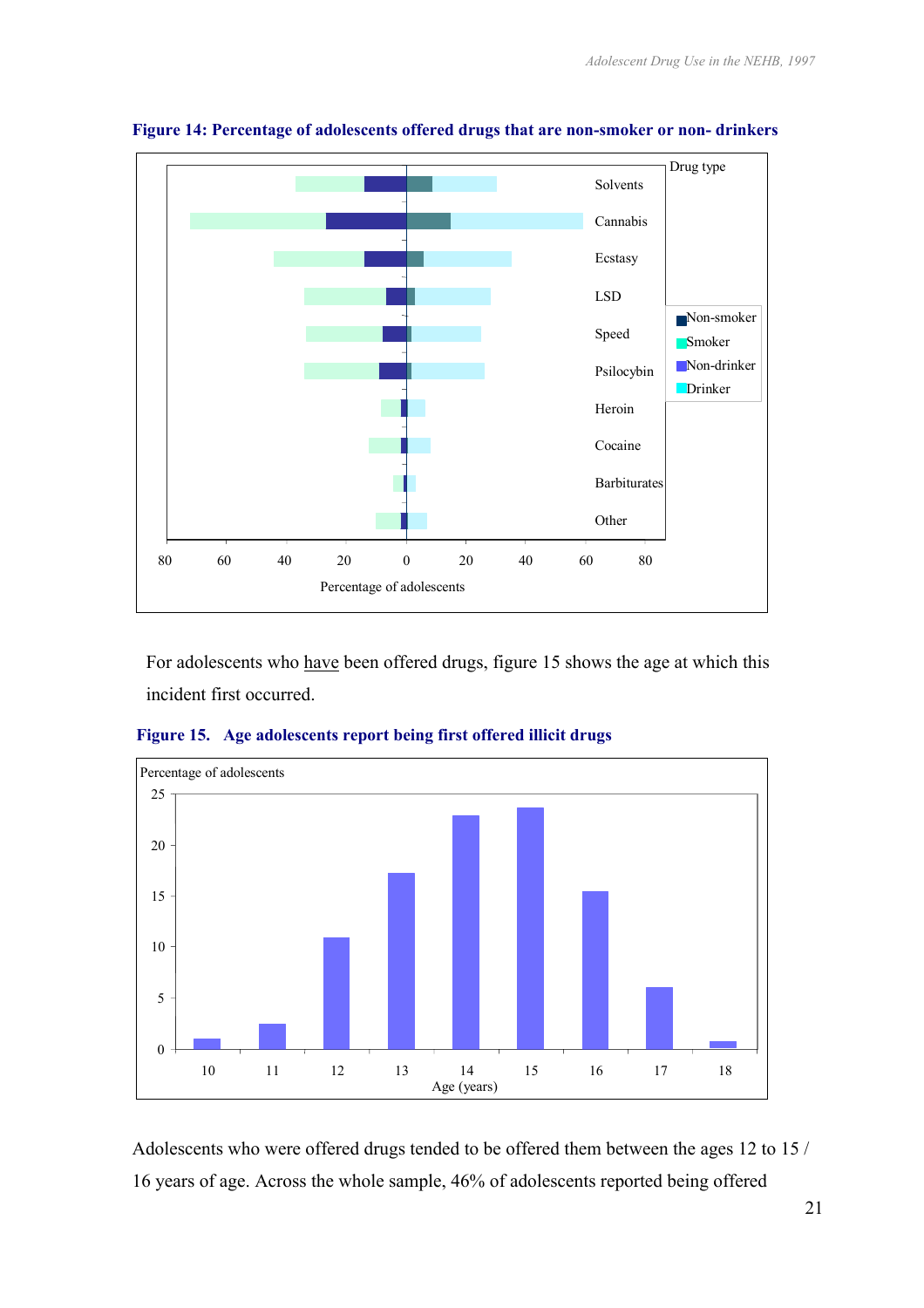drugs at some stage. Table 8 delineates the locations where adolescents report being offered drugs. Across all ages, adolescents reported being offered drugs primarily at social events (discos, house parties, pubs and concerts) and on the street. Adolescents 16 years or younger tended to be offered drugs on street and at school more often than adolescents older than 16 years are.

| <b>Where offered</b> | All ages $(\% )$ | $16 \text{ years}$ (%) | $16 + \text{years}$ (%) |
|----------------------|------------------|------------------------|-------------------------|
| <b>Discos</b>        | 28               | 29                     | 28                      |
| On the street        | 22               | 28                     | 18                      |
| House parties        | 18               | 12                     | 22                      |
| Public house         | 13               | 7                      | 16                      |
| Concerts             | 9                | 8                      | 10                      |
| School               | 9                | 14                     |                         |
| Youth clubs          |                  | 2                      |                         |

**Table 8. Locations where adolescents report being offered drugs** 

Table 9 reports from whom adolescents are offered drugs for all ages and adolescents older and younger than 16 years.

| Who offered drugs       |    | All ages $(\% )$   < 16 years $(\% )$   16 + years $(\% )$ |    |
|-------------------------|----|------------------------------------------------------------|----|
| Best / very good friend | 29 | 26                                                         |    |
| Someone friend knows    | 29 | 32                                                         | 28 |
| Stranger                | 24 | 25                                                         |    |
| Drug dealer             | 18 |                                                            |    |

| Table 9. Person offering drugs to adolescents |  |  |  |  |
|-----------------------------------------------|--|--|--|--|
|-----------------------------------------------|--|--|--|--|

Adolescents were asked also if they know someone from whom they could buy drugs. Fifty five percent of adolescents surveyed reported knowing someone from who they could buy drugs. Forty-three percent of those older than 16 years and 69% of those younger than 16 years reported knowing somebody from whom they could buy drugs. Those cited most often, as suppliers of drugs were drug dealers or someone their friends knew.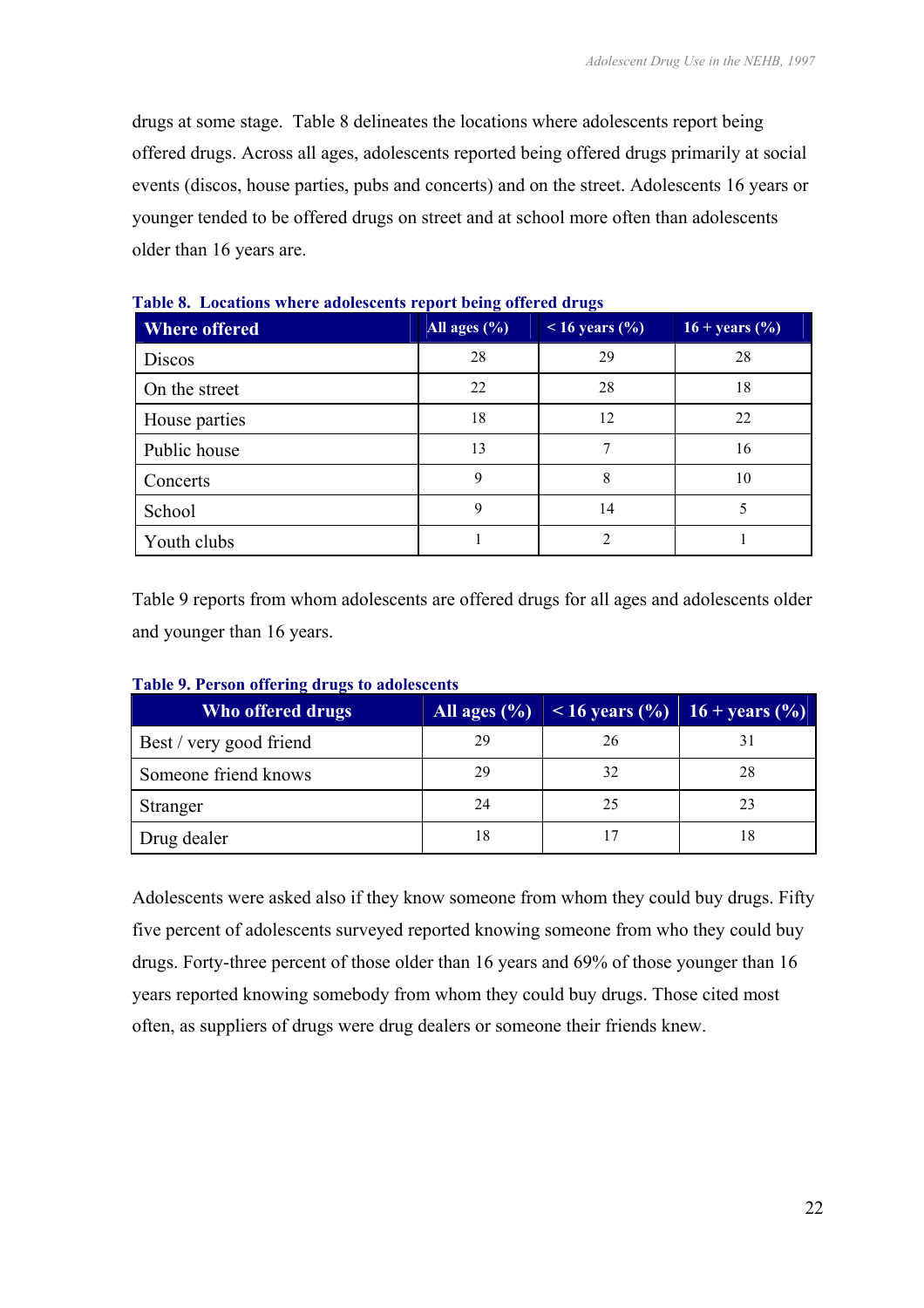#### **2.3 Discussion**

This quantitative survey reveals the prevalence rates for smoking, alcohol and illicit drug use for adolescent's aged 13 - 19 years of age attending secondary schools within the NEHB. What follows is a brief summary of results and a discussion detailing comparison rates with other relevant studies in this area. Two main comparison studies will be used. These are a) a study by Kiernan (1995) conducted within the Western Health Board (WHB) and b) a national study on smoking and alcohol use by adolescents conducted in 1993 (Dept of Health, 1996). Both these studies were of a high quality and used similar methodologies and questionnaires to the present study. However, given the time frame and geographical differences between this survey and these comparative studies, care should be exercised in interpreting direct comparisons between these studies and our investigation.

#### *2.3.1 Smoking*

Lifetime smoking prevalence rates across all ages for adolescents in the NEHB sample was 57% (56% male, 59% female). In comparison, lifetime smoking prevalence rates in the WHB were 67% with those nationally being 55%. The present study revealed that for all ages, 31% of adolescents regularly smoked, ranging between 20% at age 13 years and 39% at 17 years. These rates are above the WHB for each age category. In the WHB, 27% of adolescents regularly smoked with 7% doing so at age 13 years and 39% at 17 years. The present figures also compare unfavourably with 1993 national smoking rates. Nationally for all ages, 16% of adolescents were regularly smoking with 6% of those aged 13 years doing so, climbing to 23% at age 17 years. Within the NEHB, Meath and Louth showed slightly higher rates of regular smokers, particularly for adolescents aged 16 years and over. Adolescents in the NEHB typically smoked 1-2 or 3-10 cigarettes daily. No clear pattern of smoking rates or number of cigarettes smoked was noted for differing social class. Both these findings are consistent with the WHB and the national study. The age at which adolescents first smoke was typically between 10 and 13 years. Eighty-five percent of adolescents who smoked reported being able to purchase cigarettes themselves, a finding consistent with other studies which found that five twelve year old boys were able to buy cigarettes in 81% of retail stores visited (Doorley and Hynes, 1995). Adolescents who smoked were more likely to live in a house where at least one person smoked (73% vs 57%, respectively). This is also consistent with the national figures.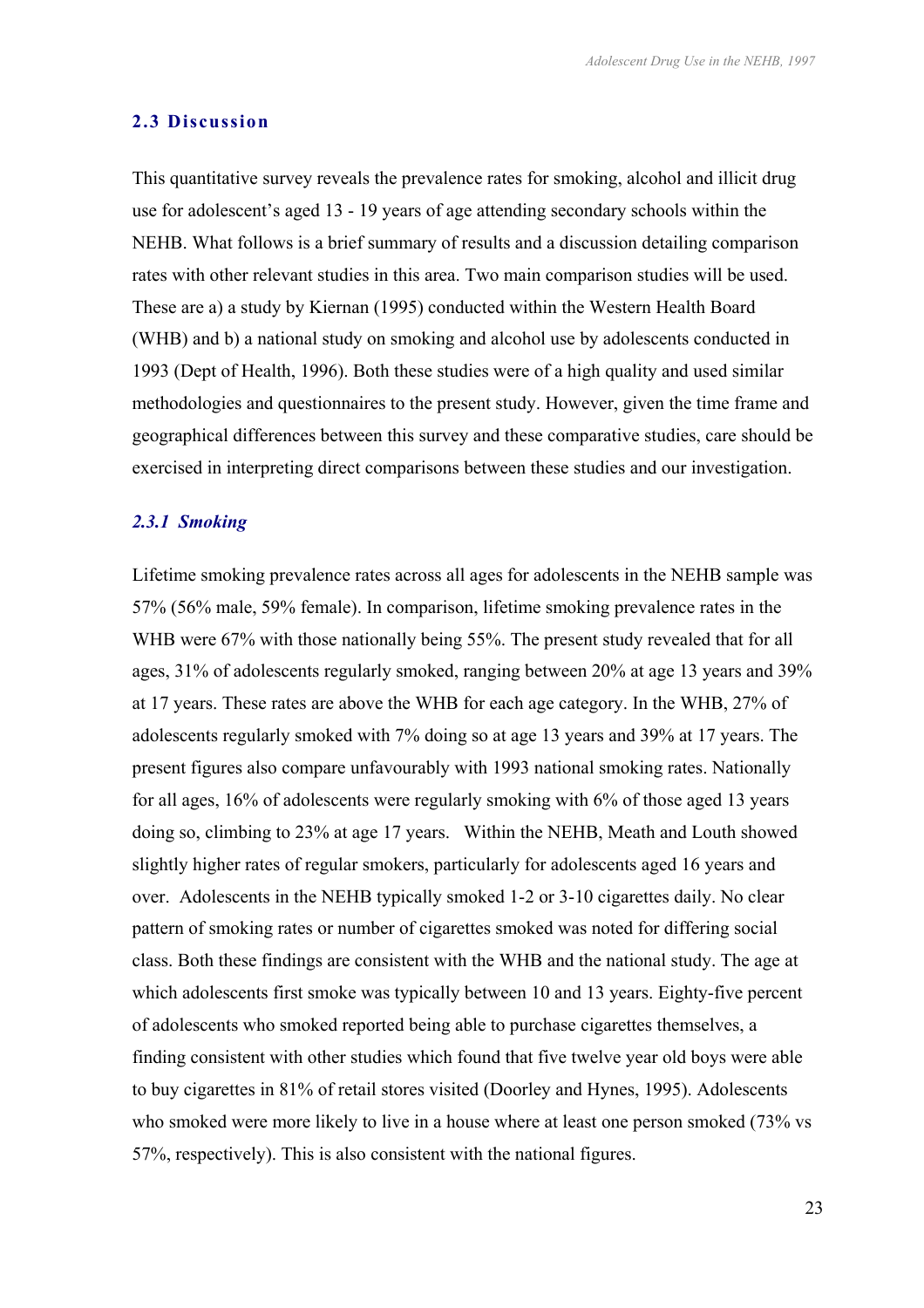In summary, rates of regular smoking in the NEHB sample were higher than those in similar studies conducted in the WHB and nationally. Adolescents typically smoked less than 10 cigarettes a day. Most adolescents who regularly smoked, smoked their first cigarette before 13 years of age with most adolescents being able to negotiate the sale of cigarettes before 16 years of age. Finally, adolescents who smoked were more likely to reside in a household where somebody else smoked.

#### *2.3.2 Alcohol*

Lifetime prevalence consumption rates in the NEHB sample was 73% (74% male, 71% female). Comparative WHB lifetime prevalence rates was 67% and national rates (1993) were 63%. For all ages in the NEHB sample, 57% of adolescents were regularly consuming alcohol. Rates of regular alcohol consumption ranged between 26% and 81% at age 13 and 17 years, respectively. Males and females after 15 years of age demonstrated similar lifetime prevalence and regular alcoholic consumption rates. For all ages, 22% of adolescents were consuming more than 10 alcoholic drinks per week. Rates of consumption of more than 10 drinks per week ranged between 3% and 39% at age 13 and 17 years, respectively. More males than females were consuming 10 or more alcoholic drinks per week.

For all ages, 22% of adolescent's reported never being drunk, 18% reported being drunk once, 26% between 3 and 10 times and 33% more than 10 times. At age 13 years, 42% of the NEHB sample reported never having been drunk compared to 91% in the WHB and 84% nationally. At age 13 years, 6% of the NEHB sample reported being drunken 10 or more times compared to 3% in the WHB. At age 17 years, 8% of adolescents in the NEHB sample report never having felt drunk. At the same age,  $31\%$  of the WHB sample and  $37\%$ of the national sample reported never feeling drunk. Fifty-two percent of the NEHB sample had been drunk more than 10 times by age 17 compared with 30% in the WHB. Adolescents in the NEHB displayed binge-drinking patterns with typically 2 to 10 drinks consumed on weekend nights of Friday and Saturday. Males and females younger and older than 16 years tended to prefer different categories of alcohol. For adolescents younger than 16 years, males tended to favour beer, Alcopops and cider and females tended to consume Alcopops, spirits and cider. For adolescents older than 16 years, males tended to favour beer, spirits and Alcopops and females spirits, Alcopops and beer.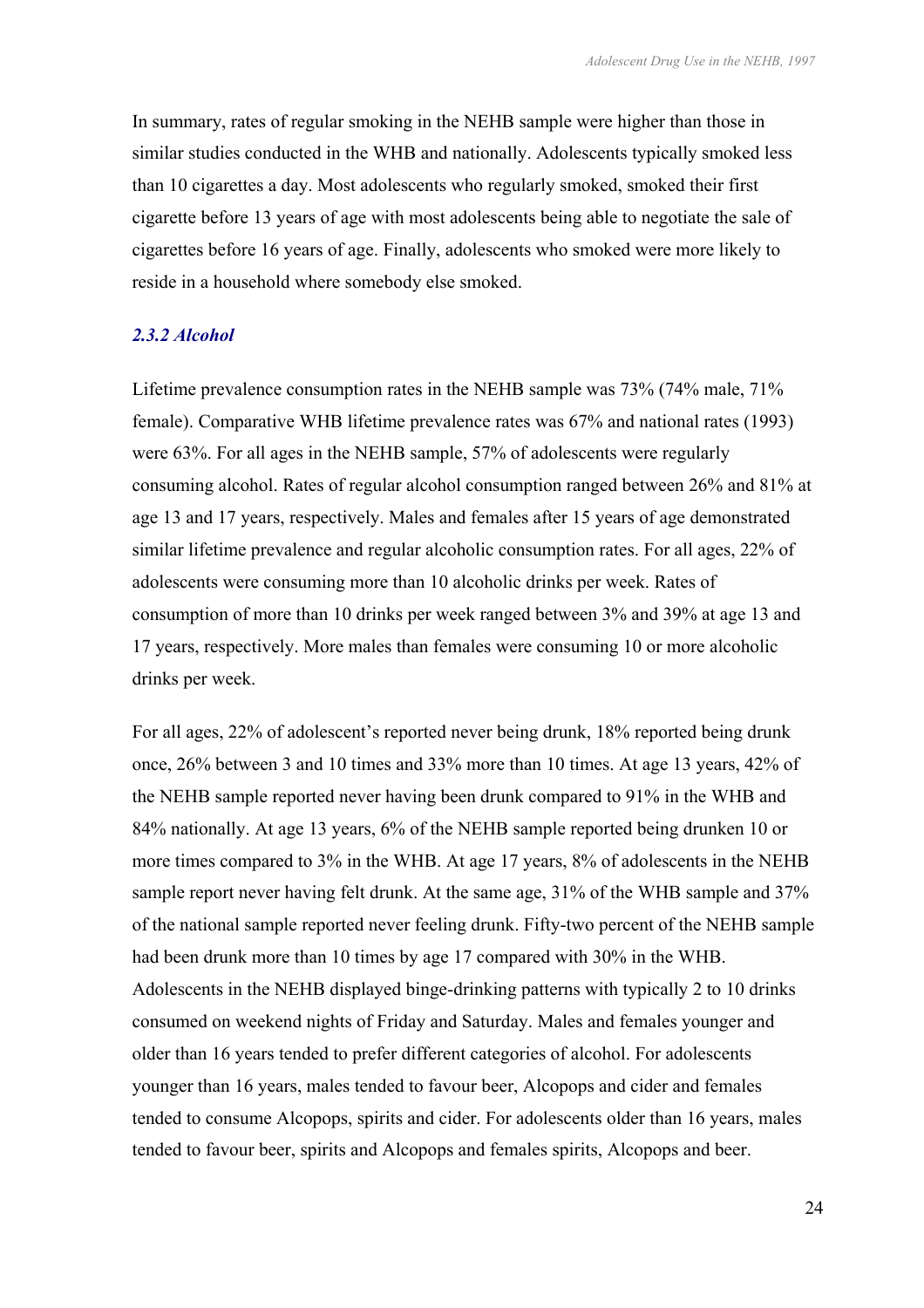#### *2.3.3 Illicit drugs*

Lifetime prevalence of illicit drugs across all ages for adolescents in the NEHB sample was 35% (37% male, 32% female). In comparison, lifetime prevalence in the WHB across all ages was 24%. The overall reported use of illicit drugs by adolescents in the NEHB region is low. Adolescents reported using solvents, speed and ecstasy on a once off or sporadic basis. Cannabis, with 10% usage, was the only drug that appeared to be used by adolescents on regular basis. Adolescents tended to have used or be using one or two types of drugs with males using slightly more drugs occasionally or regularly than females. Of adolescents who have been offered a drug, cannabis, ecstasy and solvents tend to be the typical substances offered. Adolescents over 16 years were offered drugs more often than adolescents younger than 16, as were those who smoked and drank. This pattern was particular relevant for cannabis. If offered, adolescents tended to be first offered an illicit drug between 12 and16 years of age. Adolescents tended to be offered drugs at social events such as discos, house parties and in the pub and they primarily obtained drugs from a best or very good friend or at least someone their friends knew. Typical patterns of usage of drugs were:

- **Solvents** their use tended to be once off or sporadic and occurred most often in the 12 – 15 age group. Approximately 10% of adolescents had used solvents sporadically with the highest concentration being in Louth and Monaghan.
- **Cannabis** regular use of cannabis was strongly associated with age. At age 13 years, 1% of adolescents were consuming cannabis regularly whilst at age 17 years, the prevalence of regular consumption was 17%. Cannabis use was also related to an adolescent's wealth (derived from pocket money or job money). Adolescents with more individual wealth consumed cannabis at higher rates for each user category. Cannabis use across each user category was highest in Louth and Meath.
- **Ecstasy** use of ecstasy in absolute terms was low with 0.3% of adolescents at age 13 years and 3% at age 17 years using ecstasy regularly. Ecstasy use was highest in Meath and Louth but differences between the counties were small.
- **Other drugs** the use of other drugs such as LSD, speed and magic mushrooms tended to be sporadic with regular use highest amongst older adolescents  $(16 - 17 \text{ years})$ . The use of amphetamines such as cocaine, opiates such as heroin and barbiturates was less than 1.5%.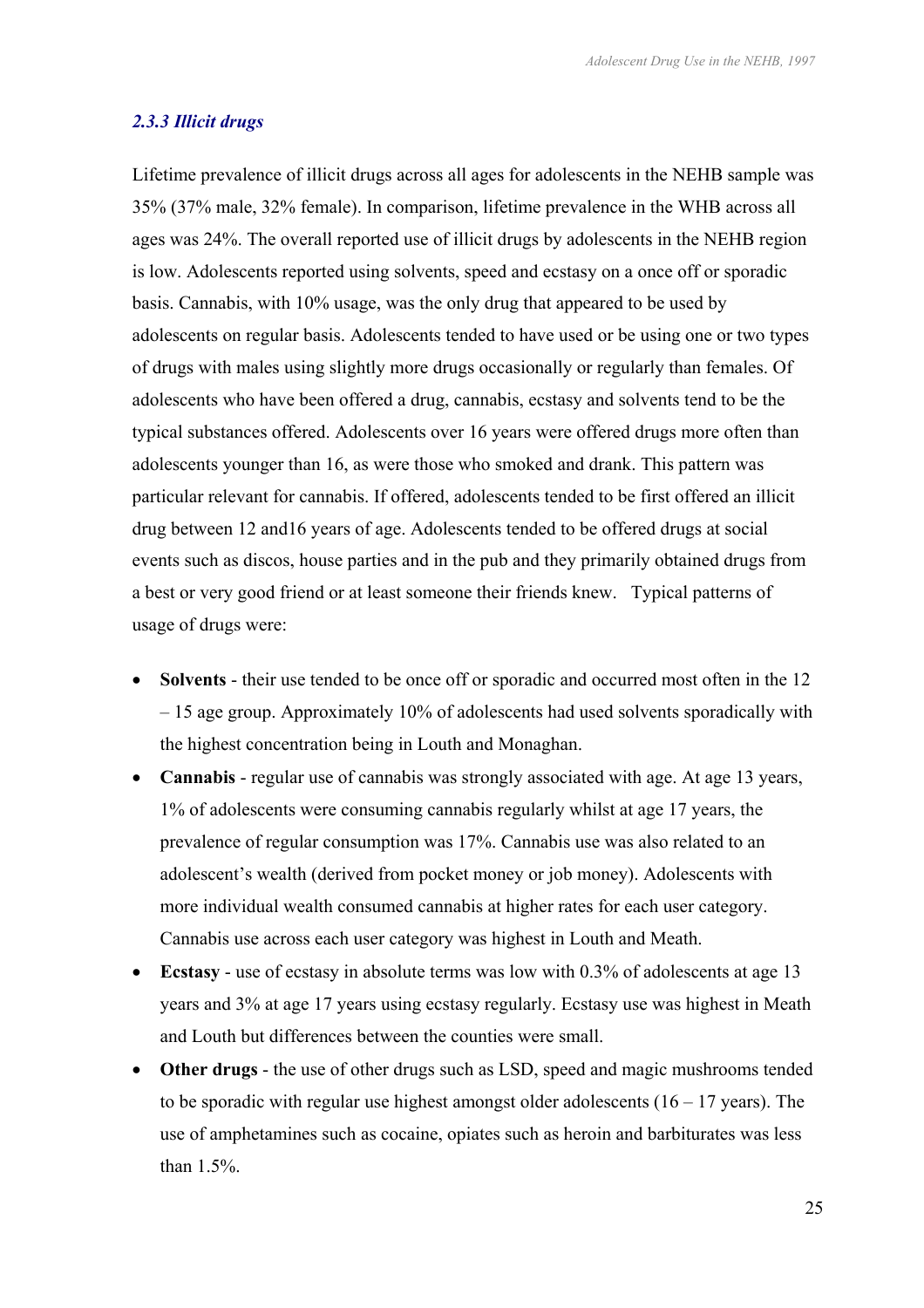# **3. Qualitative Study**

#### **3.0 Introduction**

*While quantitative research surveys the field qualitative research mines it* 

In order to develop effective future strategies to deal with adolescent drug misuse in the North East it was felt that, in addition to exploring the prevalence of drug misuse, a qualitative approach which explores why, when and how adolescents use drugs was also necessary.

Adolescents too are concerned about drugs, but their concerns are of a different kind. They are the ones who choose which drugs, if any, to try; who decide which patterns of use to settle on; who experience the effects of drugs and; who live and move in the underworld of drugs. Their story is their reality, a reality that has consequences for both parents and health educators alike and hence it was vital that we heard this story.

#### **3.1 Methods**

Eighteen focus groups were held in total, the average group size being eight. Eleven of these focus groups were with adolescents and seven with adults referred to as 'Concerned Agents'. Focus group methodology does not provide data which is generalisable, because a random sample is not selected. Rather, the sample is selected to provide the most meaningful information in terms of the study objectives. In this instance the focus groups aimed to explore diversity rather than to establish any kind of 'representativeness'. The focus groups with young people included males and females aged between 13-19 years drawn from a variety of social, geographical and educational backgrounds. A particular effort was made to include young people not attending main stream schools, as these had previously been included in the quantitative study. To this end the sample was taken from a number of sources:

- ❏ Third level institutions in the North East (First Year Students)
- ❏ Early School Leaving Programmes (FÁS, Youth Reach Programmes)
- ❏ Youth Clubs
- ❏ Children not in any kind of formal education ('Street Kids')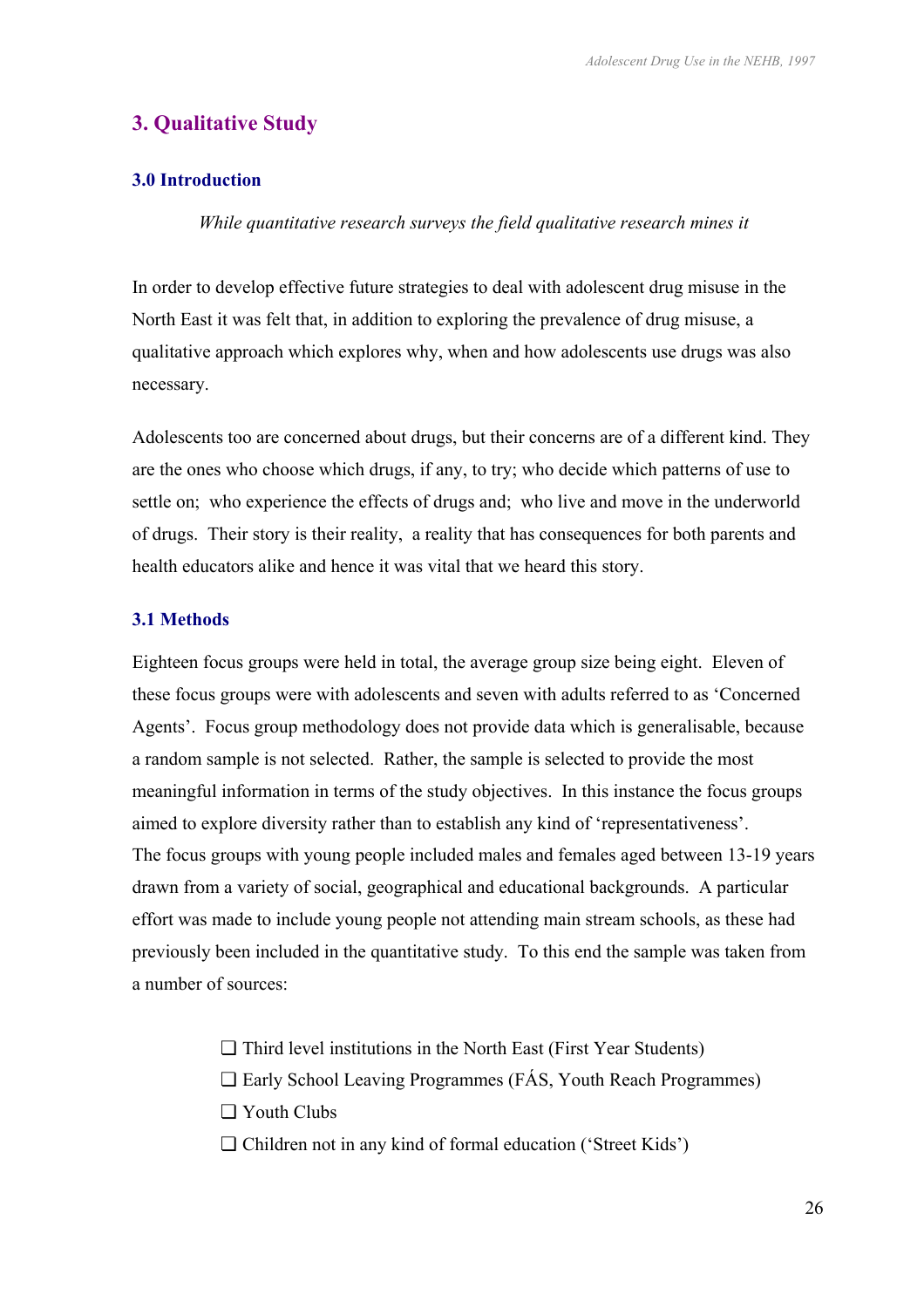Within the above there was an attempt to achieve balance in the following areas of representation: urban / rural, upper and lower end of the adolescent age spectrum, male/female, social class and the settled and travelling community.

The adult focus groups, were drawn from sectors of the adult population who, through their work, are closely involved with young people. These ranged from Juvenile Liaison Officers, Home School Liaison Officers, various strands of Youth Workers from Foroige, to Out Reach Workers, and members of a Drug Awareness Group. In addition to the focus groups outlined above, seven in-depth interviews were held with people who are still abusing or who have abused illicit drugs in the past. This dimension facilitated greater exploration of issues that arose at the level of the focus groups and, in addition, allowed the researcher to explore in greater depth the social biography or 'career' of the drug user.

All interviews, each lasting approximately 1hour 30minutes, were audiotaped with the consent of the participants. These were later transcribed verbatim. Initially, transcribed interviews were read and summary memos prepared. Following this all interviews were read again and first level codes were assigned. These first level codes were then later clustered into categories and analysed by means of a case order matrix, using a social worlds approach as a methodological framework. This social worlds approach which is used to frame this study, suggests that it is unhelpful to speak of *the world of illicit drug use*, but rather that illicit drug use is best understood as occurring, within and between different adolescent social worlds.

#### **3.2 Results from Adolescent Interviews**

#### *3.2.1 Knowledge and beliefs: From ignorance to folk pharmacology*

There is a popular perception that young people are very 'au fait' with the effects of different types of illicit drugs. However, during focus group discussions this perception came under some degree of scrutiny. The focus groups all contained both users and nonusers, which facilitated some insight into the user non-user dichotomy. Early in the discussion it emerged that while most members could name a series of illicit drugs with little difficulty - citing solvents, cannabis (hash), ecstasy (E), amphetamines (speed) and LSD (acid) as the most readily available -there were information gaps from both users and non-users. The non-users were vague at best and ignorant at worst when it came to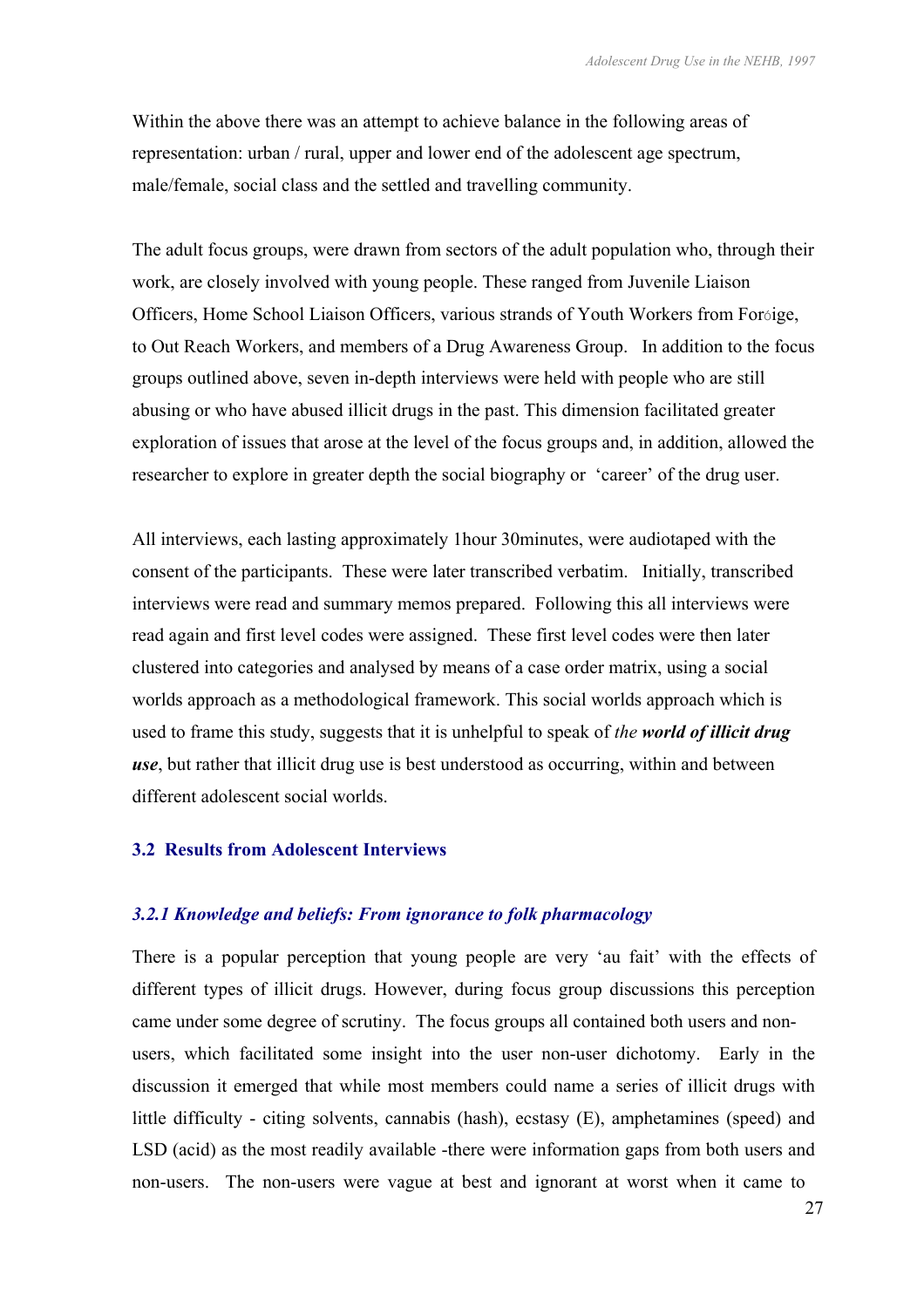discussing illicit drugs in more detail. This was particularly true of younger adolescents and members of the travelling community. The following quotes reveal this:

*Q: What's Coke ? A: That's heroin as well.*

Fourteen year old - travelling community (female)

*Q: What are uppers? A: I don't know.* 

RTC Student

*Q: What's hash? is that powdery stuff or tablets or what?*  Fifteen year old – travelling community (female)

The users on the other hand were quite familiar with the commonly used drugs, and often, in the course of the focus group discussion gave a lesson to those less well informed. This group, however, relies on an elaborate belief system about the immediate and long-term effects of different types of drugs. They have their own "Folk Pharmacology" and evidence of this runs throughout the transcripts.

The term "Folk Pharmacology" refers to the way in which knowledge is 'remanufactured' about drugs in adolescent worlds, which is not always consistent with that found in scientific literature. The belief system, revolves around four types of reasoning illustrated below:

#### **1.** Side Effects of Different Drugs

*The only thing addictive in the hash is the nicotine, it is the tobacco. A lot of people who are getting addicted to it...they think it is the joint but it is more the nicotine.*  RTC Student (male)

#### **2.** Variation in Drug Effect by Social Setting

Users believe that the mood you yourself are in, the people you are with, and the general ambience in which the drugs are used, all contribute in a positive or negative way to the drug experience. Pharmacological make up of the drug may have some part to play, but the emphasis here is more social than scientific:

#### (a) Regarding Effects of Cannabis

Female: *Sometimes it is good and sometimes it is not.*  Researcher: *And that depends on?* 28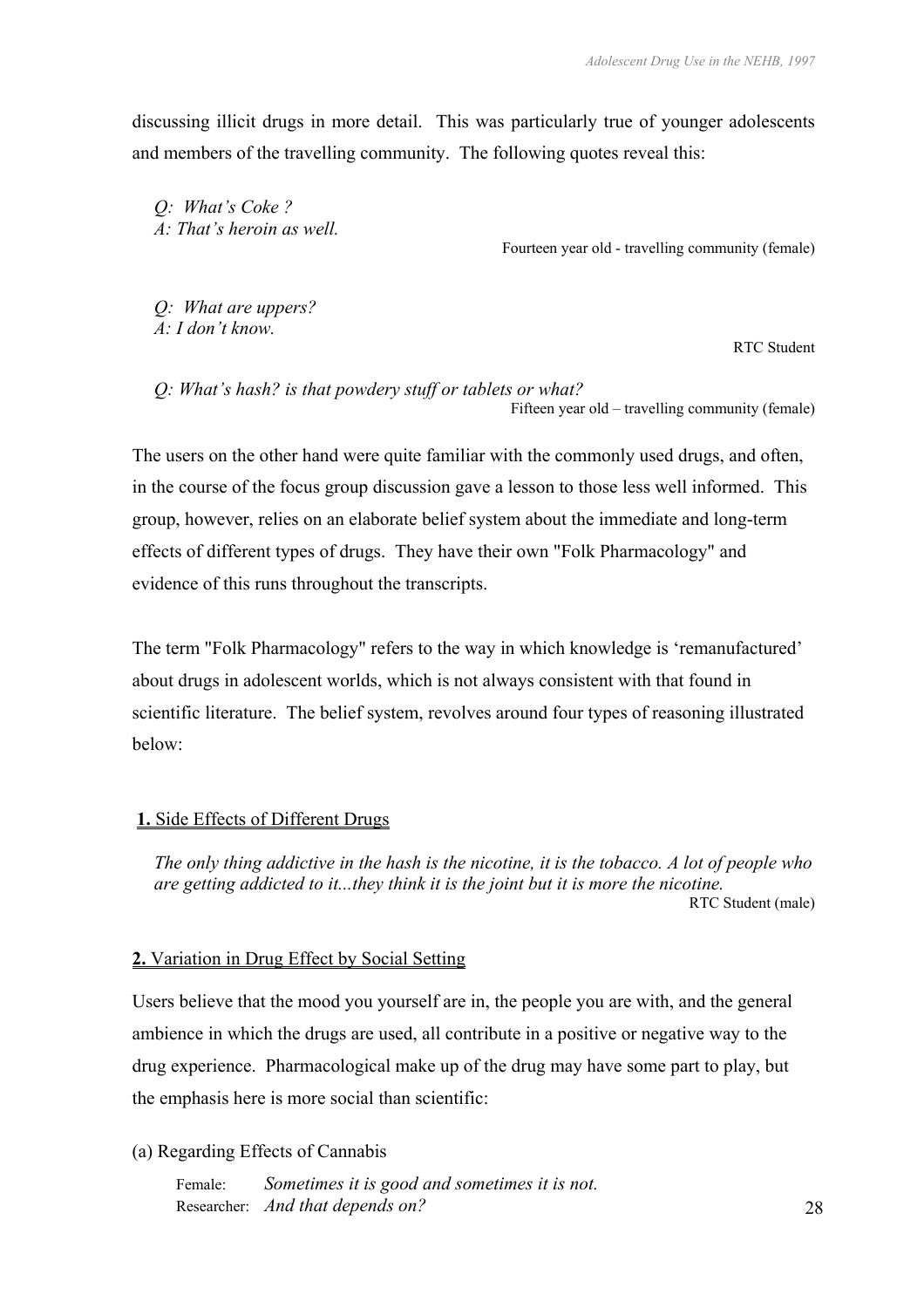Female: *It depends on the mood you are in, the atmosphere.*

RTC Student (female)

#### (b) Regarding Effects of ecstasy

Male*: It depends again on the atmosphere you take it in and the type of people you hang around with. If you are with friends it doesn't really matter but if you are with people you don't know, well then you are in trouble.*  RTC Student (male)

#### **3.** Pharmacological Make Up of Illicit Drugs They Use

In the in-depth interviews in particular, users were sometimes anxious to explain how they classified the drugs that they had used. In some instances, as the following quote reveals, there was an attempt to refine previous pharmacological explanations:

*I don't know a lot about LSD, you know like, but there are loads of different kinds of LSD, The LSD 25 that is the hallucinogenic, potent one ... the other forms of LSD do nothing. I don't think they are hallucinogenic - 25 is the one that is hallucinogenic.*  Nineteen year old - unemployed (male)

Regular ecstasy user (Past): *You see there is heroin in E*.<br>Seventeen year old - early school leaver (male)

#### **4.** Categories of Drugs

For the most part young people did not categorise drugs into 'hard drugs' and 'soft drugs', rather, they spoke of drugs that 'normal people' use and then 'other drugs'. While ecstasy was sometimes seen as the interface between these two worlds it was still part of the *'normal'* repertoire of drugs. Cocaine and cannabis were different worlds altogether as this adolescents explains:

*I don't think that there is a connection between drugs like hash, LSD or E which I would consider drugs that normal people would be using as compared to like cocaine & heroin.*

Nineteen year old - third level student (male)

At the other end of the spectrum , for some glue sniffin*g* and drug taking are not compatible activities at all.

*I was sniffing but I wasn't doing drugs. They are probably not taking drugs, but they are sniffing or something.* 

Fifteen year old - school drop out (male)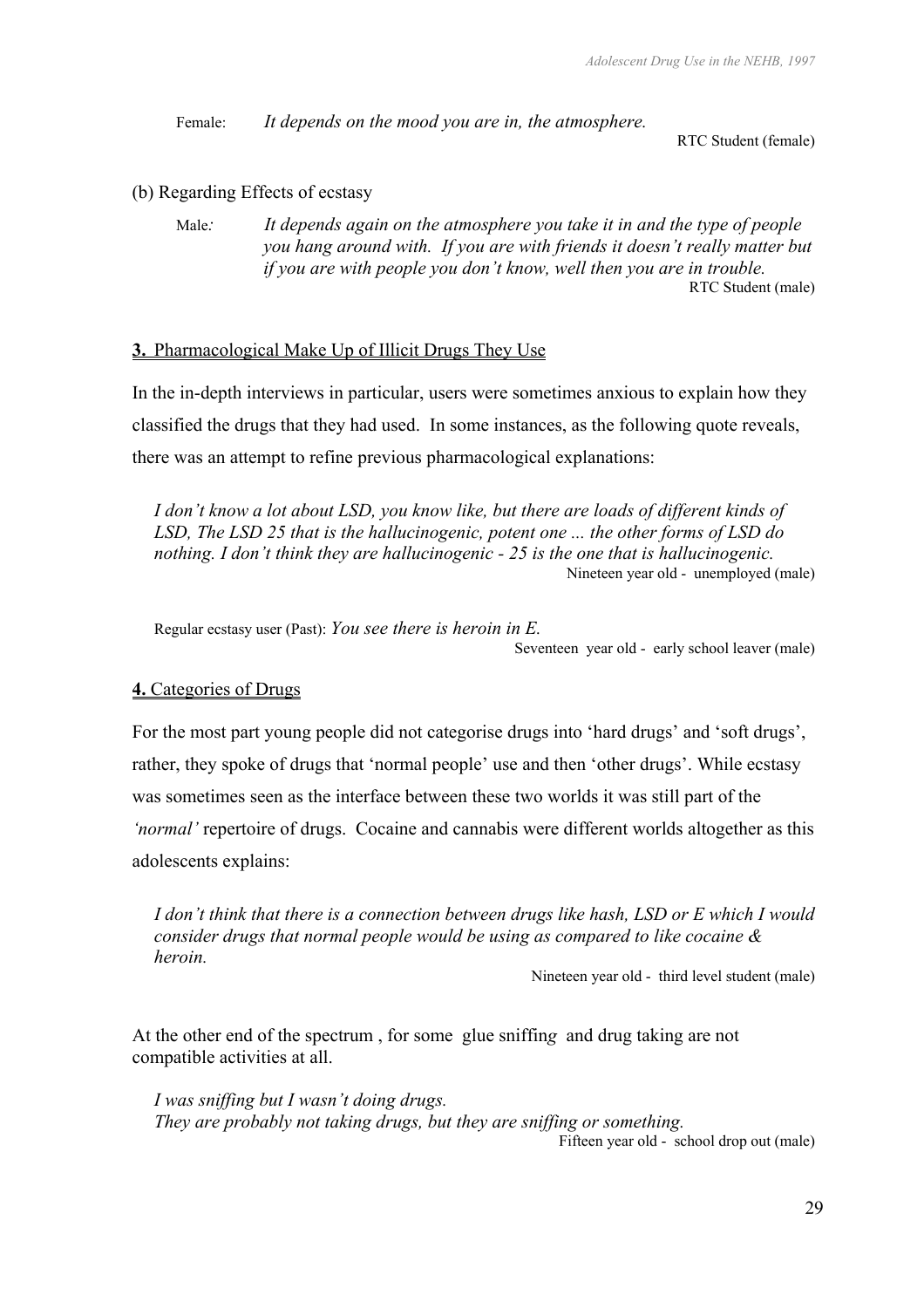The term 'druggie' was only used for those involved in heroin use. Users in this study would never categorise themselves as 'druggies' rather they were involved in what they referred to as *'normal'* drug use or *'occasional'* drug use.

#### *3.3.2 Availability, procurement & distribution networks in adolescent worlds*

#### **(a) Availability**

While knowledge gaps existed between users and non-users in relation to the specifics of illicit drugs, this same gap was not replicated when exploring their knowledge on the availability of illicit drugs. In all youth groups, both users and non-users were familiar with where drugs could be purchased locally. Most people agreed that cannabis and acid were easily available, while a few said that, although it was not at as easy to get hold of heroin if you really wanted to you could get it. This finding suggests that while ease of access to the illicit drug market may facilitate use, availability on its own is not a motivating factor.

#### **(b) Procurement & Distribution Networks**

While both users and non-users knew generally, how to go about getting drugs if they wished, the nuances of actual drug procurement were, however, confined to the user. In this instance what emerged was that unlike the adult world of drug dealing where the distribution system of drugs revolves around large quantities of money, is fed on a value system of greed and sustained by an elaborate crime network, procurement of drugs in adolescent worlds, for most part revolves around concepts of *friendship, reciprocity and sharing*, where money is pooled and drugs are shared among friends. The stakes involve friendship not profit.

- *Q: Do you think drugs could be related to crime?*
- *A: I'm sure some of it is but that's because they are like that anyway, if you are smoking dope it doesn't cause you to go out and get money for it ... you buy drugs if you have the money and if you have none you don't really buy them.*  Nineteen year old - unemployed (male)

Sometimes in fact the transaction involved no money at all as the following respondent points out:

R: *I wouldn't pay for it. Q:Any time you got them then you didn't pay? R: I paid once and my friend paid the other time.* 

Fifteen year old - secondary school student (female)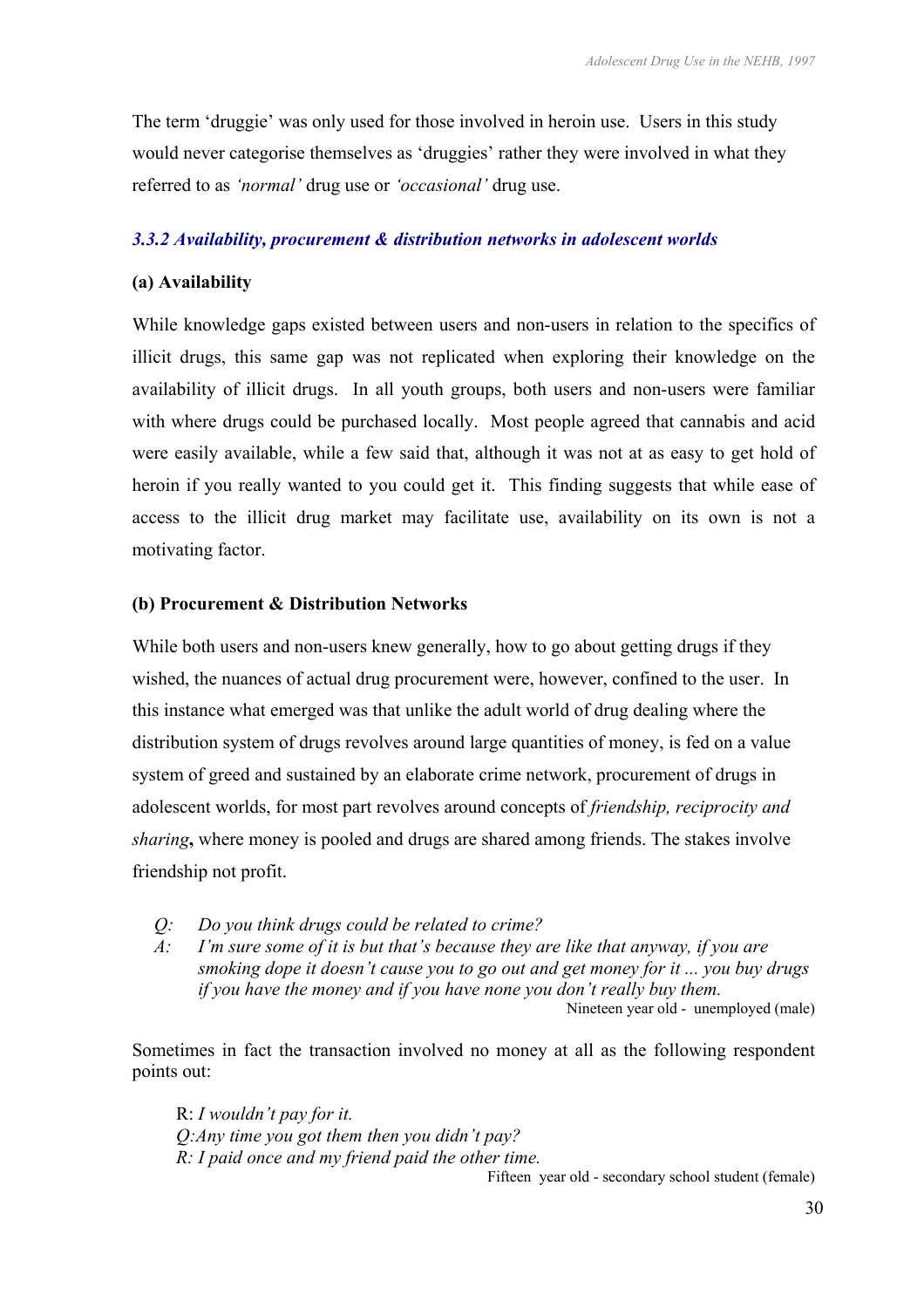They go '*halfers*, '*save*' what resources they have, all the time *sharing* what they get. The following quotes sum up this process:

*Q: How much is it (acid) A: A fiver for one... but like that's two fifty each if you go halfers ...*  Fifteen year old - Street Kid

*Every one puts their money together to get it… (hash)*

Eighteen year old (male)

While friends use drugs together, it is also friends who are the main suppliers of drugs. Very few drug purchasers are anonymous. Adolescents in this study described three activities that are involved in the procurement of drugs, dealing, selling and 'middle men who get drugs'. While these terms are not always consistent they refer to patterns of behaviour, which are described by youths defining their own activity as well as the activity of others. One young lad summed it up when he said:

*There is a difference between a small dealer who sells it for his own personal gain and the big dealers who are basically into it for the money.* 

 **(i) Dealing:** This refers to the process where drugs are bought directly from the adult world. This level of activity involves a lot of drugs and cash. Profit margins can be substantial.

**(ii) Selling:** This refers to the process where adolescents sell drugs directly to individual customers in relatively small amounts. They obtain their supply from another adolescent. The profit margins here are relatively small.

**(iii) 'Middle Men Who Get Drugs':** This refers to the process where adolescents know how to *'get drugs'* on behalf of their friends, they never hold any drugs for sale themselves, they do not make a profit but some are rewarded with a free joint for their efforts.

**Dealing:** In this instance while *dealing* was mentioned as an activity that occurs in relation to the distribution of illicit drugs there was little evidence to suggest that any of the adolescents in this study were involved at this level. One or two young people did admit to being involved in selling, but even then the profit margins were relatively small. The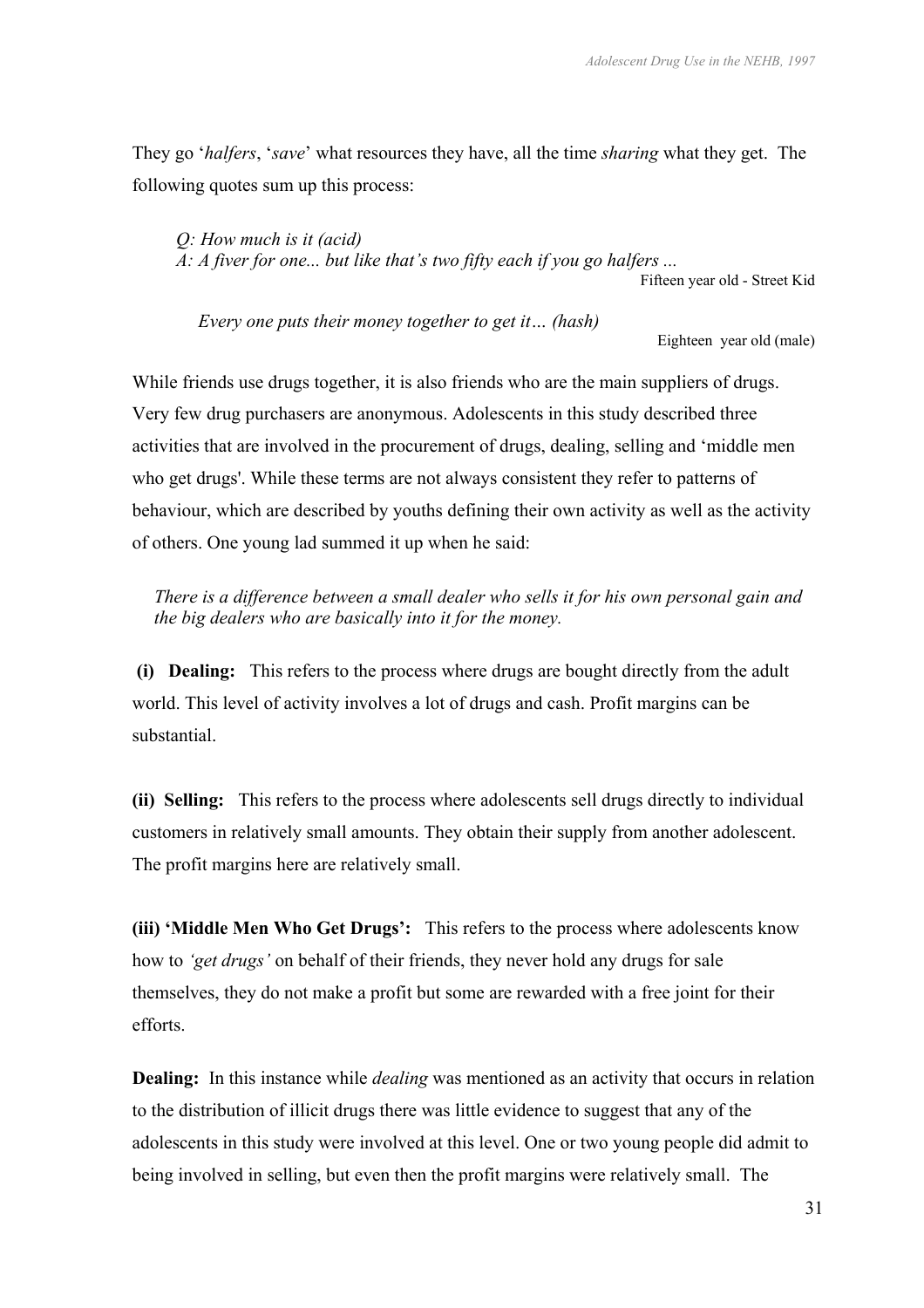following quote displays this activity:

**Selling***: It was raining and your man came up to me and he said do you want half an acid tablet. He wasn't really a friend he was hanging around with my friends \*\*\* was his name or something and he was from Dublin.* 

> *I took whatever your man gave me to sell so I still owe him money...one hundred and fifty pounds.*  Seventeen year old - early school leaver (male)

Selling, as the above quote suggests, was in evidence in this study but 'getting drugs via a middleman' was the activity most used in the procurement of drugs. The following quotes highlight this point:

*Q:Where would you get your supply from? (hash) A: I used to get them from a friend.* 

Fourteen year old ( female)

 *I couldn't get to \*\*\*\*\*\* but I have a friend up there and he gets it for me.*  Sixteen year old – Youth Reach

*Word spreads around, everyone knows the same kind of people everyone just knows what to do.* 

Seventeen year old (female)

*It's always the friend who knows someone who will get it for you.*  Eighteen year old (male)

Adolescents buy from another adolescent, or they will approach a middleman who gets drugs on their behalf, but they always know whom they are buying from. This is important, according to the young people, not so much for health reasons, but for economic reasons. Knowing the person they believe, ensures that what they get will be good value for money. This is particularly true with cannabis.

*I wouldn't take nothing from a stranger, I wouldn't give my money to a stranger ... they might try to rip you off or something. Yes put it in the microwave it goes big, but there is nothing in the middle of it.* 

Thirteen year old - school dropout

*You would buy it from someone you know if you know them better.* 

*Q: Why? A: Because they will give you a better deal.* 

Fourteen year old (male)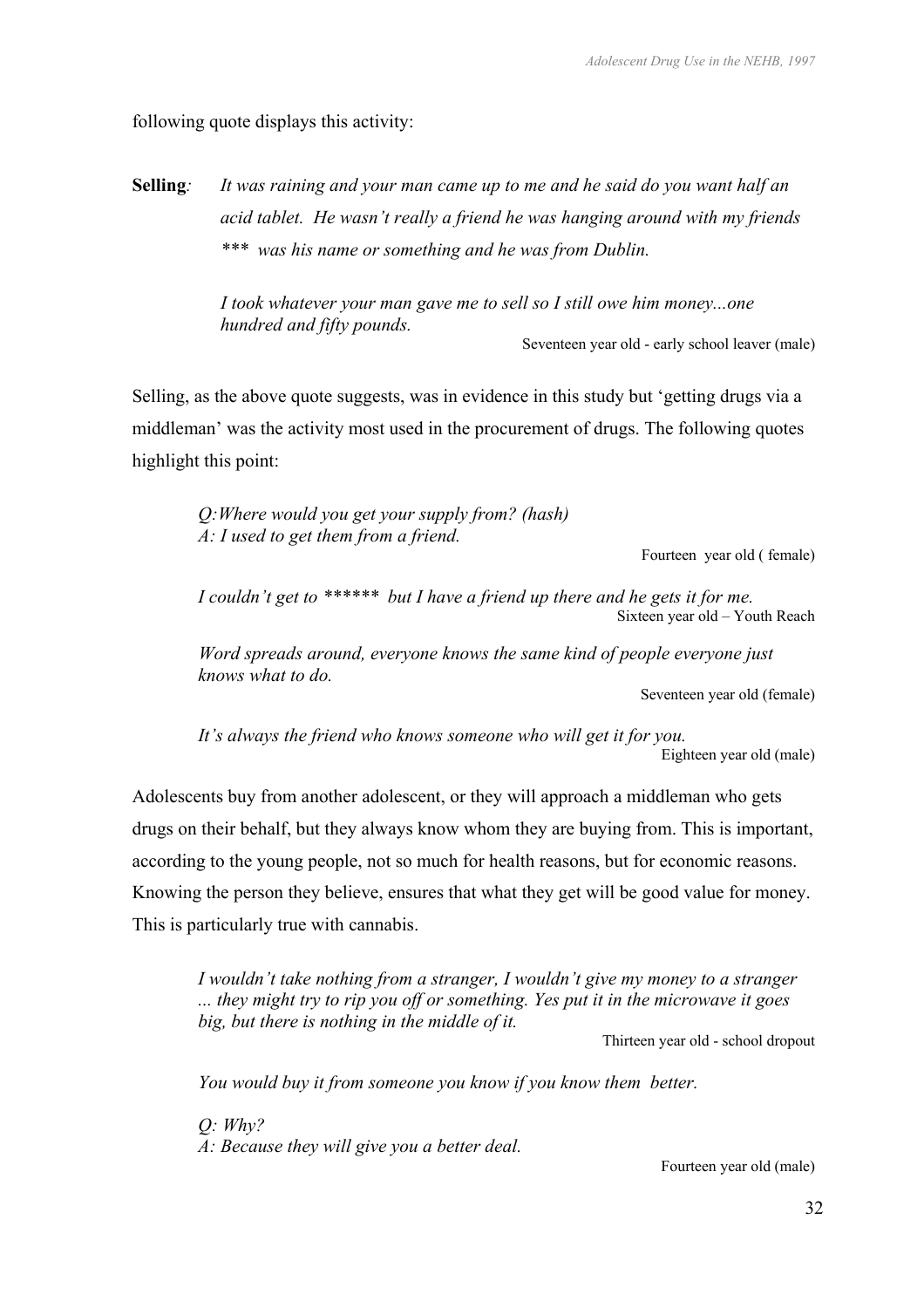With ecstasy, health reasons are given greater priority, friends somehow they believe will not sell them something contaminated that might damage or injure them.

*Well if you are really good friends with them they wouldn't do that. You would be more convinced that they wouldn't do anything to harm you, you would be safer like.* 

Fifteen year old (female)

Risk, it would seem, is not just a biological fact but it also has a social aspect to it. As the above quote suggests, risk in relation to ecstasy for some users is defined not in biological terms, but in terms of social distance, i.e., friendship. Good friendship acts in some way to reduce harm, that is what they believe, that is how they define risk. If adolescents, for the most part, get drugs for one another and from one another, how relevant is the stereotypical image of the drug pusher? The term drug pushing is often used to describe the drug distribution network in operation in the adolescent world. In fact, in the Concerned Agent groups [adult groups] this came up on a few occasions. In reality, drug pushing it would seem, is no longer apt at describing what is happening in the adolescent world. Pushing depicts passive adolescents who are coerced into taking drugs against their will – this is not their reality. They describe being offered drugs or seeking out drugs for themselves:

 *Ah you would have to root for it (acid) Q: How about E ? A: You still have to kind of... Q: And hash.....? A: You don't have to root for hash.....you go to someone that gets it for you.*  Nineteen year old (male)

The way that an adolescent comes into contact with illicit drugs, is offered them and accepts them does not just happen out of the blue, because a 'pusher emerges' selling his 'stuff'. Rather adolescents are initiated into illicit drug use via social mechanisms that include ideologies as to what constitutes acceptable and unacceptable behaviour. Thus contrary to popular perception these finding would suggest that illicit drug use is more likely to spread along friendship lines, and social networks than via 'the evil pusher'. The quantitative study confirmed this.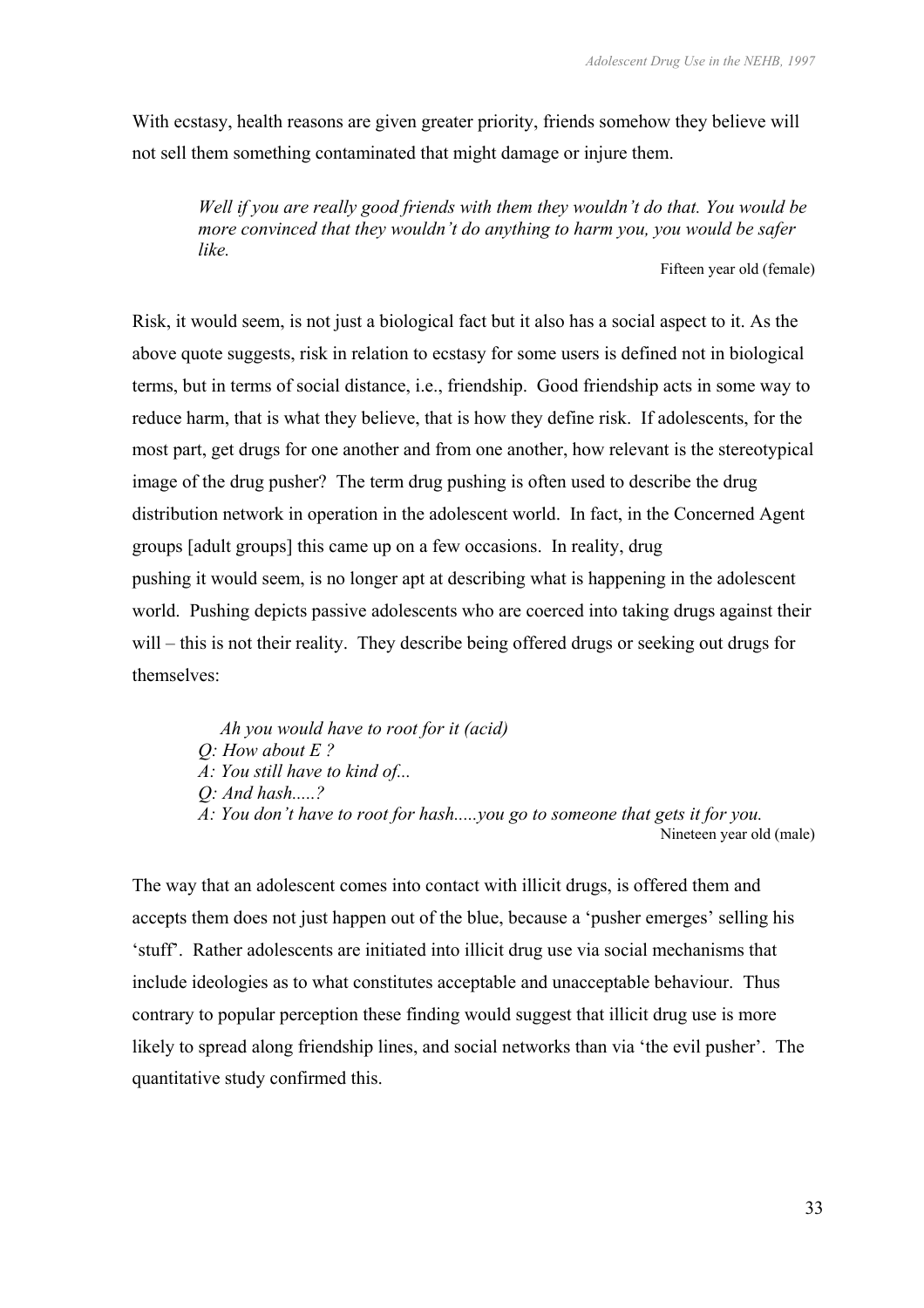### *3.2.3 Motivating factors to illicit drug use*

While insights into the knowledge base that adolescents have on illicit drugs and the distribution network that they use is important, the constant question on most adults lips, and in particular the health professionals, is **'**why do young people use drugs?'Like previous studies, this study found that the reasons for drug use are variable and in most cases multiple. The following, however, are the reasons most commonly given by the users themselves:

**1.** BoredomThroughout the transcripts boredom was a theme that arose regularly when users discussed what motivated them to take drugs. They describe their experience of having nothing to do.

> *Because there is nothing like to do, what is there to do here, there is pubs, there is an arcade, there is a cinema*.<br>Fifteen year old - secondary school student (female)

*Q: Why do you smoke the hash? R: To get out of your boredom.* 

Fifteen year old - school dropout (male)

*R: It does, you have to admit if you are sitting there and there is nothing to do and you are smoking and getting the buzz.* 

Sixteen year old (female)

The emphasis here is on structural deficiencies in the adolescent's world. The boredom these adolescents describe is that of being located in a society where readily available activities are unavailable, either because they are too expensive or not suitable to their needs

**2.** Personal Problems Both users and non-users also referred to problems in their lives as motivating factors for drug use. These problems did not revolve around exam pressure, boy/girl relationships, etc., but rather they almost always involved family matters. This female attending a youth reach programme explains why she, like others in the focus groups, began taking cannabis:

*You know from my own family, like my father is an alcoholic right and my mother was looking after him so when I did have problems I couldn't go and ask them to talk to me ... I had no one to talk to and I had problems and who was I meant to sort these out with, so the way I dealt with them for a while anyway was taking hash.* 

Fifteen year old - youth trainee (female)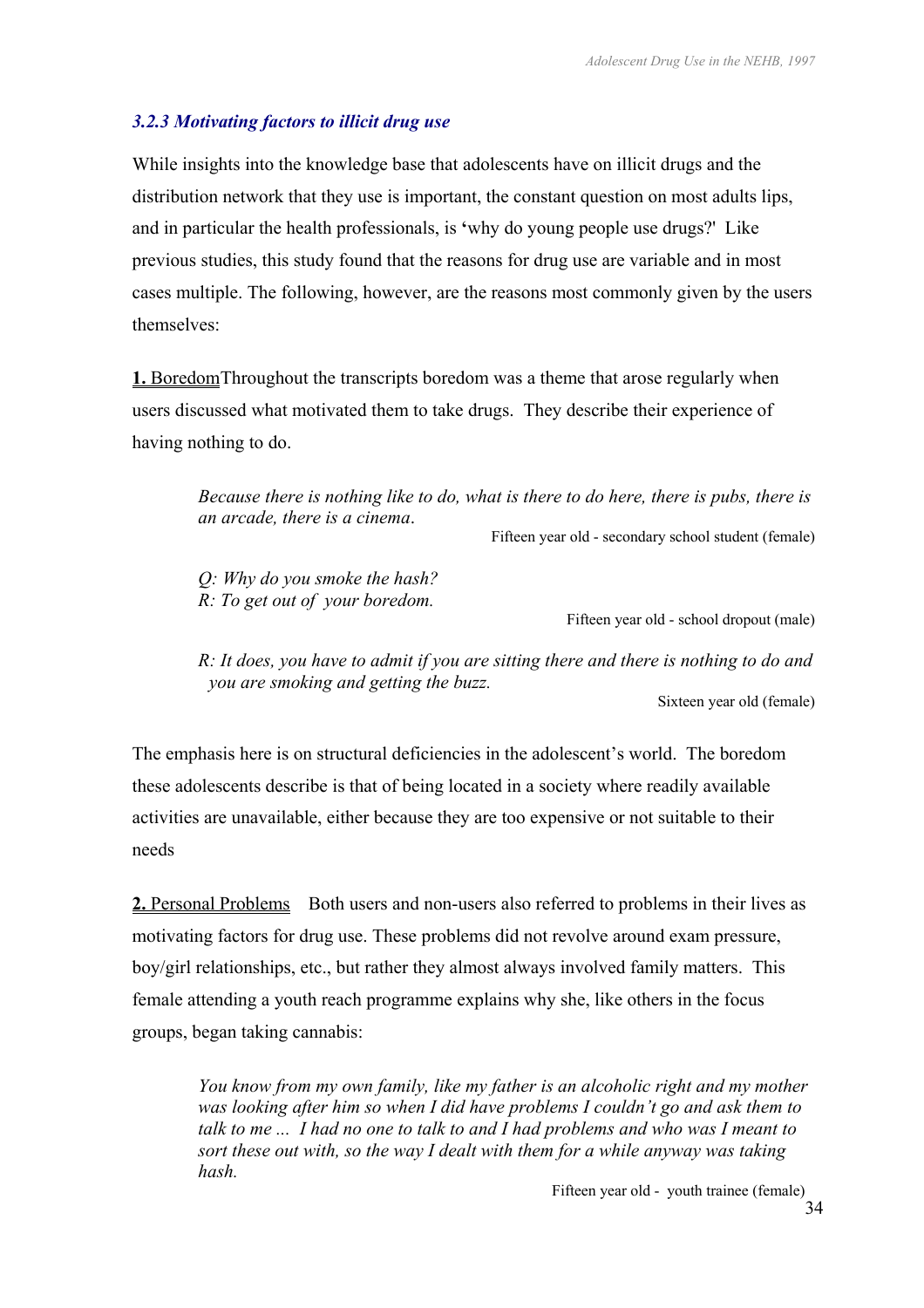Some explanations are more oblique:

- *Q: So you kind of half expected it some day?* (family breakdown*)*
- *A: I' didn't even think about it.*
- *Q: Who did you live with when they split up?*
- *A: My father, I never really think about them I have so much other shit going on in my head.*

Nineteen year old - school dropout (male)

**3.** Experimentation For others, induction into the drug scene was often explained, not as something planned, but rather, something that 'happened' primarily driven by the motive of experimentation. They took drugs for '*the craic,' 'out of curiosity,'* just to *'see what it was like*'. For some this is the main motivating reason.

- *Q: Why do you think young people get involved in drugs, if you were to say one thing what is it?*
- *A: Curiosity and the excitement of it.*

Nineteen year - old unemployed (male)

**4.** Enjoyment & Sociability All users, in discussing their own drug use, however, emphasise that they take drugs primarily because they enjoy their effect and sociability. This despite the fact that their induction into the drug scene was often unpleasant or ineffective at the outset. For some, their unpleasant experience reduced their use of that particular drug, for others it was just deemed a rite of passage as the following extracts hilight:

*Q: What was it like the first time you took it? (hash)* 

*A: Sickening to tell you the truth, sickening.* (Continued to take it)

Nineteen year old - in employment (male)

For others a bad induction phase reduced subsequent use. This was particularly true for the hallucinogenic type drugs - LSD and some of the solvents:

- *Q: Have you tried LSD acid?*
- *A: Acid just twice, I don't know if I would do it again. I did it once and I freaked my first time.* (He used it again, once, but not since.) Student (male)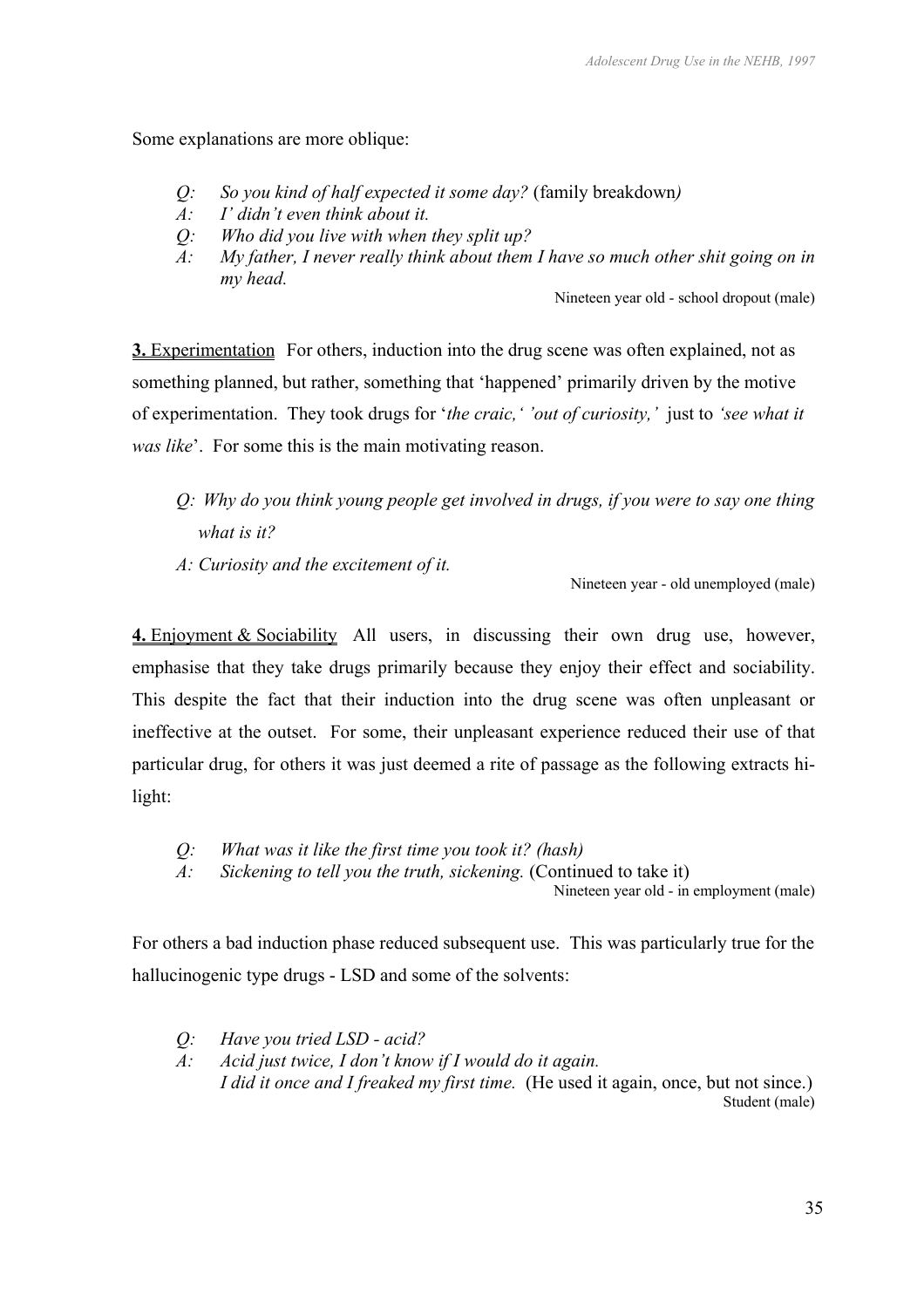For others, unpleasant induction was just deemed a 'rite of passage':

*It was horrible (Acid), I thought it was horrible with hallucinations and that, you feel horrible. At first it is all right, but you'd freak out and that on it you know, get bad trips and you won't like it...* 

- *Q: And did you ever get a bad trip?*
- *A: Most of the time.*
- *Q: And still you kept taking it?*
- *A: I'd stop when I would get a bad trip, I would stop for a week or so and then go back on it again.*
- *Q: And why would you go back on it even though it was horrible?*
- *A: Don't know, I was just acting the big man around the big boys.*

Seventeen year old (male)

**5.** Peer Pressure in Context: Peer Pressure or Peer Preference? As the previous quote suggests, peers do influence other peers to take drugs. However, the stereotypical view of peer pressure as that of a ' *negative social force that results in unwilled behaviour and in*v*olvement in proscribed behaviours'* (Glassner & Loughlin 1989) seems is no longer apt in describing what is happening in adolescent worlds as it obfuscates the positive influence peers have on one another. In addition, it ignores that fact that young people are individuals with a capacity to choose. They choose which peer groups to join, which peer groups to leave, and which new peer combinations to associate with. The following quotes display the many aspects of peer association and in doing so go give credence to the notion that peer group affiliation arises more from peer selection than peer pressure. Most users, in describing how friends influenced their own drug use rarely used the term pressure. What they described was more peer empathy or modelling. Pressure and friendship for adolescents it seems are incompatible concepts:

*There was no pressure involved like you know. I know I should have said no, but I didn't I don't know whether that is because, I think it was more to do with emotional bonding with the lads who were taking it you know what I mean. They were taking it so I was taking it. You know a mate is a mate.* 

Nineteen year old (male)

The tendency of friends to be similar in attitudes and behaviour has long been acknowledged and the part played by the selection of similar friends in producing this group homogeneity is well recognised. It does appear from this study, as with previous studies, that it is not the group that seeks the young person, but rather the young person who wishes to experiment or use drugs on a more regular basis who seeks out a drug-using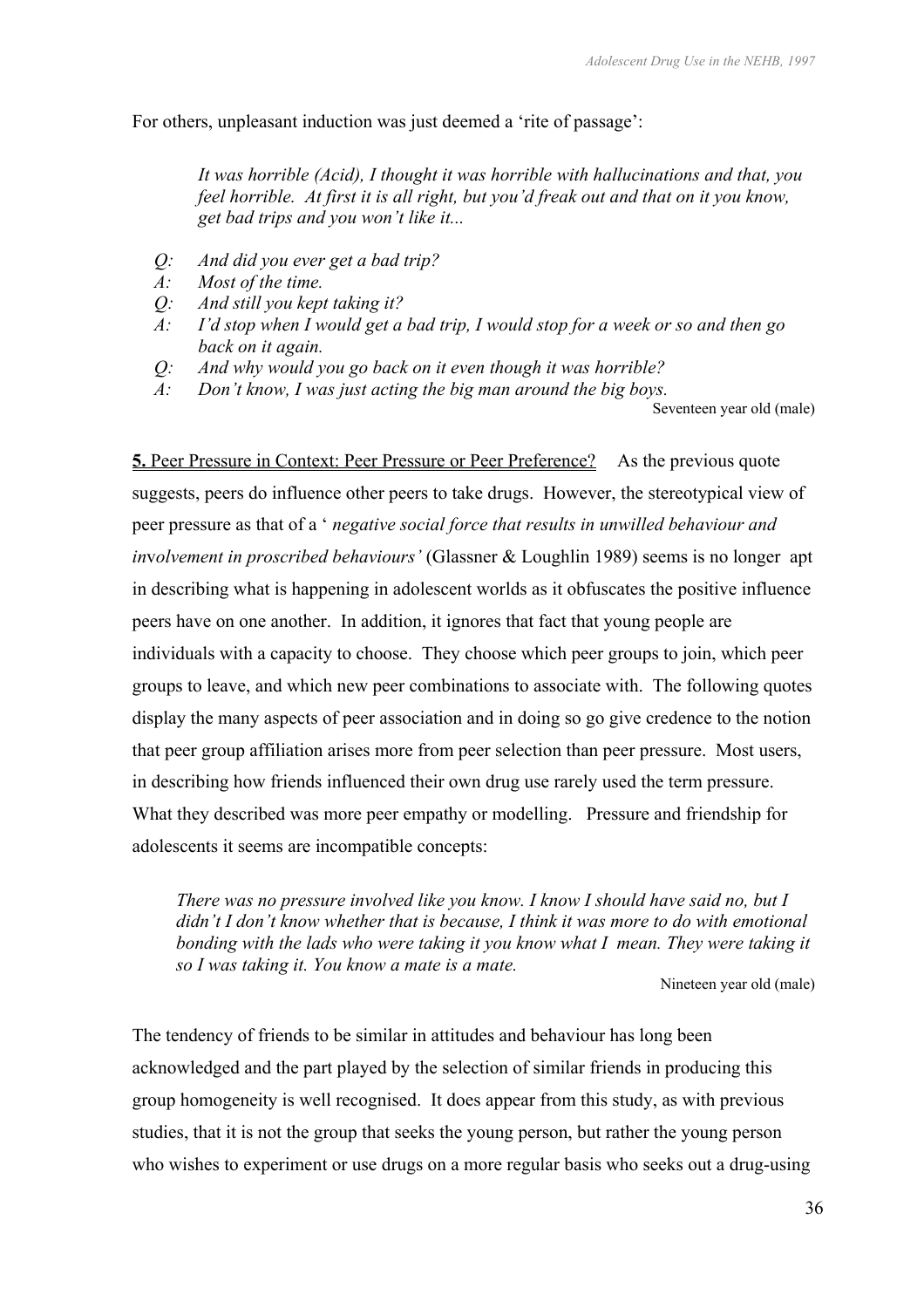group. In addition, while adolescents who wish to use or experiment with illicit drugs select peers with a similar worldview, the reverse is also true. Peer association can also be based on a value system that revokes the use of illicit drugs. The following extracts highlight these points:

# **(a) Peers As Protectors: Peers Influence Conformity To The Legal Norms**

*I went to a good few of them (Raves), but I don't go to take drugs, I go for a night out with my friends like. We wouldn't attempt to take them.*  Sixteen year old - youth reach participant (female)

*I was offered some ... it was the white powdery stuff I think it was speed or something like that.* 

- *Q: Why did you decide not to take it?*
- *A: Cause, like I don't know my friend was sitting down beside me and she doesn't do anything like that.*

Sixteen year old - secondary school student (female)

# **(b) Peers as Healers**

- *Q: Who was the mates you hung around with,?*
- *A: There was a fella I hung around with and he wouldn't touch it so I gave it up with him, he didn't touch it, so after a while I said fuck it and I gave it up.*  Eighteen year old (male)

While males and females within the same group take drugs together, one influencing the other's habits, the reverse is also true. Female non-users, it appeared, did have a positive influence on the drug use of their boyfriends as the following quote suggests:

- *Q: What made you give them up?*
- *A: The girl I was going with. Well any girl I went with they said to me. Marie was the same she said to me she didn't like it, she wouldn't like me doing it so I said well I won't.*

Seventeen year old (male)

This is in keeping with the social worlds approach, where the conceptual imagery is of groups emerging within social worlds, evolving, developing, splintering, and disintegrating. In the sub world of adolescent drug users, peer groups disintegrate and new ones are formed all the time. While new peer groups can have a negative influence on some of its members, the reverse is also true, users seek out new peers and places as they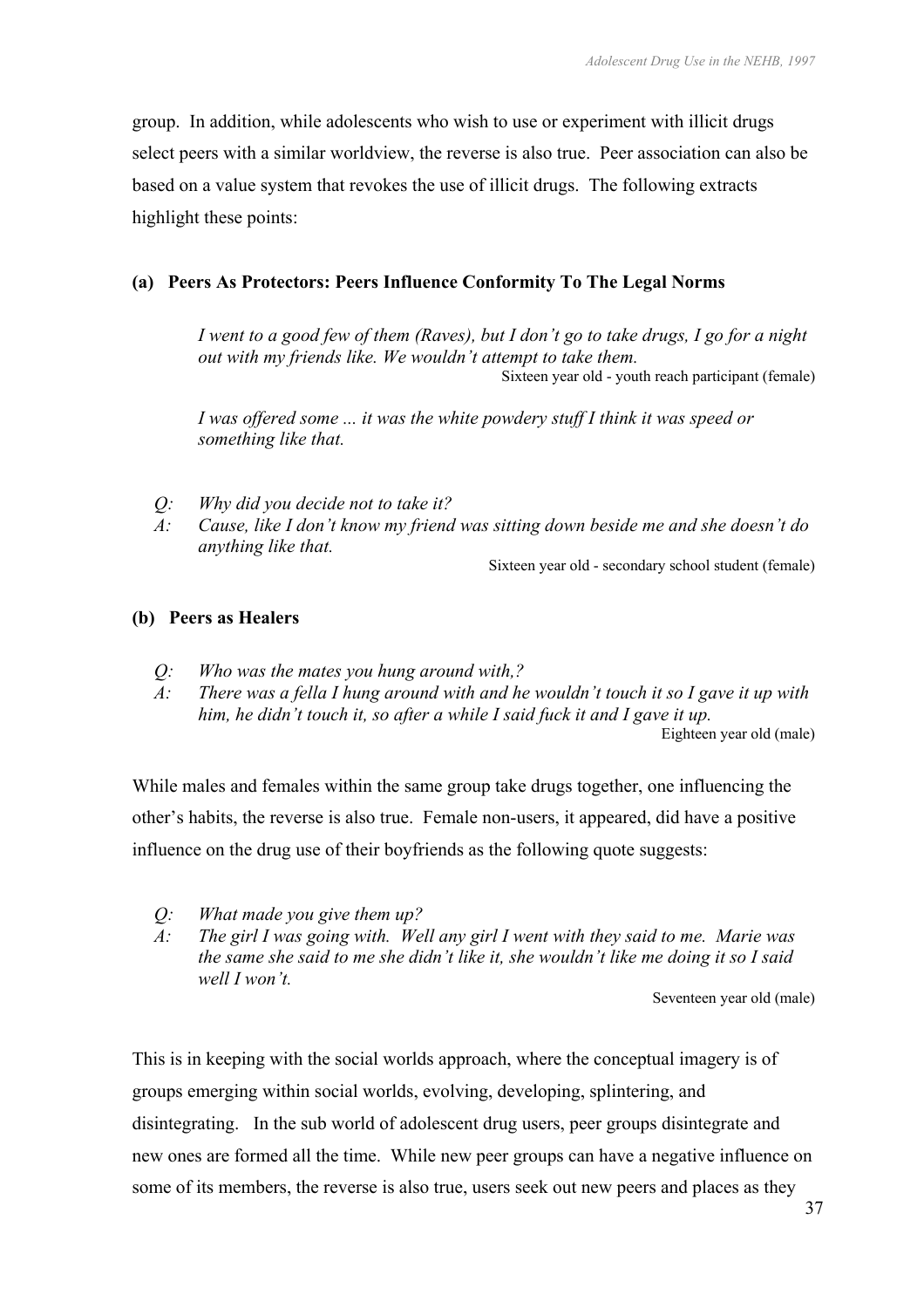'try to quit' or as a long term protective barrier to further use. This of course can be a difficult process, and realigning with another peer group may take some time. Nonetheless, it is possible, as this male adolescent explains:

*I don't hang around with anyone (from the group)... Yes sure I know I can't hang around with the lads and that's just it you know what I mean.... you have to stop hanging around with the people you were with, stop going to the places you were going to, and…* [doing the things you were doing]*.* Nineteen year old (male)

- *Q: Do you think peers can dictate a lot of what you do?*
- *R: Yes in a lot of cases they can yes, but then again there is choice even in a group situation.*

It would seem from these findings that adolescents choose friends to correspond with their own usage preferences rather than changing their drug taking patterns simply to respond to friends pressure. These findings suggest that the influence of peers is far more intricate than the term 'peer pressure' suggests.

#### *3.2.4 Barriers to initial & subsequent use*

Understanding why and how young people use illicit drugs is important to the development of future health strategies but so too is understanding why some young people do not take drugs. Barriers and motivating factors are, in a sense, mutually related**.** All focus groups contained both users and non-users so this provided a fertile opportunity for exploring the user non-user dichotomy. Early in the discussions it emerged that the 'non-using group' are not a stable group, but rather is comprised of 'vulnerable non-users and 'resistant nonusers'. Vulnerable non-users refers to those non-users who, while they are presently abstaining, express the possibility that this might not be a stable pattern of abstention. Some of them often fluctuate in thinking about the possibility of using drugs at some time in the future.

#### **(a) Vulnerable Non-Users**

*I'm saying now that I probably won't take drugs, but I have a feeling that sometime I will.* 

Fourteen year old (female)

*I have never taken drugs but I have been around it like but I mean I don't want to. I drink and I smoke ... but maybe I'll lash out sometime I don't know.*  Third level student (female)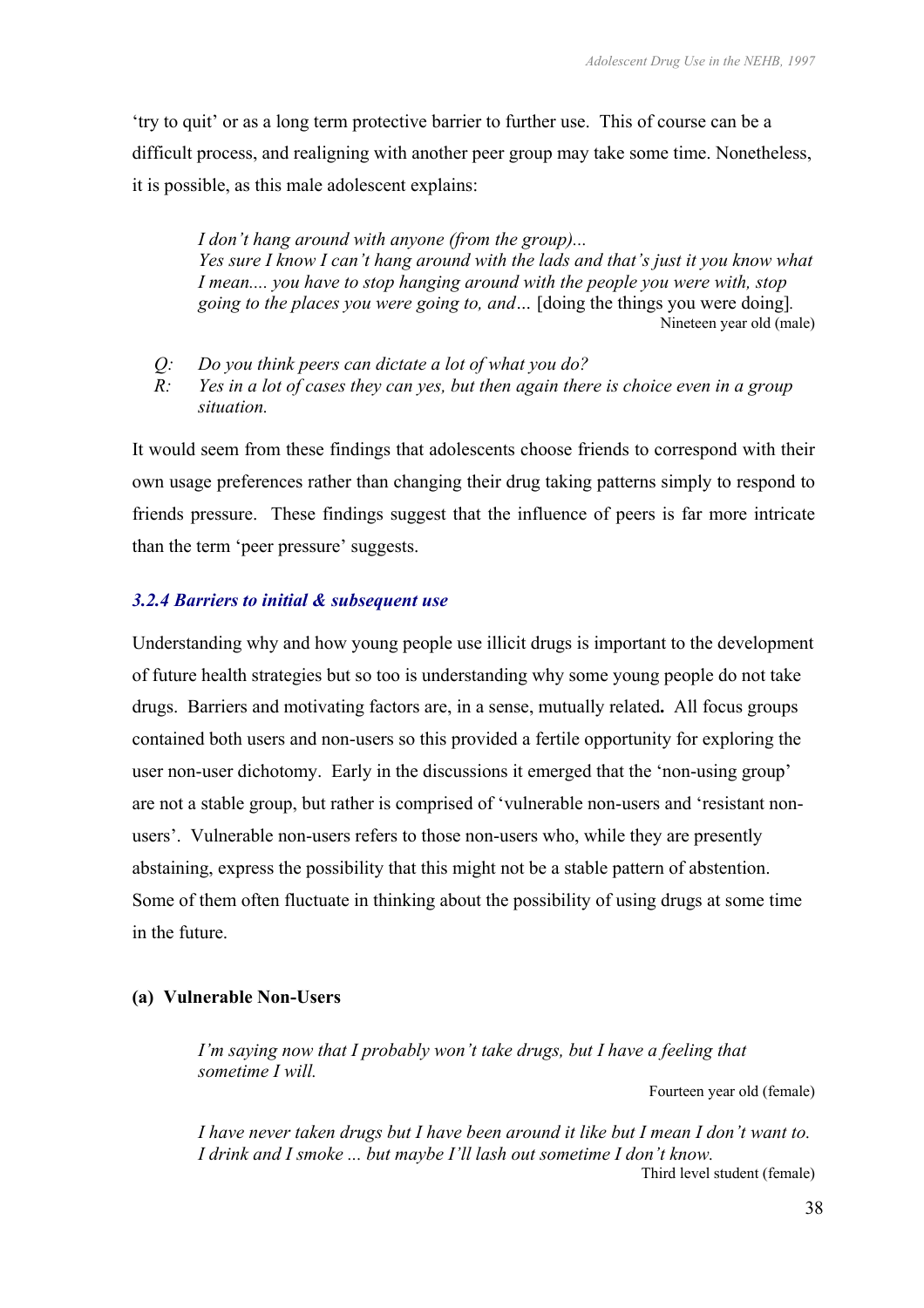**(b) Resistant Non-Users** In contrast this group was adamant that they would never use drugs.

Barriers to initial use according to the resistant non-users revolved around three main findings:

**1.** Fear: Fear of damage to their health, fear of addiction, fear of death (ecstasy).

*I wouldn't take drugs or anything. It's stupid.* 

Fourteen year old (female)

*But you could die on just one E. Well that case of Leah Betts in England she took just one that night...she took it and it killed her.*

Fifteen year old (female)

**2.** Drug Use, Shame and Parents In discussions with females, particularly middle class females, concepts *of 'shame' 'guilt' and 'letting parents down'* emerged as barriers to use in this group. It seems that the notion of 'shame,' 'respectability' and 'reputation' act as agents of social control for some adolescents. This theme was less in evidence among male teenagers. However, this maybe due more to their reluctance to disclose this, rather than the absence of '*shame'* as a potential barrier for them.

*My Dad kind of trusts me not to take them. I told them I would never take them.*  Fifteen year old - secondary schools student (female)

*I smoke and I drink but I would never take drugs because it would break my parents heart and I could never do that.'*

Nineteen year old - third level student (female)

*They won't do it to such extremes, I think if parents care you know and you know they care...you feel guilty.* 

Drug user (male)

**3.** Positive Peer Association:This concept also acts as a barrier as discussed earlier. Adolescents can and do change their peer group, which acts as a barrier to subsequent drug use.

Not everyone who starts taking drugs continues to take them, so it was also necessary to explore why some young people give up. In this instance, barriers to further use revolved around three main findings, which can be summarised as follows: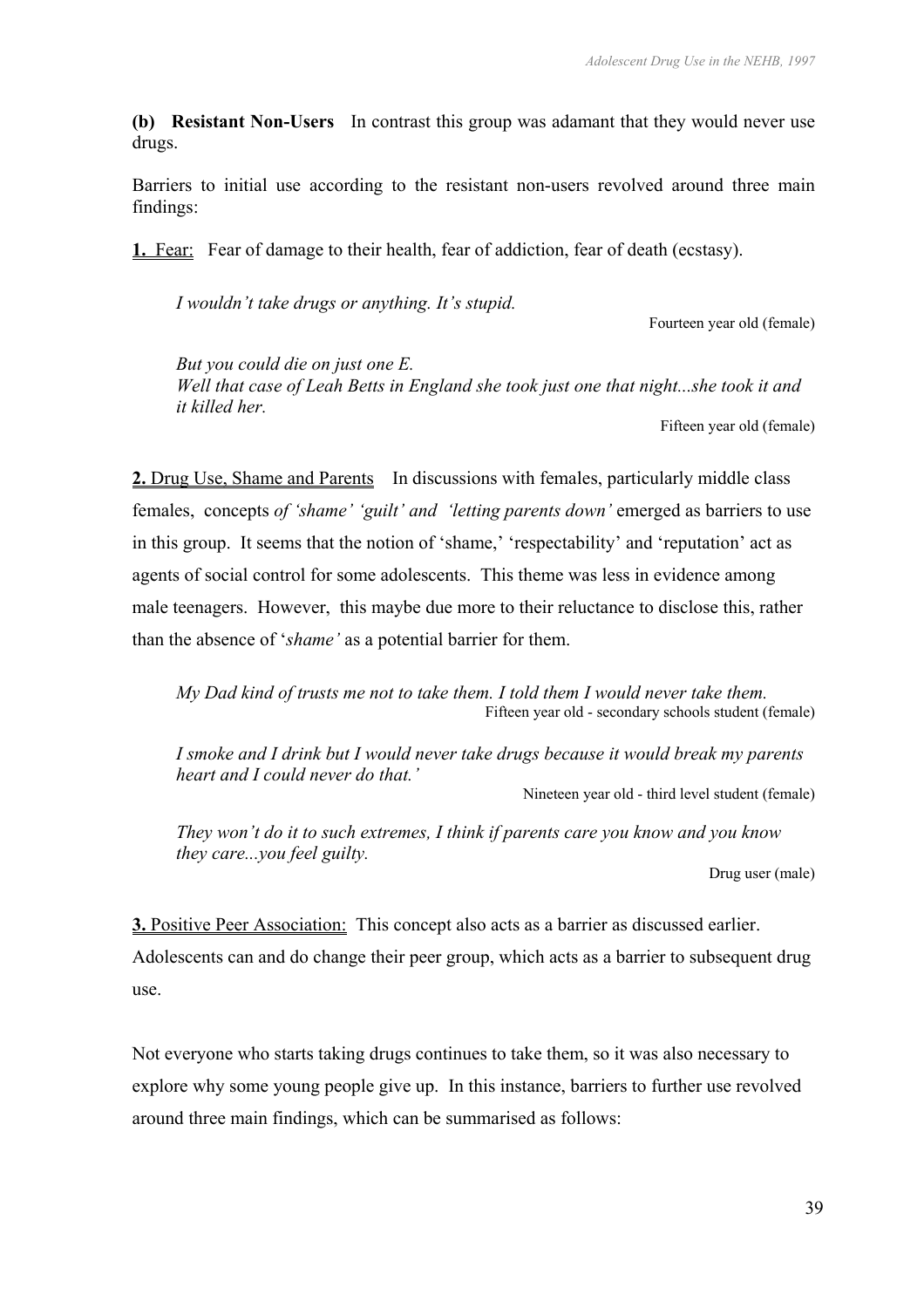**1.** Being caught by the Gardaí: Fear of being caught by the Gardaí did not deter young people from taking drugs. They do no think in the long term but in the 'here and now' or as this third level male student put it...

*You don't think of the 'later on' now.* 

Third level student (male)

However, actually being caught by the Gardaí did emerge as a partial barrier (reduced use) or as a total barrier to further use. This was not confined to any social class.

*Yes and he( The Judge ) read me and I just said to myself I am getting no where fast, so I just stopped, so I wouldn't drink as much any more and I definitely won't take hash.* 

Early school leaver and Youth Reach participant

*I am very very afraid of anything to do with drugs at the moment and I think I will be for a long way to come. I mean I came close to going to jail.* 

Third level student (male)

*As soon as I was arrested it clicked into my head never do it again*  Early school leaver (male)

**2.** Fear of Damage to their Health or Death: For some the effects on their health, either real or anticipated, did provoke them into giving up the drugs they were using as these past users explain:

*Because you know it is bad for you, it is just like anything you know your brain is in mush basically and you are talking like an idiot.... people just say like I'm not taking it anymore and then they stop.(cannabis)*

Third level student (male)

*I only took that (ecstasy) about five times. I never took it that often. When I seen how dangerous it was and all that we stopped taking it altogether.*  Secondary school student (female)

Generally ecstasy was perceived as more dangerous than cannabis because its adverse effects were immediate and life threatening. The death of Leah Betts in the UK, particularly among the females in the groups, was often cited as testimony to this. For some this was the catalyst which initiated giving up ecstasy.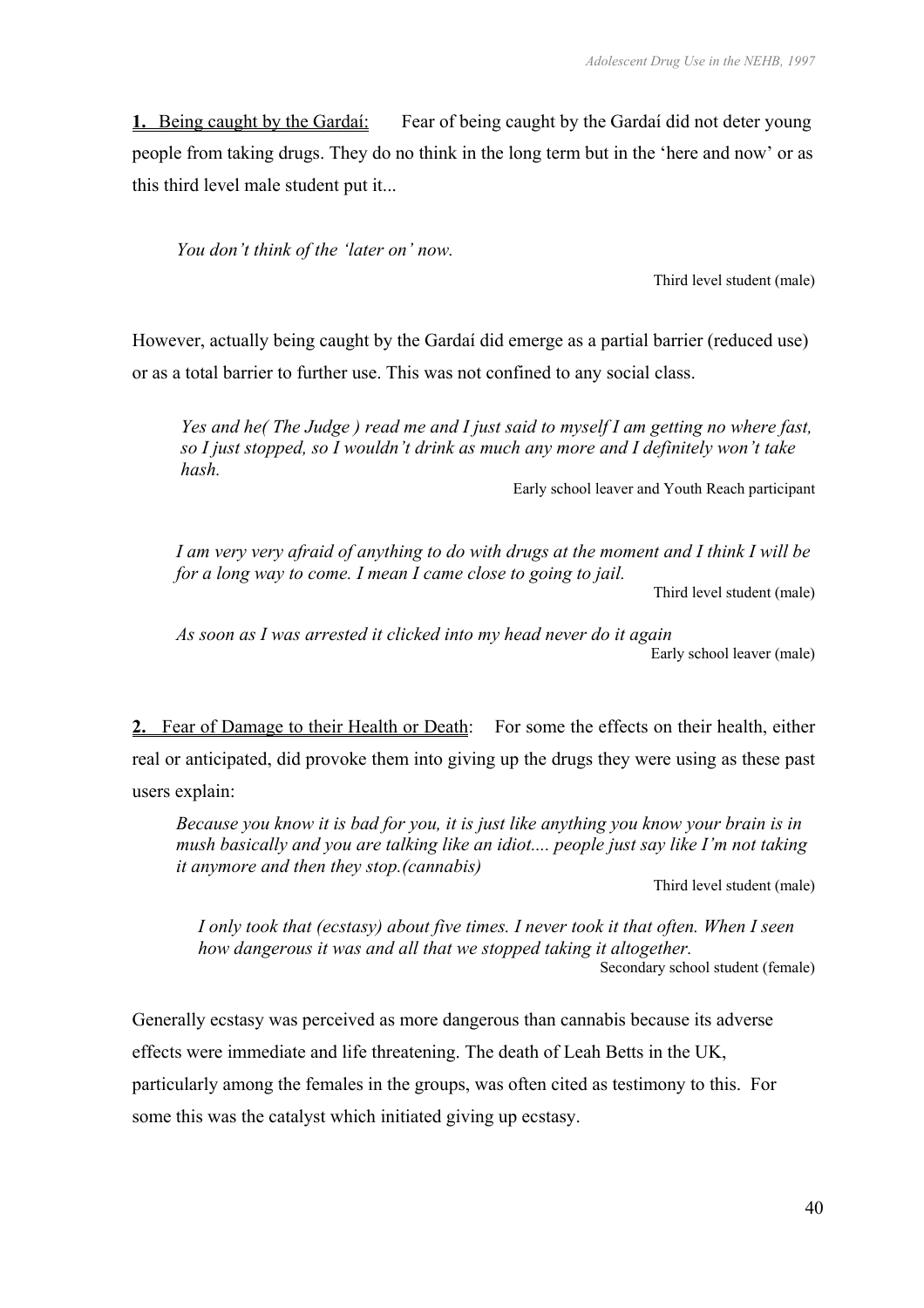**3.** Near death experience, (personal or best friend): For others a bad, 'near death experience' was the stimulus to 'giving up'. This refers not just to a bad trip, but to a situation where they themselves or a very close friend *'got into a very bad state'* as this female teenager recalls:

*He just got into a bad state, it frightened the life out of me when I saw the mad red eyes in Paul (from sniffing),and I was there, Jesus if he looks that bad what do I look like when I go home, so I mean I must have been in a right state, so it kind of frightened the life of me and I wouldn't really go near it again.*  Fifteen year old (female)

## *3.2.5 Patterns of drug use: How and what are they using ?*

Similar to the quantitative study, the drugs that are most frequently used revolve around solvents (particularly at the younger end of the adolescent age spectrum), cannabis, ecstasy and LSD. Of this quartet, cannabis was perceived as the least harmful. While the focus of this study was on illicit drugs almost all the groups believed that underage drinking was a far more serious problem than illicit drugs. As one female third year student put it:

> *…lets face it you have a bigger chance of becoming an alcoholic that you ever have of becoming a junkie.*

In addition, some argued that the risks from taking cannabis were less than consuming alcohol or smoking cigarettes. Cannabis relaxed you and therefore reduced the possibility of violence often associated with too much alcohol.

*Hash relaxes you when you take it, when you have drink in you, you are rowdy*. Youth trainee (male)

Ecstasy, on the other hand, was perceived as more risky than cannabis or alcohol, particularly by non-users, because of its immediate fatal effect. However, for those who have used drugs, this fear barrier becomes more porous.

*I mean you go to these places and there are people there who have done these drugs and they seem to have a fairly normal life...we are not really sure what E does, it might effect you in 20 years time but that does not sound dangerous to someone who is around* 20 yr …

Third level student – previous ecstasy user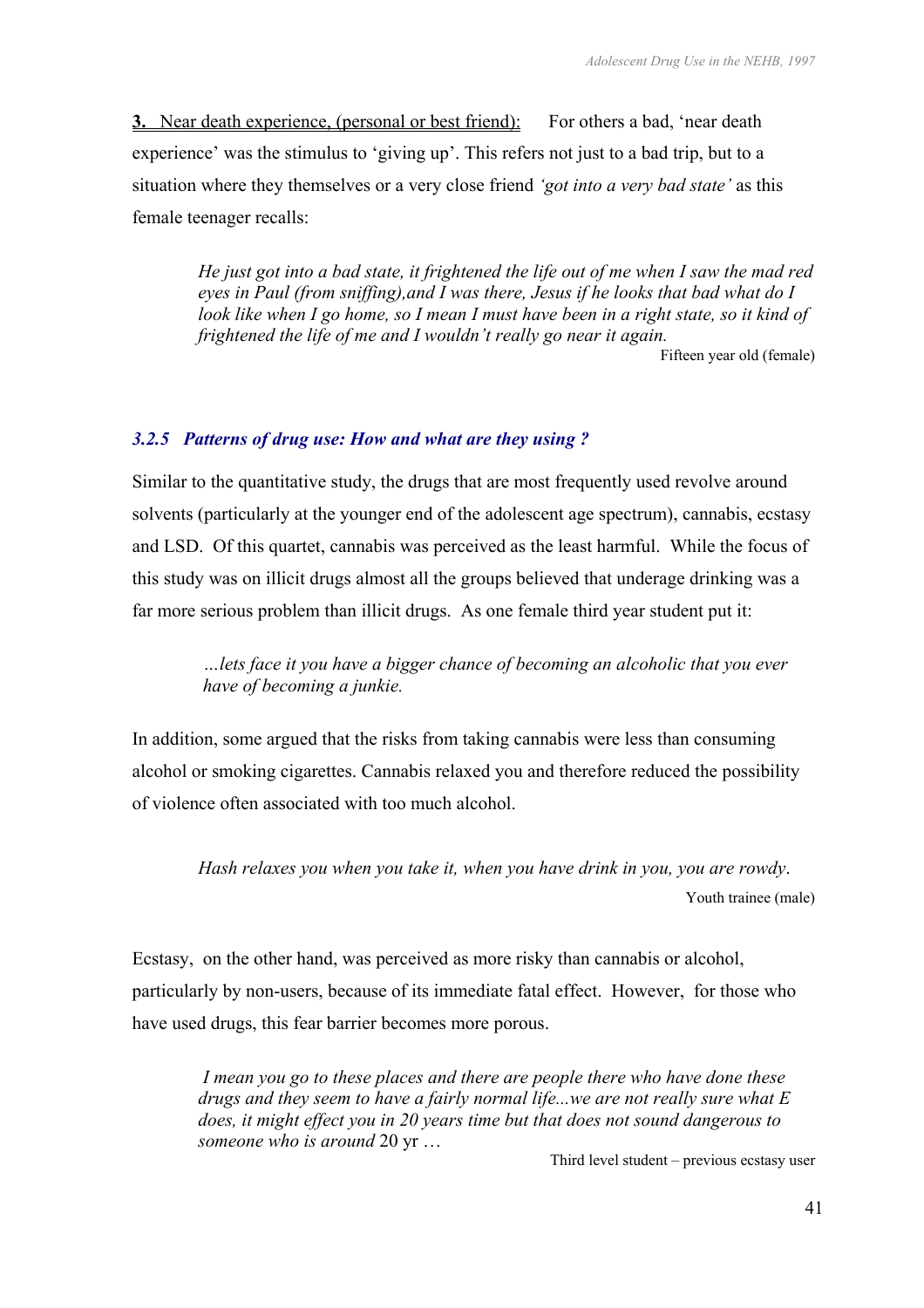While initiation into the drug world sometimes *'just happens'* for many, subsequent usage of the drugs is something that is *'under their control'*. There are certain drugs they prefer over others, there are certain thresholds they will never pass and there are some they pass on special occasion but return to their baseline. Some of course regularly pass their own thresholds. These, however, are the relatively few who are '*out of control'.* Using heroin is a threshold that only one member passed. For most, this is a threshold that they would never pass, even among those who were using cannabis '*all day every day'*. Heroin for many of the adolescents was viewed as a different *'sub world',* one they felt they would never enter. In all the focus groups heroin users were seen to belong to a remote and unattractive world, populated by helpless victims of habit and permeated by crime. These adolescents give their views:

- *Q: Would you ever take heroin?*
- *A: Jesus no no that's the only drug I would not touch...*

*Like I remember loads of times constantly sick, smoking (hash) and smoking it night after night after night, just to see how much I could smoke.* 

- *Q: Did you ever inject?*
- *A: No, no I never done anything like that.*

Nineteen year old - employed (male)

*Heroin that's a serious drug that decays your body and everything.*  Nineteen year old - unemployed (male)

- *Q: How about Heroin did you ever go that far?* (This respondent was a sporadic heavy user of ecstasy and LSD ).
- *A: No that's for stupid people.*

Nineteen year old - sporadically employed (male)

Establishing one's own pattern revolves around two major themes, selective involvement and selective avoidance.

Selective involvement refers to young people who are currently using, but who use within the confines of subjective control:

> *I like having to get it together you know. I don't like abusing it. I'll always, no matter how into drugs I got involved I would always keep it together. Maybe I wouldn't but I hope that I would, I like being in control. Drugs are just drugs, I don't like being involved in them all the time.*

> > Nineteen year old - unemployed (male)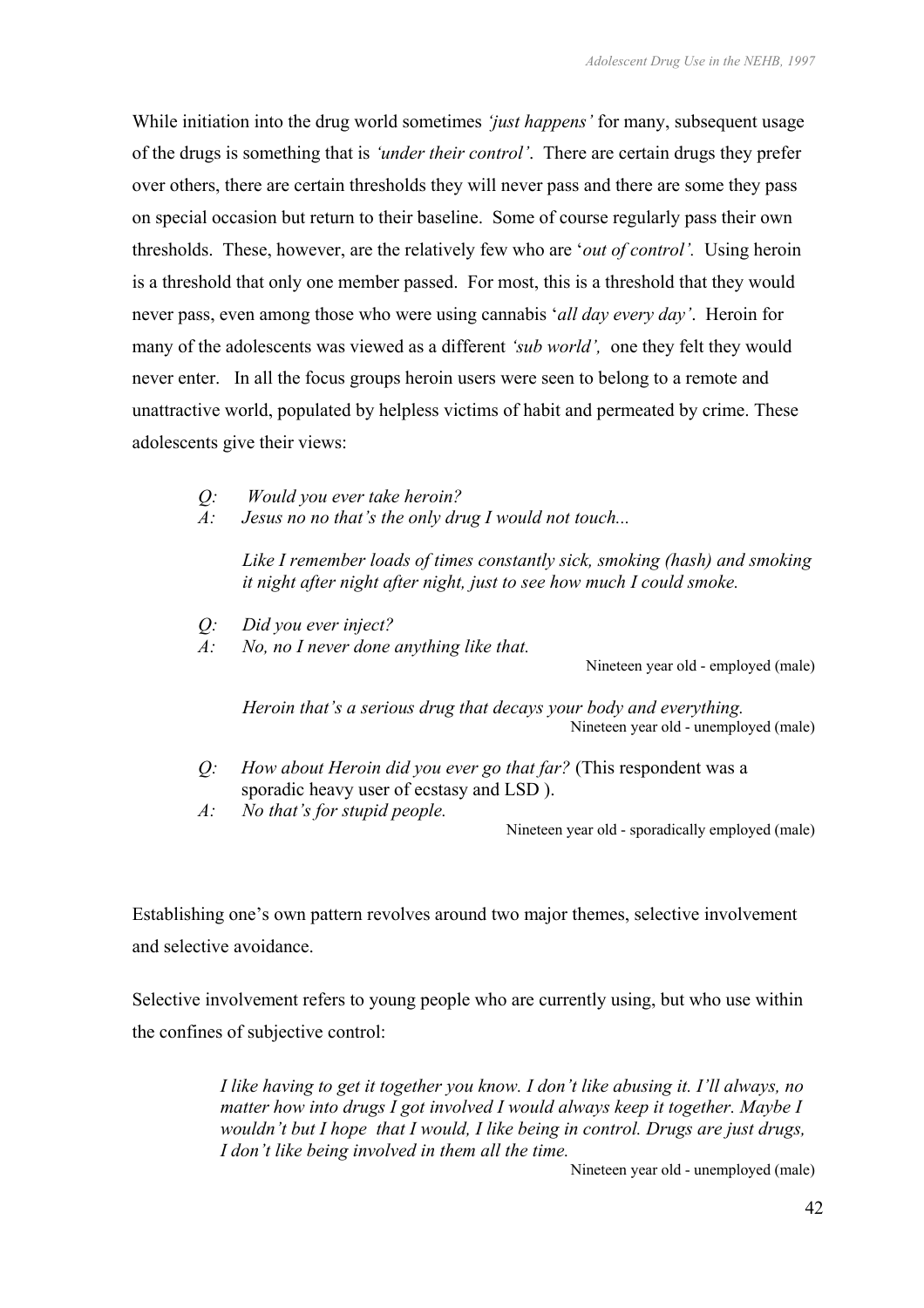*Yes I would take it sometimes for the buzz, but I wouldn't go mad on it like nearly every week, but not every day and going mad over it.*

- *Q: Every weekend what would you take?*
- *A: Just the hash, I wouldn't be dying in the middle of the week, oh I'm dying for a smoke, I need that, it's if I hadn't got it, it wouldn't bother me like.*  Sixteen year old - school going (female)

*I smoke it nearly every day, but not at weekends.*

*Q: And why not at weekends? A: Because I just cut it at the weekends - I just say there is a limit.* 

Third level student (male)

This sense of control is not just confined to cannabis:

*A: (M) It is night time drug(* Ecstasy *) Q:'And weekend? A: (M)I'd say Friday, Saturday really.* 

Seventeen year old - youth trainee (male)

Selective Avoidance refers to where young people have moved from regular use to 'recreational use' they now only take drugs on *'big occasions'*. Big occasions usually referred to '*rag week*, *'end of term parties'*, or '*big reunions'.* 

> *When I was doing the leaving I had to repeat because I did useless the first time because I was doing E every weekend then. I don't do it any more now only on and off on a big occasion and that is it.*

*Third level student (male)*

As suggested earlier some users did pass their own threshold but even then, they spoke about *'loosing control'* as this extract highlights:

> *I used to always say I would only smoke hash and that ... I used to always say I would never go near magic mushrooms, that I'd never go near the trips or anything like that, and that is when I used to get really depressed, when I used to see myself starting to take them. I felt as if I was slipping ... I couldn't control myself. I had no control over my life.*

Not everyone who starts using illicit continues to exert control over their use, there are those, as the above quote suggests, who do loose control and become addicted to more serious drugs. However, in the scale of things these are relatively few compared to the amount of adolescents who *'try'* or *'experiment'* with illicit drugs.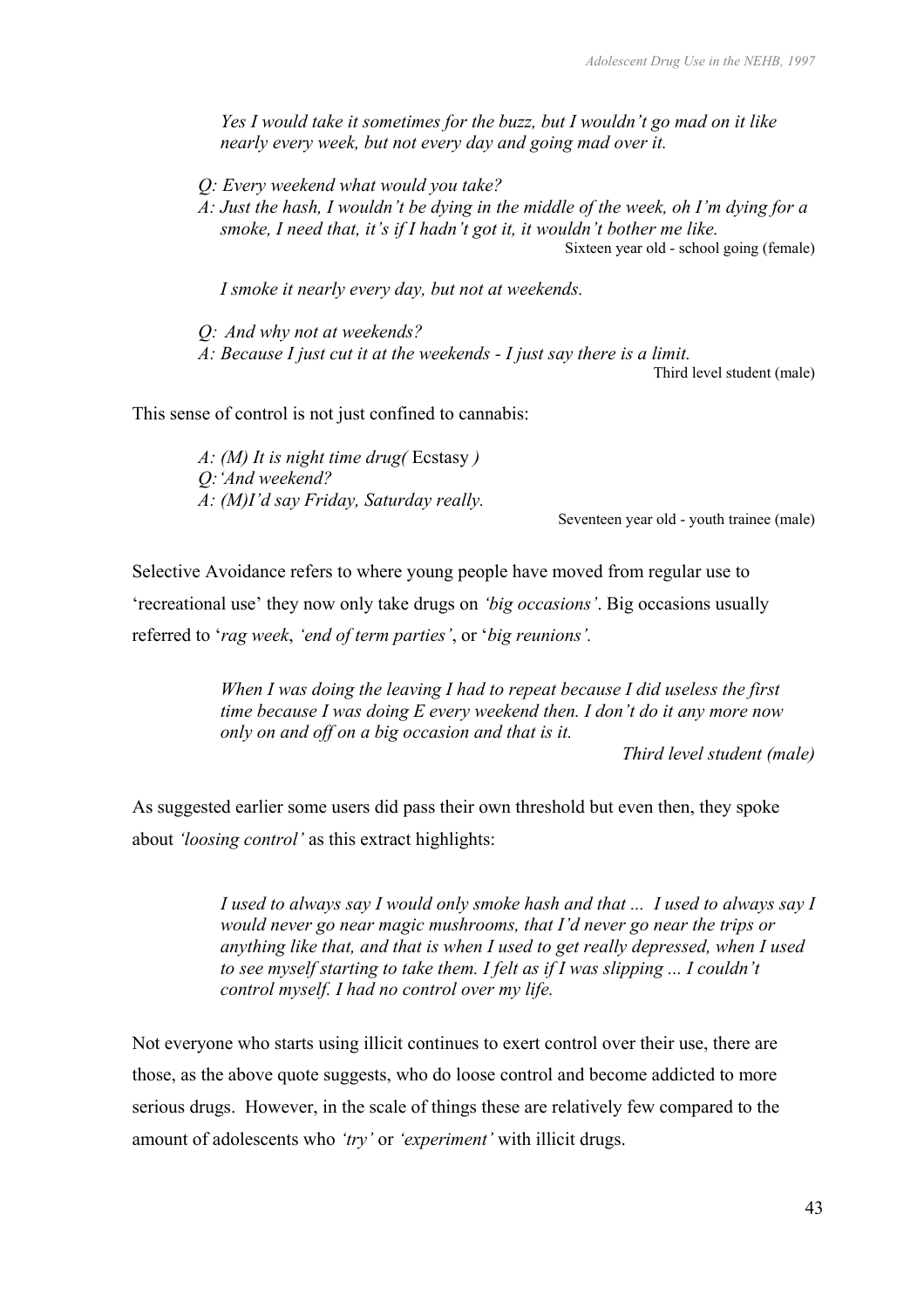Often drug users are depicted as weak passive individuals whose lives are 'out of control.' However, this it not the picture that emerged in this instance. For the most part, adolescents emerged as young people who make choices about which drugs, if any, to try and which patterns to settle for. Contrary to popular belief, this suggests that adolescents can and do exert control over their drug use.

Exerting control over one's drug use is also reflected in the different usage patterns that emerged. Although drugs may be used at any time and in any situation some of the adolescents suggested that different drugs may be used in different situations. The adolescents early on in the transcripts make distinctions between recreational drug use and instrumental drug use.

Recreational drug use refers to drugs used on social occasions to achieve special effects. Cannabis was viewed as a very social drug, mainly smoked in groups, primarily to relax. Ecstasy , on the other hand, was used when special energy was required - usually for dancing. For some, these drugs were used 1-2 times per week while for others it was only on special occasions.

> *Well I've never smoked it all the time, but if I was going out like. I would have the odd one, like maybe once or twice a week. I wouldn't have loads of it in a day like.*

Student (female)

Instrumental drug use on the other hand refers to drugs taken to achieve special effect on occasion. These mainly were hallucinogenic type drugs like LSD/Acid.

*LSD I like the way it opens your mind, but as far as feeling good you know, you know acid is like an out of mind encounter it is hallucinogenic-you don't actually feel good on it.* 

Unemployed (male)

*But there is a big difference between alcohol, cannabis, and acid. Acid is not an escape, not for me anyway...acid is an experience, it opens up your mind...all other drugs you do take it's for escape even cannabis. Acid is a whole different thing.* 

Early school leaver (male)

Adolescent drug users are not a homogenous group but a cluster of subworlds within which different drugs are used to achieve different effects on different occasions. Not all users become heavy habitual users. For most, drug taking is something that is under their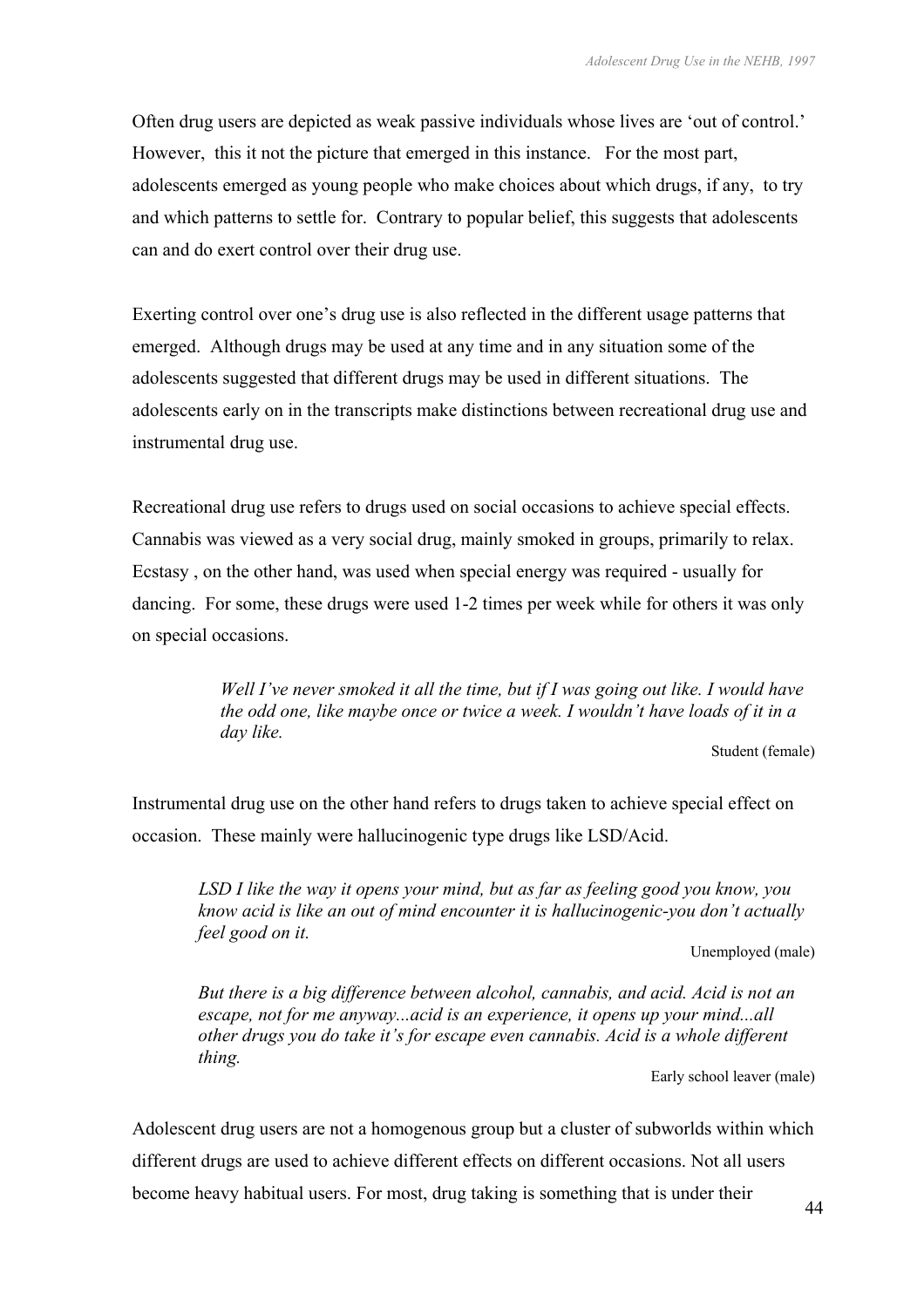control. This concept of 'control' over one's drug use is one that is often not recognised, more often the *'Hash leads to Heroin Thesis'* is one that abounds, the following is an examination of that proposition.

The concept of the gateway drug is one that has permeated the drug literature for some time. Previous research has found consistently that people who do use other drugs initially started with cannabis. This study confirmed this. However, this evidence alone does not suggest that the link between cannabis and other drugs, is linear and pre determined, but rather the street runs both ways. Some subjects who did move from cannabis to other drugs not only moved back to cannabis but some 'quit altogether'. In the course of the focus groups the researcher explored the *'gateway concept'*. This respondent sums his analysis of this thesis:

> *But that is like saying if you start off on beer you will go on to whiskey, and you don't like. Some people have started on hash like and never touched anything after that.*

*Most cases I'd say that is what happens.* 

Third level student (male)

However there are ways in which cannabis may lead to other drugs but these reasons are as much social as they are pharmacological. For some users, the need for cannabis increases and light users become heavy users. These heavy users in turn seek out peer groups to correspond with their own usage pattern. They are attracted to groups within which heavy use of cannabis has become the cultural norm. Furthermore, cross fertilisation with other heavy users increases access to a larger repertoire of newer drugs. More drugs and a group norm that favour experimentation eventually opens the gateway to more serious drug involvement.

The following is an excerpt from and in-depth interview that follows this sequence of events.

> *That was the peak 3 times a day and it would have started off kind of once a week.*

Initially a 'ten spot'  $(£10$  worth of cannabis) would last this respondent and his friend one week,

> *…and then it just becomes the norm I don't know we started and before you know it you are buying more and more of it.*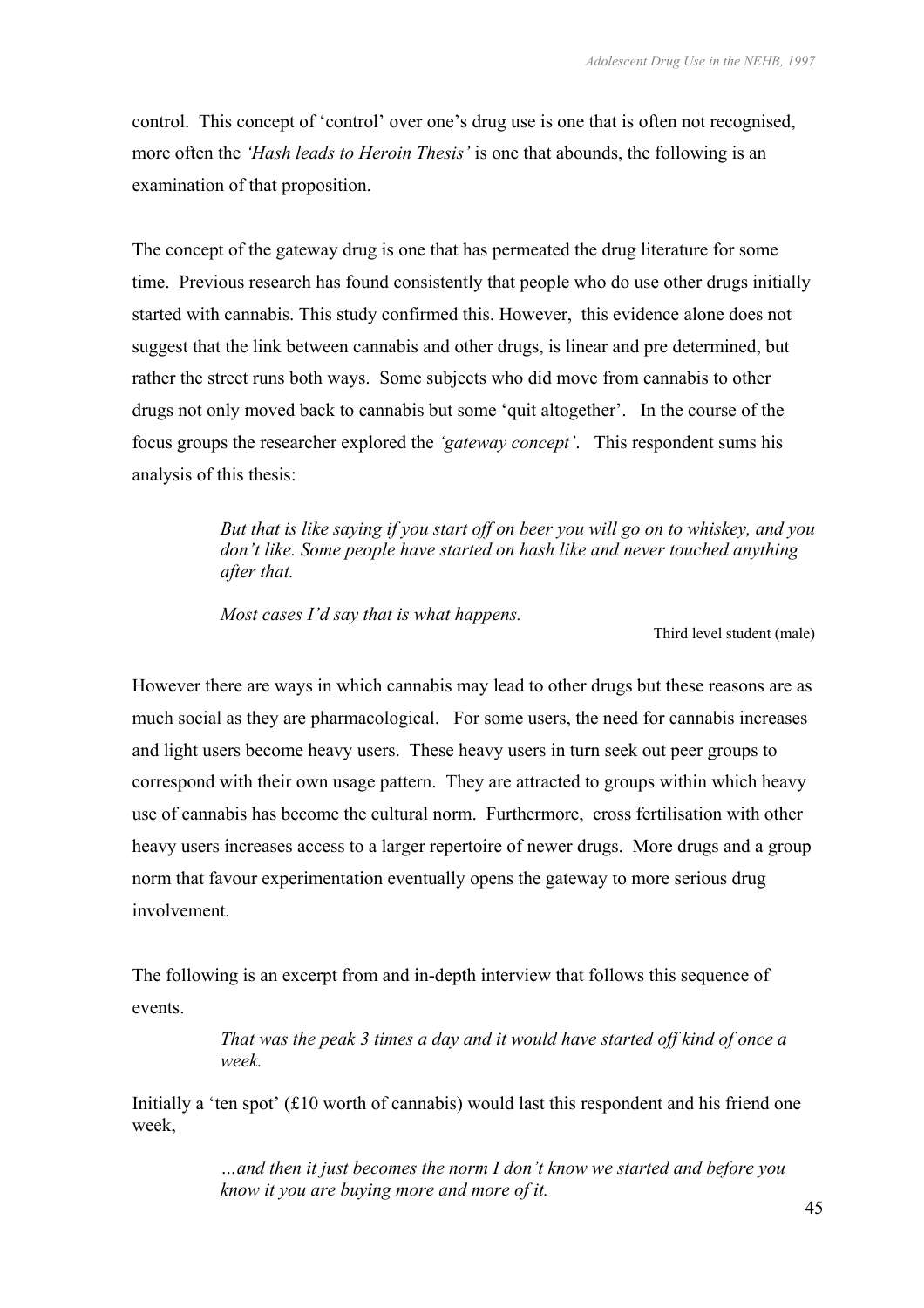He worked in a bar where a lot of cannabis was being smoked (he was smoking cannabis on and off before working in the bar ).

> *...so at the end of the night when the bar closes like I would be out in the beer garden and I would say that is where I got introduced to it more.*

*Firstly it was just the weekend and then I started hanging around with the lads during the week and then it just becomes the norm, I don't know we started and before you know it you are buying more and more, more of it...* 

*I Just took it (E) by accident, one of the mates [in the group] had it and I was looking at it and he gave it to me to keep and instead of putting it into my pocket I put it into my mouth.*

and finally:

*Q: What other drugs did you dapple in? A: Trips, acid…and at one time I even smoked cocaine.* 

He never used heroin, he has now quit everything and he no longer socialises with this group. This finding suggests that there is a connection between the social relations of marijuana-using adolescents and their experimentation with other drugs. However, the street runs both ways. Subjects who move from light to heavy drugs can move back again with some of the quitting altogether. It is the process of dabbling, quitting, slowly becoming a connoisseur which deserves our attention and not the fixed psychological traits said to be characteristic of the 'drug addict'.

#### *3.2.6 Views on current drug education & health promotion initiatives*

The focus group methodology not only allowed the researcher to explore the antecedents and processes involved in illicit drug use but also provided the researcher with an opportunity to explore adolescents views on the current drug education and health promotion initiatives. In addition it allowed the young people to have an input into the design of future programmes.

School-based drug education is a popular preventative strategy. Yet despite such popularity, the evidence about the effectiveness of educationally oriented preventative programmes is compelling in its consistency... while they may impart knowledge, they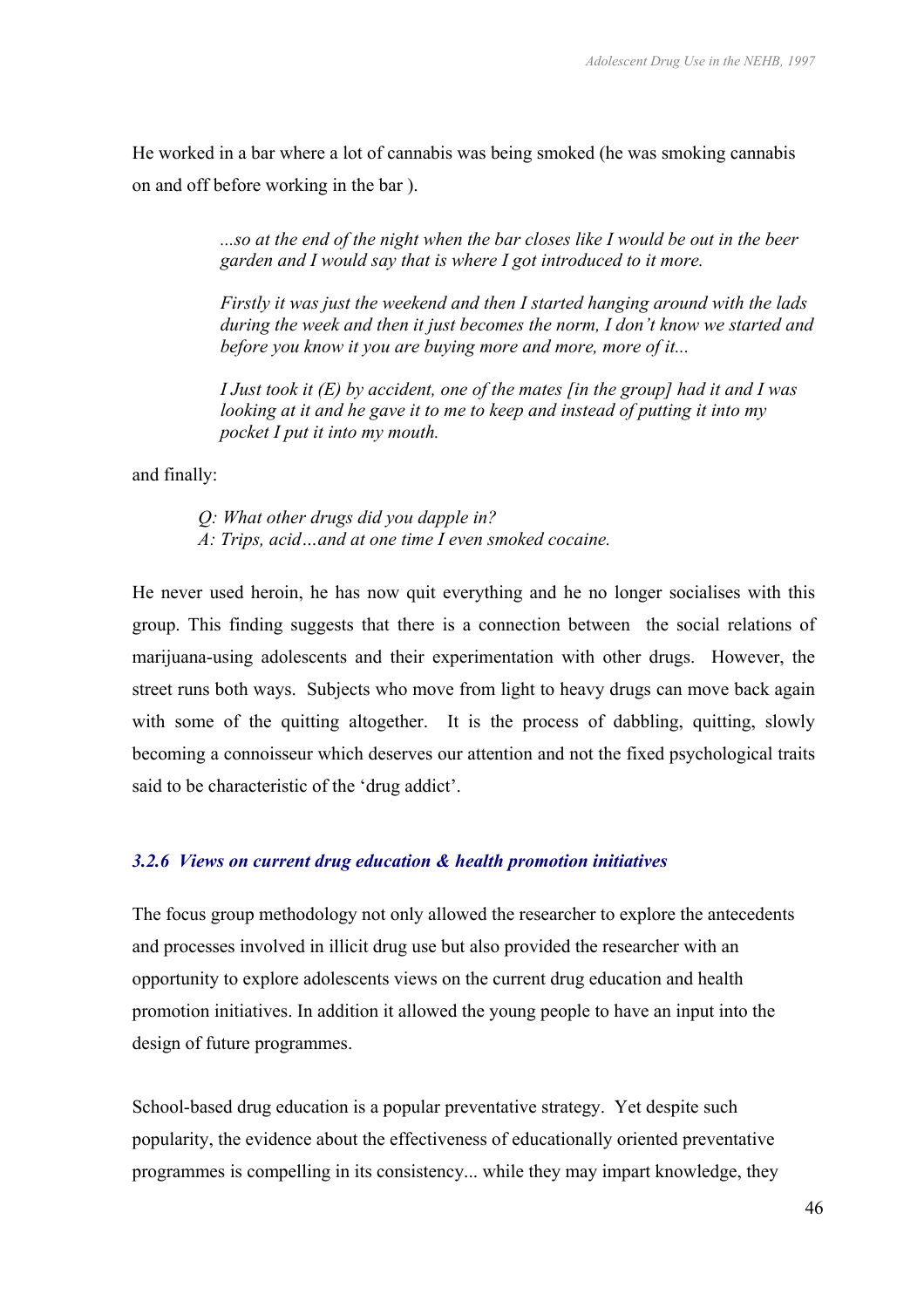usually do not change behaviour (O Connor & Saunders, 1992). Why, one could ask, has so much endeavour resulted in so little? The answer to this question is complex, nonetheless in the course of this section, young people, who after all are the 'consumers' of this education go some way to providing us with the answers. Not only was the current 'ad hoc' system of one off lectures criticised but so too was the didactic manner of these presentations as the following respondents recall:

> *Like there is no set education at school, you might get a talk here and there but that's all it is, is a talk. They talk at you.*

Fifteen year old - secondary school student (female)

*It is a one way kind of education. They talk at you, they don't listen, they give you facts, they don't give you opinions, they don't like give you examples and they are talking really structured language. It's like they are reading from a book and it has absolutely no meaning for us at all.* 

Secondary school student (female)

Overall they really enjoyed talks from recovered drug users, like those given by Julian Madigan and his father for the following reasons:

> *He was on the level with you, like he was talking to you not at you, he wasn't dictating 'don't take drugs' just telling you, you know what happened him*  Fifteen year old - secondary school student (female)

Some did mention that of all the health promotion leaflets they received on drugs the one that made some impact on them was the one on ecstasy '*with all the colours'.* While the video *'Best friend'* received popular comment, the same cannot be said of the video *'Say No':* 

> *And that video 'Say No ' that is a load of \*\*\*\* it is so stupid ... the best one is Bliss magazine and you can see the place and you can see what's going on and that's brilliant because I look at it for ages and it just explained everything to you ... you don't have to read anything…*

Fifteen year old secondary - school student (female) Health Promotion literature and strategies it seems, are not their main source of information, but rather magazines, movies, in particular movies like Trainspotting, and TV advertisements.

It had been recognised for some time now that health promotion initiatives and school based programmes on their own are ineffective. However, their effects are even further diminished when the language, structure and reality they depict are at odds with the reality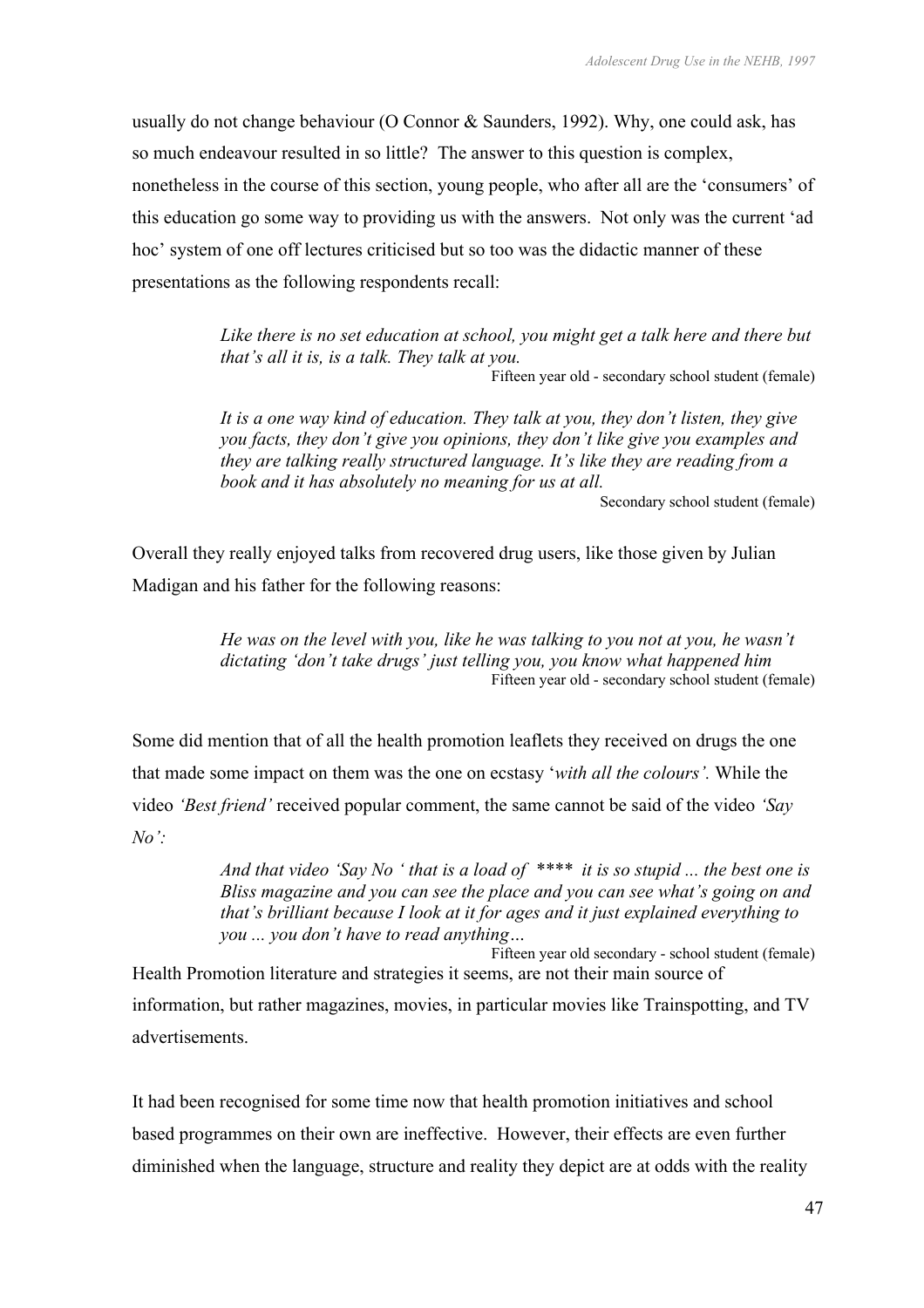of young people. Rarely have they, as consumers of these programmes, been asked for their opinions. Rather there has been a paternalistic assumption that young people are helpless victims of forces they are unable to resist and a corresponding assumption that adults and professionals 'always know best'.

In addition to exploring young peoples views on the current educational and health promotion strategies, their views on how things might be changed for the better in the future was also explored. Generally, young people felt that they need some 'drink free' social options. Among such options was the suggestion of a 'drop in' social centre, a place to meet other young people, '*have a cup of coffee and a chat'*. The emphasis here was on a social centre with flexible opening times, designed and run by young people under the mentorship of adults.

Other suggestions included:

- '*Get Young people like us to help with the advertising'.*
- A drug information line where accurate information could be got on all aspects of illicit drugs.
- Holistic education beginning in primary school. This suggestion refers to the need for programmes in early childhood that are not drugs specific, but rather revolve around such concepts as the healthy body, self esteem, etc.
- Harm Reduction Strategies involving a harm reduction stance arose in every group and are reflected in these quotes:

*I think the leaflets should be more brought out to make sure that everyone knows the story if someone is on E and how to handle it. You know the way they give out condoms and the way they give out needles, I mean it saves a lot of hassle. You see the government are all saying bad, bad, and people are going I want to see the other side and they don't tell people OK if you take it this will happen to you and you do this.*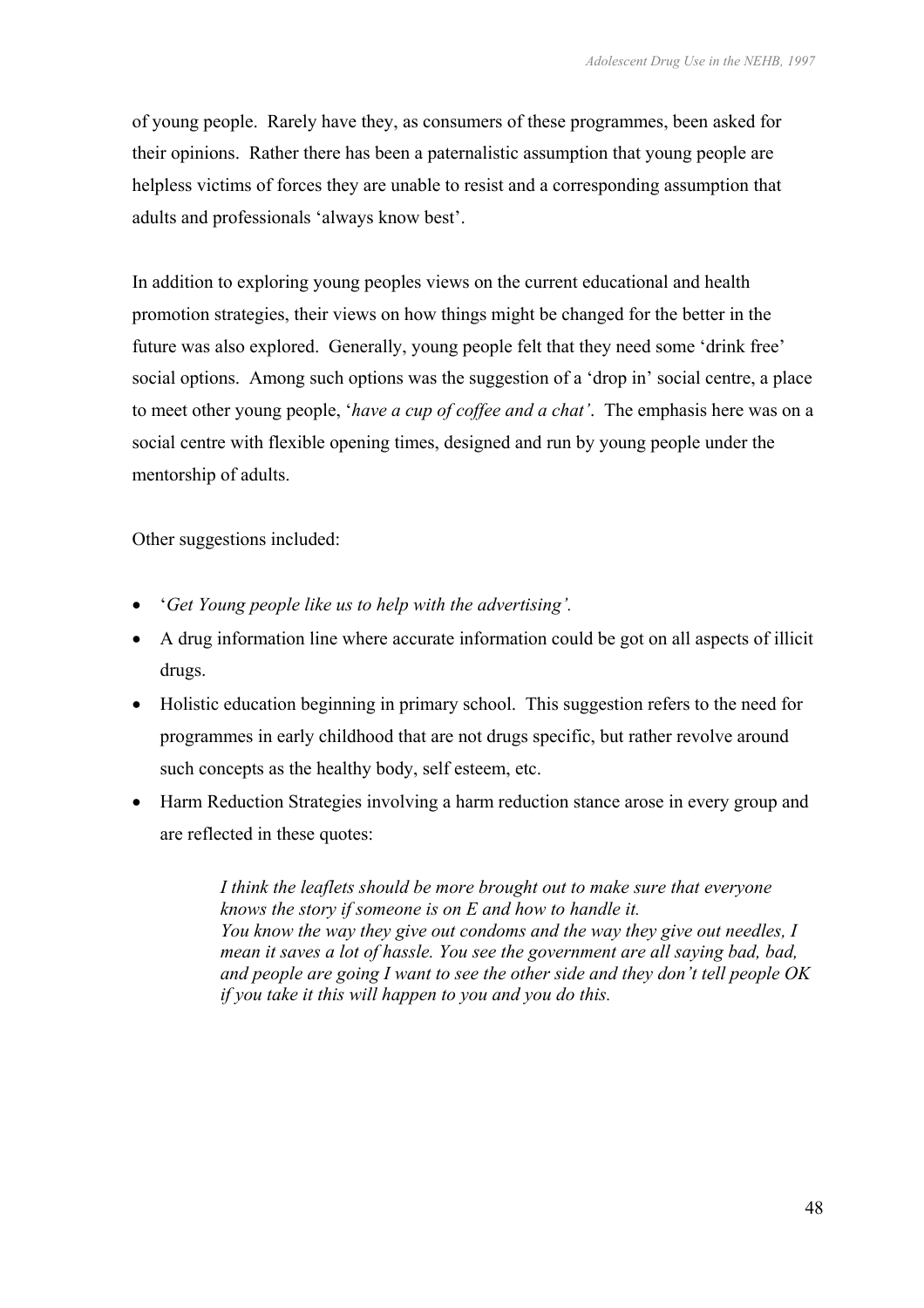### **3.3 Results From Adult Interviews: A View From The Outside In**

#### *3.3.1 Introduction*

All Concerned Agents had a rich insight into drug misuse in adolescent worlds from their own vantage points, however, vantage points by definition mean that the view no matter how good, is restricted by virtue of that position. Gardaí, Probation & Welfare Officers, Teachers, etc., are all agents of social control, hence their view of drugs in adolescent worlds was more opaque than the transparency afforded to youth workers (including Youth Reach workers) whose rapport with the adolescents is driven by an ideology of 'befriending' rather than one of social control.

This level of transparency afforded by the youth workers was reflected in the transcripts in that there was a close fit between how they viewed drug use in adolescent worlds and how the adolescents themselves reported it. This would suggest that Youth Workers in particular are a vital component of any *'Reality Checking'* exercises and must be included in a real way in the planning of future responses.

#### *3.3.2 Normalisation of drug use*

All the Concerned Agents believed that illicit drug use was no longer confined to geographical, gender or class divisions but that it straddles all classes. However, it would appear from their vantage point to be more prevalent in the lower socio-economic classes as this youth worker explains.

> *Recreational use is right across the board, [however] I would imagine dependency is generally from the more disadvantaged areas although we haven't come across a huge amount of that and again the closer you get to Dublin the more you meet up with the hard stuff.*

Youth Reach worker (Group 1)

This normalisation, while it was a worrying trend, was still not as big an issue as under-age drinking. While the main aim of the focus groups was to explore illicit drug use in adolescent worlds from the perspective of the adults, the following two themes on licit drug misuse arose with such frequency that they warranted inclusion.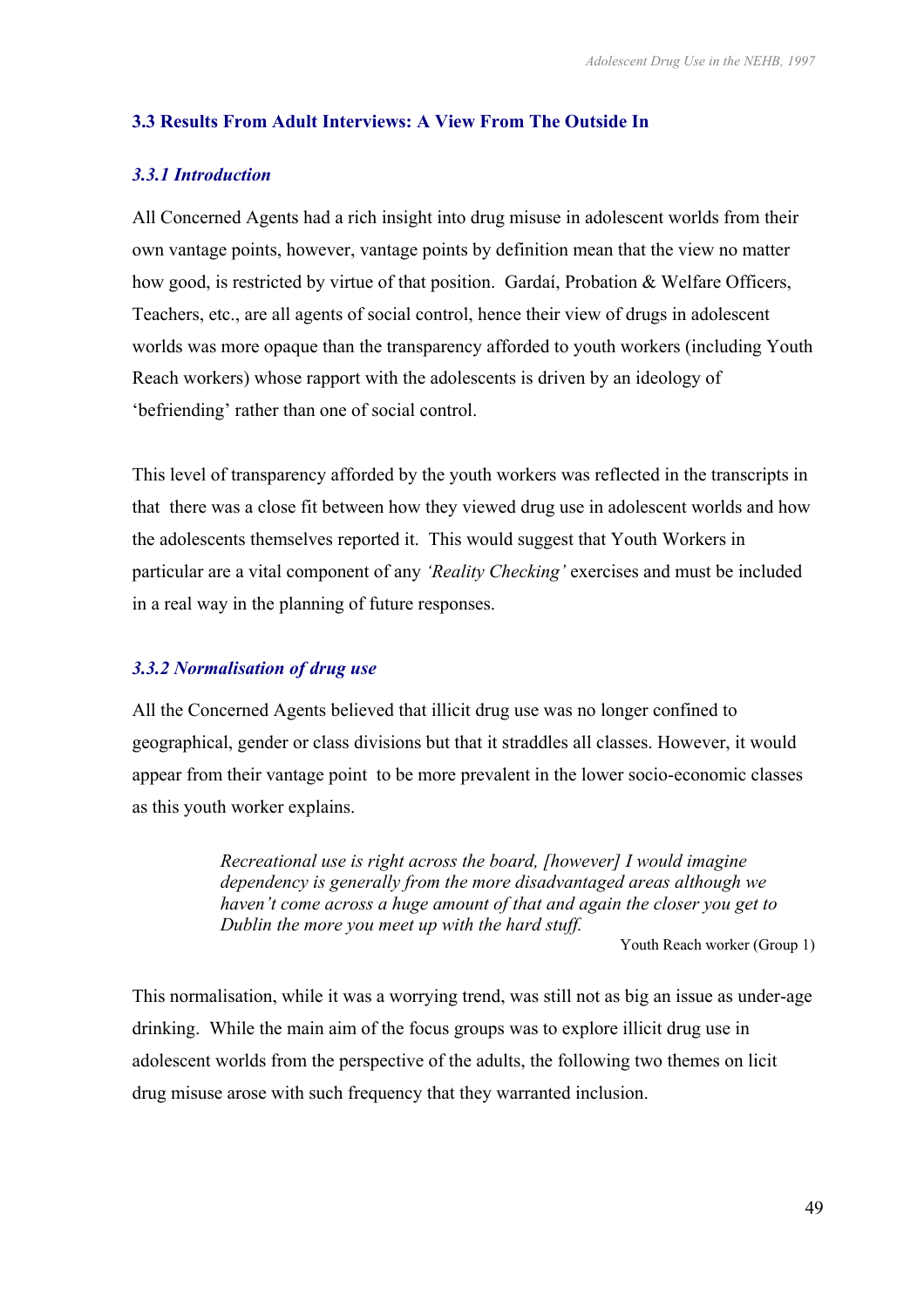#### *3.3.3 Underage drinking and the analytic lens*

Under age drinking was a theme that ran throughout the transcripts and one that poses a particularly difficult problem for our society. Similar to the views expressed by young people, the adults felt that focusing the analytic lens on illicit drugs while failing to tackle the damage done to our society by misuse of legal drugs in particular alcohol, may not be the best response. Alcohol has been, and still is a major problem for young people as these adults explain:

> *The problem you see political wise and all that is it is a great problem to shout about drugs and all that and what you are going to do about drugs and what you are setting up, but there is still a major alcohol problem.*

Garda (Group 6)

*Drink would be 90% a problem you couldn't always say that a person was drunk when arrested or whatever, but the effect alcohol abuse has in the home would be fierce and that hasn't changed over the years, there's probably more media gone into drugs rather than alcohol and that has highlighted the area but alcohol is still the main problem. That would be my experience.*  Garda (Group 1)

*Well from what I can see it seems to be a bigger problem. To my impression there would be more people involved in alcohol abuse that there would be into drugs. That's the impression I get from talking to other teachers. Teacher (Group 3)*

This abuse of alcohol is across the class divide and often has serious consequences, not only for their health, but also for their education where the weekend 'binge drinking' previously a phenomenon of the adult world is now replicating itself in the adolescent world. This Home School liaison officer highlights this point:

> *I mean I'm not teaching any more, but I know from listening to the staff, that the Monday morning class for a lot of people just doesn't really happen. They say the kids are there, they are there in body, particularly with we say 3rd, 5th, 6th years. It's a case that on the weekend they have been out late and whatever [binge drinking ]I think it is prevalent with the Leaving Cert. but you would have it in 5th years and 3rd years as well.*

> > Home School Liaison Officer (Group3 )

A secondary teacher confirms this trend:

*I'm talking about 16 yr olds among those yes you would definitely see absentees on a Monday morning because they were out over the weekend.*  Secondary School Teacher (Group 7)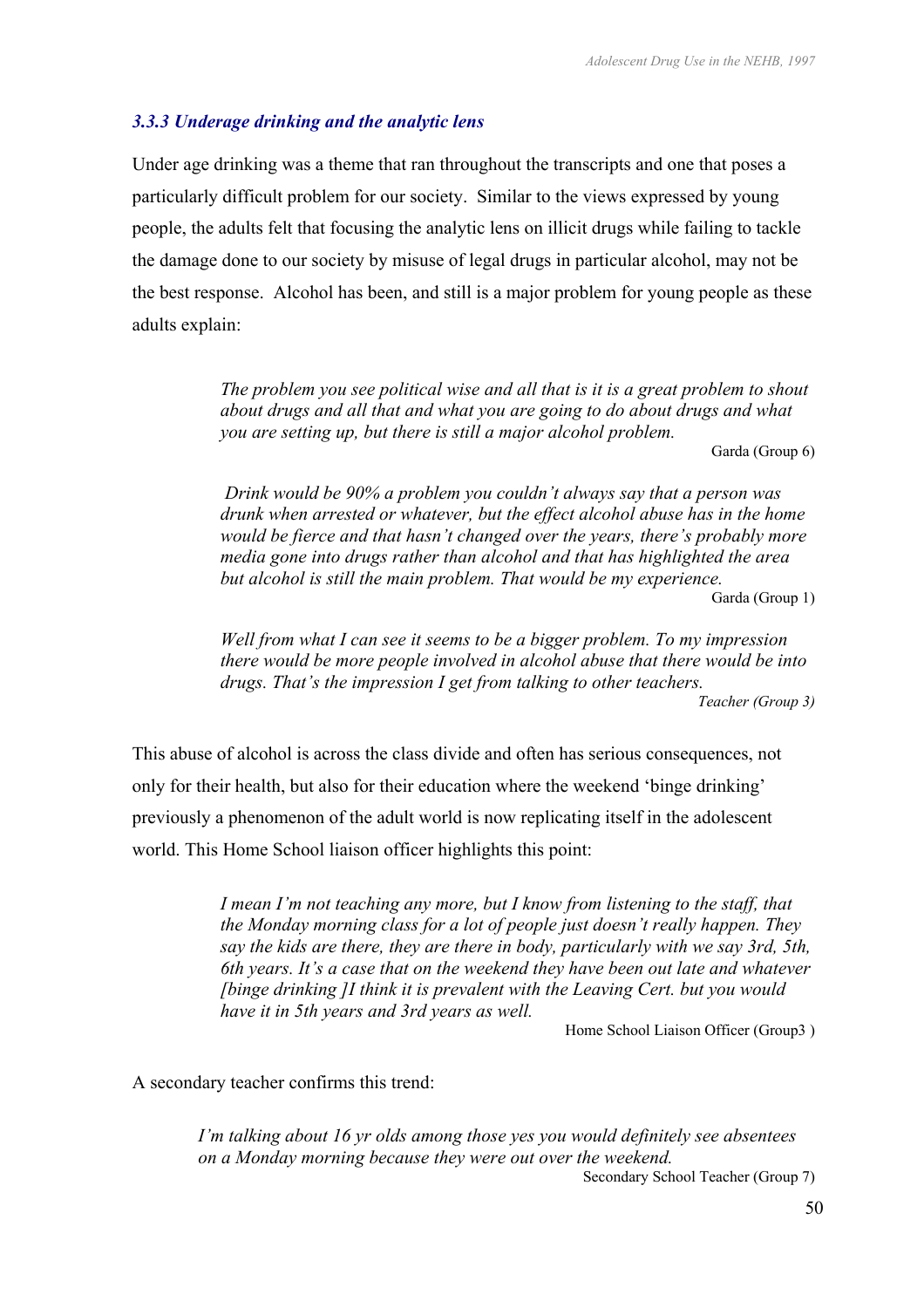In addition, while parents strongly disapprove of the use of illicit drugs, this disapproval is replaced with great tolerance and poor role modelling when it comes to alcohol as this youth worker explains:

> *I think we are talking about what influences people. The biggest influence in people's lives from a very young age is the adult, parents and the other adults around. The biggest influence around us, are what we tolerate as a society and that is continued over use of drugs and alcohol is a drug. What has happened with society telling young people what to do, it is usually not truthful it is the one standard for the young people against the standards of the people who are using it [the adults].*

> > Youth Worker (Male) (Group1)

As the above analysis suggests, adolescents do not exist in a vacuum and education of individuals can only succeed if the message of education is congruent with messages at other levels of the system. While society may condone underage drinking, the 'pill for every ill' society also condones inappropriate use of legally prescribed drugs as the next theme explores.

#### *3.3.4 Inappropriate use of legally available and prescribed drugs*

This was a theme that reoccurred in all focus groups with Concerned Agents, but only in isolated instances in the youth groups. While it was not viewed as a major problem in the spectrum of things, it is, nonetheless, a worrying trend. It is a trend that was seen as a byproduct of the *'pill for every ill'* society we now live in. Their concerns are summarised in the following quote:

> *I don't think it is a problem but I think it's certainly that there are young people abusing prescribed drugs.... You'd have them from any side right across the board whether it is Panadol, sleeping tablets. I think it is something that seems to be happening young people...if they've a headache a tablet, or you cant' sleep here have a sleeping tablet ' the two just go hand in hand*.<br>Youth Worker (Female) (Group 1)

While the above theme was one that did not feature strongly in focus groups with young people the next theme *'where the two worlds meet'* explores the over lap that occurs between both worlds.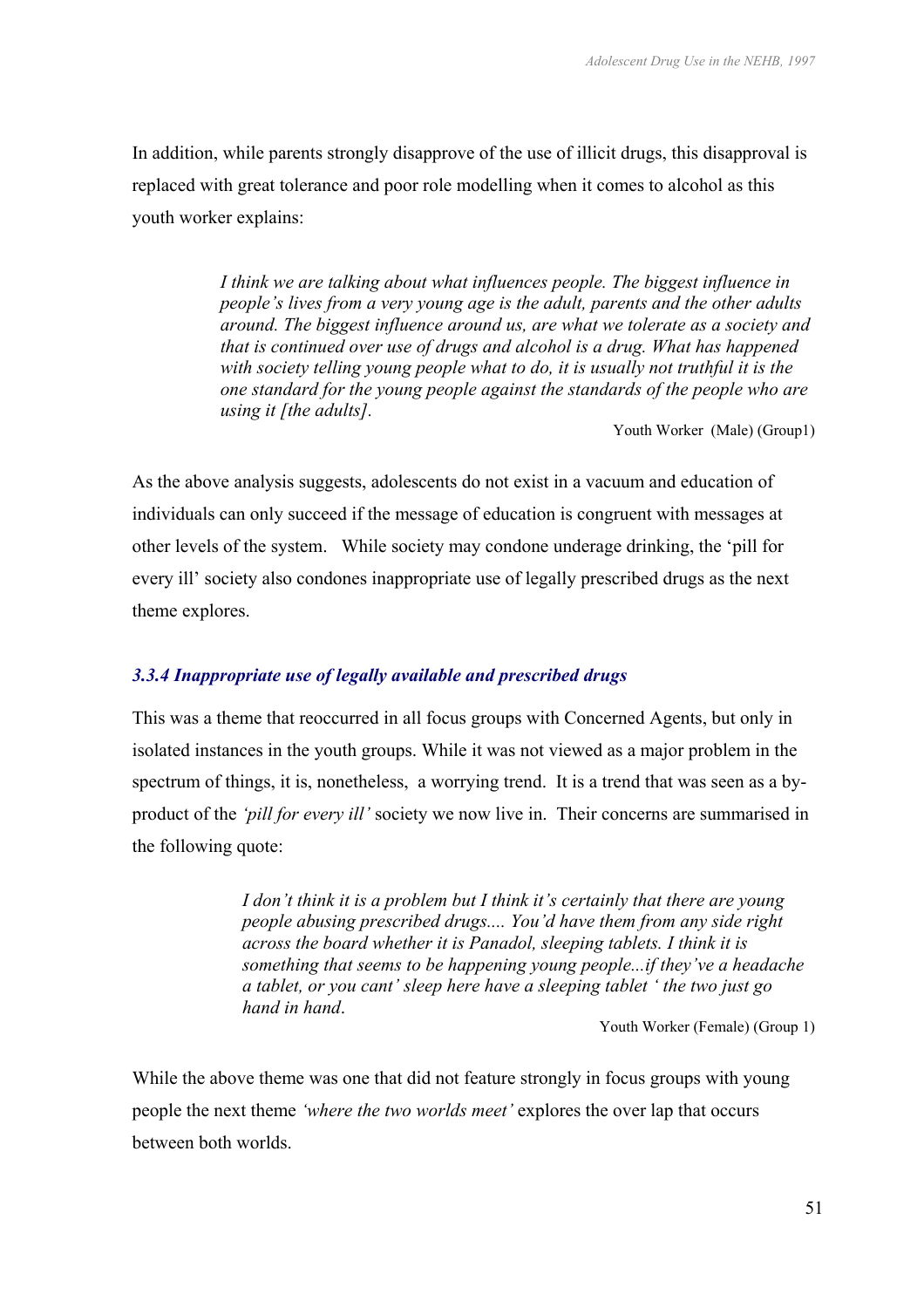#### *3.3.5 Where the two worlds meet*

When exploring the adolescent drug scene through the eyes of the Concerned Agents some of the same themes that were common to adolescents re-emerged:

- The Drug Scene
- Drugs Distribution Network & Crime
- Refinement of Peer Pressure Hypothesis
- Limitations of current Health Promotion and Educational Strategies.

**1.** The Drug Scene: Similar to that found in the focus groups with young people, the Concerned Agents identified cannabis, ecstasy and LSD as the drugs that were most commonly used. They also reported that there were small traces of heroin and cocaine that varied across the region.

> *I would say that drugs are readily available in \*\*\*\*\*\* town and that the principal drugs of abuse would be Cannabis, E and also at the moment acid is coming in big time.*

> > Youth Worker (Group 6)

*Well none of our kids would be taking cocaine as far as I know very little and they wouldn't have mentioned speed specifically but they would be taking E but I know myself if there is E there is speed and hash without a doubt and loads of drink.* 

Youth Reach Worker (Group 5)

Magic Mushrooms, were seasonal and this was reflected in their irregular use, solvent abuse occurred mainly in younger age groups, because it was free and it involved no '*transaction process'.* Cannabis in particular was seen, they believed, as totally innocuous by the young people:

> *The children I deal with their opinions and attitudes on it would be that cannabis is totally acceptable and as I said it is us that are out of step and not them.*

> > Youth Reach Worker (Group 6)

Some did recognise that ecstasy usage did have a fear element to it and this placed it second in line to cannabis in the hierarchy of drugs used.

**2.** Drugs Distribution Network and Crime: Similar to the young people, some of the adults made distinctions between the activities involved in the procurement of drugs,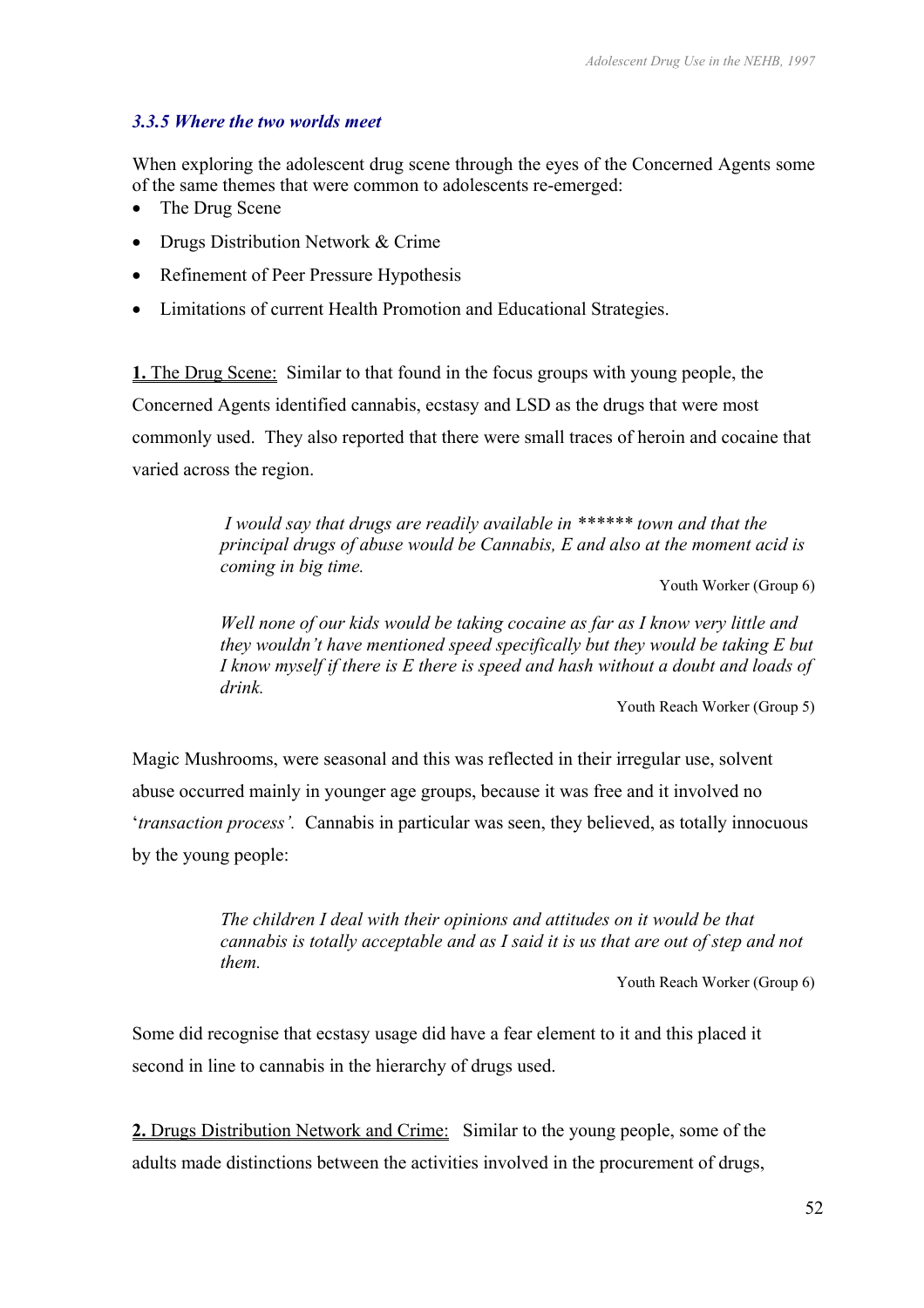(dealing, selling & getting drugs), with activity clustering mainly around the latter 'getting drugs'.

> *And a lot of them wouldn't be carrying anything apart from the dealer. The majority of them just carry their own and what they would use on that night and they wouldn't be carrying it very far.*

Youth Worker Female (Group 6)

Some believed that drug use among young people lead to serious crime, however, this was disputed by some of the youth workers whose views on this matter converged with the reports of young people as this quote displays:

> *I would disagree totally that this section of children would rob or commit crime, now and again some of them might but the majority would not. They wouldn't regard themselves as 'drug users' or druggies they would regard themselves as occasional users and I don't think those children would not be the norm for getting into crime because they would have their pocket money to buy hash.*

> > Youth Worker(Group 6)

In the absence of true epidemiological data in relation to drug use in the NEHB, there was a tendency to use 'folk epidemiology' to describe patterns of drug. Despite this, they generally made a distinction between habitual use and recreational use, accepting for the most part, that the present drug activity existed at the level of recreational use.

> *There is a high tolerance of cannabis among all our clients and they don't see it as a problem with using it. I think we have to distinguish between experimentation and dependence. I think there is a lot of people...experimenting with cannabis not all go on to develop a problem.*  Probation & Welfare Officer (Group 6)

However, this was not a static scenario and the potential for adolescents becoming involved in habitual use was one that caused some concern. The notion of control and illicit drug use was one that was not easily accepted:

> *I know there is a difference that some of them will use and won't get into addiction but the problem we have is if I put 20 people up there in front of you and they all use cannabis, I can't tell you which one of these is going to go on to addiction from using cannabis so we have to cut right across the board and put our foot down...we can't say which ones are going to become addicted.*  Female Youth Worker (Group 6)

> is a problem, because if we see the whole thing as a problem we are left in the <sub>53</sub> *I think we have to be careful when we are talking about drugs, that we are actually trying to identify where the problem is, rather than say the whole thing*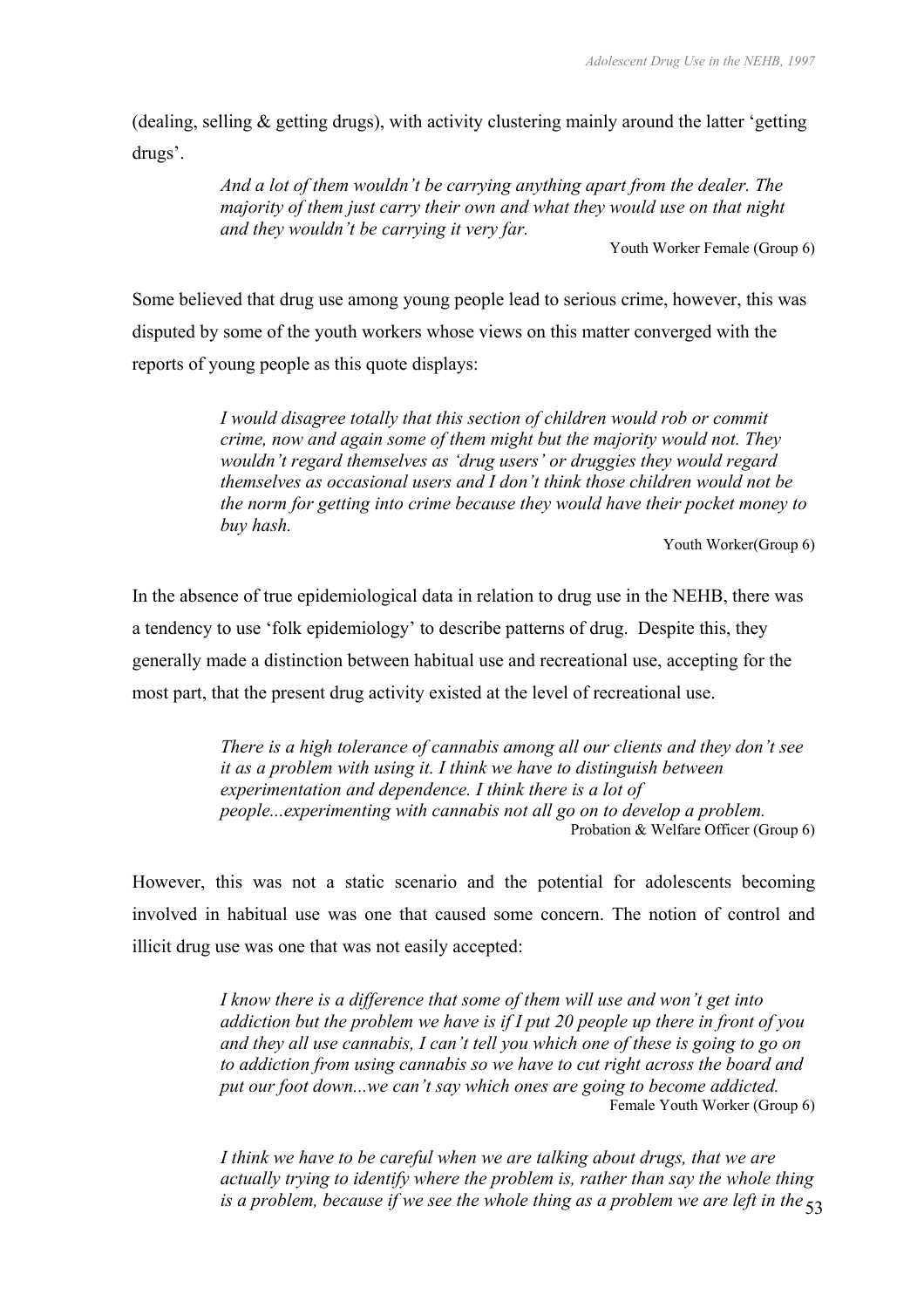*dark. The problem is with misuse where it is causing damage to peoples lives, damage to families...that's the area we need to concentrate on.*  Probation & Welfare Officer (Group 1)

**3.** Refinement of Peer Pressure Hypothesis: This level of divergence occurs again when the role peers play in relation to illicit drugs is discussed. For some, peer pressure explained everything:

*Peer pressure is massive at that age.* 

Female (Group 7)

*Statistics will tell you and the experts will tell you that if you are going around with someone who is involved in drugs that you will get involved. You know if you rang me up about such a fella who is hanging around with a fella who is taking drugs, you automatically assume that he is too.* 

Garda (Group 6)

For others the concept was not so cut and dried, they recognised that drug taking involves choices:

> *I don't agree with that, I think there are children...and they don't do it themselves but they don't frown on their friends for doing it, so therefore they can remain in the group…*

Youth Worker Female (Group 6)

This point is refined further by another participant:

*It depends on the level of use. Kids who are using drugs in the weekends occasionally some of them won't use. If you are with a group that are very regular users, that are using every day obviously that risk is hugely increased 'cos you are not going to survive in the group...I am inclined to agree that they will eventually leave that group of their own will because they don't want to be with those drug users.* 

Youth Worker Female (Group 6)

While the unrefined concept of peer pressure still abounds among some adults, for others the influence peers have on one another is more 'nuanced'. Youth workers, similar to the reports of the young people themselves, see adolescents as people with a capacity to choose, rather than mere victims propelled along by forces outside their control. While there is strong evidence to suggest, as the Garda above mentioned, that association with drug using peers is one of the strongest predictors of initiation into marijuana use, choosing to join this group is, however, preceded by a belief and value system held by the adolescent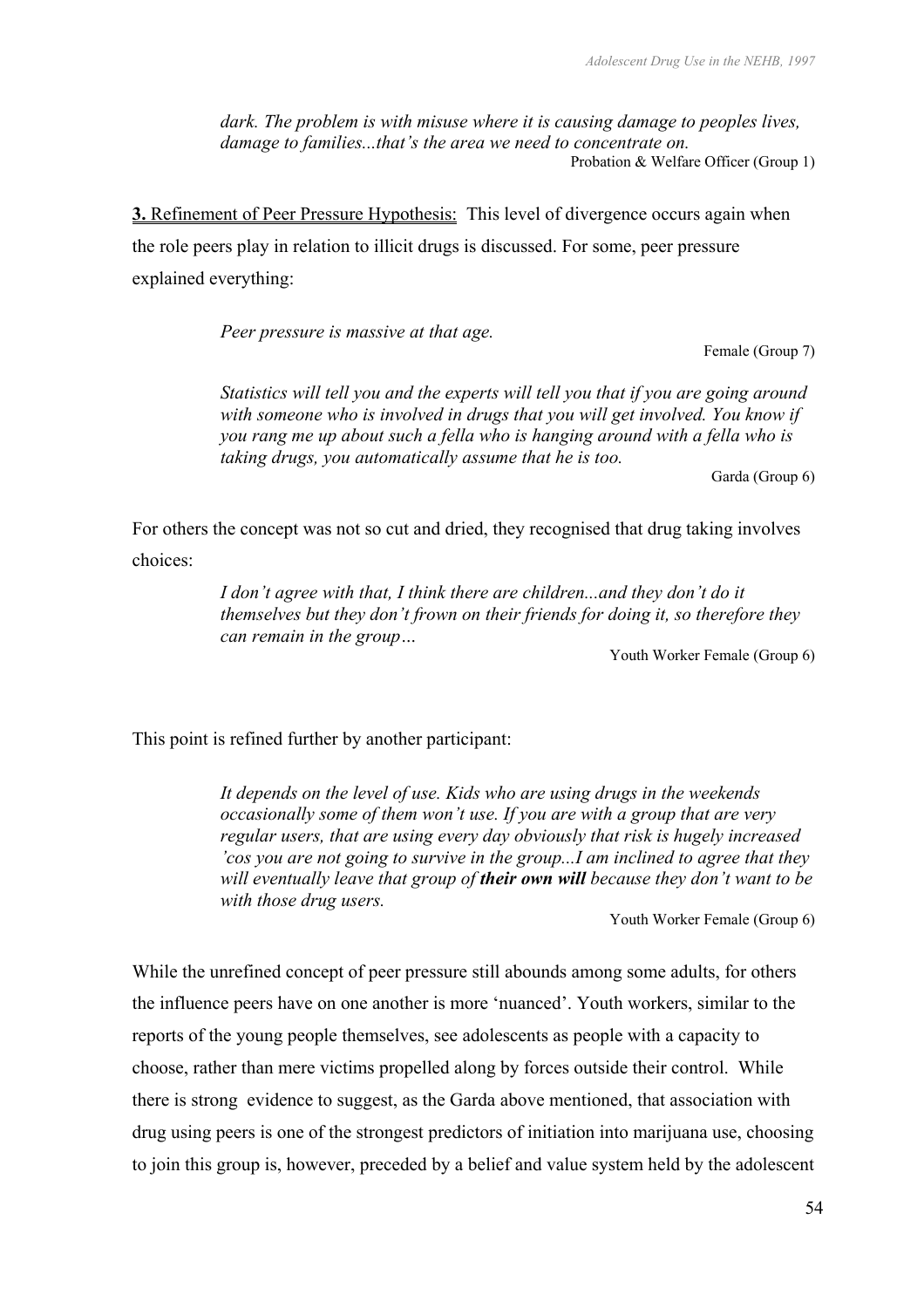that is favourable to the use of marijuana. It is this that motivates an adolescent to join a peer group where illicit drugs are used rather than simply peer pressure. In addition, as the last quote highlights, peer groups are not a static concept - they change all the time. What was an acceptable level of drug use at the outset, for some members later becomes unacceptable, so they leave and realign themselves with another group. Peer association involves choices. While these may not appear rational from an adults perspective they are rational based on the frame of reference of the adolescent.

#### **4.** Limitations of Current Health Promotion and Educational Strategies:

While there were diverging views about the role peers play in relation to illicit drug use among the adults, this was not the finding when one explored their views on the current educational and health promotion initiatives. Comments by youth workers in particular, seemed to mirror the comments in this regard, made previously by the adolescents.

Generally, it was felt that information '*on its own'* was not enough to solve the problem of drug use in adolescents worlds. It was a complex issue that needed a *'continuum of responses'.* However, the information presently available from the Health Promotion Unit and the 'ad hoc' system of drug education needed to be re-evaluated as part of an overall response. It was felt that parents may well read the various leaflets on drugs but they are not reaching their intended audience. These comments echo, almost verbatim, the responses made by the young people themselves:

> *Any of the information that we would get, I think the majority of it is just top down and you know when you are young that approach gets a 'will you go way from me response'.*

Youth Reach Worker (Female) (Group 5)

While some of the literature might not appeal in design and approach to some young people, for others with poor literacy skills it is inaccessible:

> *And with the promotional stuff that's out there a lot of them can't read it, others don't read it 'ah its not for me'. 'Even with the new colourful one, the new E one from the Health Promotion Unit...that they are giving them. They can write them out, you know copy the printing. But if you ask them, what can you tell me now about the facts or that they can't tell you anything at all…*  Youth Reach Worker (Group 2)

The way forward, as they see it is: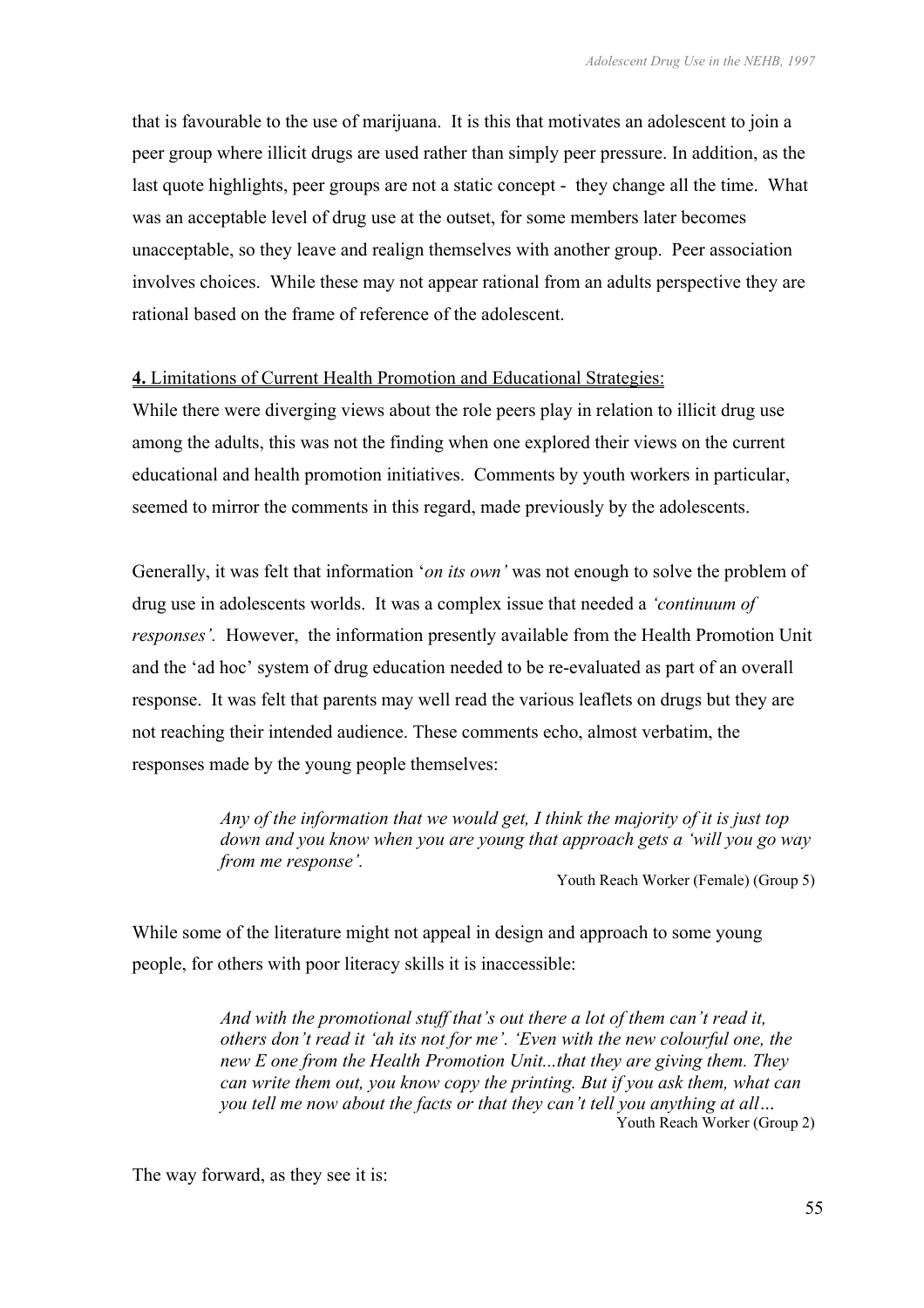*I think we have to start any programme with young people using the language they understand. I think the information that's going out at the moment for young people and adults is in words and language that has absolutely no relevance what so ever particularly for young people.....it has to certainly to come from people on the ground, what they {Health Promotion) have produced is not effective.* 

Youth Worker Female (Group 1)

#### **3.4 Summary**

Adolescent worlds are located within particular and historical societies and the social location of adolescent drug users can only be understood in that larger context. In the 1960s hippie drug use was mainly confined to the middle class and was seen as a rejection of middle class values. Drugs were items that were symbolic of unconventionality and a refusal of normal obligations ( Wieder & Zimmerman, 1976). The counter-cultural stances of the hippies was later replaced by the 'punk' subculture in the 1970s and the 'rave' subculture in the 1980s. Today, adolescent drug users do not identify with any particular sub-culture, but rather, it seems to be a normal part of youth culture, straddling all classes and all geographical boundaries. Given this shift, the use of subcultural theory or traditional notions of deviance are no longer valid as explanatory models (Murphy, 1996; Redhead, 1995).

Drugs are readily available to the focus group participants in the North East and for many, their drug use is an accepted part of youth culture. However, not all young people are using drugs, therefore, availability on its own is not a motivating factor. Motivating factors rather, are multiple and reflect an interaction between various personal, social and cultural factors. Patterns of use also varied as did type of drugs used. Solvents were used in the lower end of the adolescent age spectrum, while cannabis, ecstasy, and LSD were the drugs most in use among older adolescents. Of these, cannabis was perceived as harmless and at times more socially acceptable than alcohol, less addictive than tobacco and unlikely to have any effects except in the long term. For adolescents who don't *'think of the later on now'* these long term effects are insignificant. While the focus of this study was on illicit drugs, drink, according to many of the young people, was a far bigger problem. As one student put it '*you have a much bigger chance of becoming an alcoholic that you ever have of becoming a junkie'*. In that sense they felt the analytic lens was tilted in the wrong direction. This theme reoccurred in the adult focus groups. Overall, the present pattern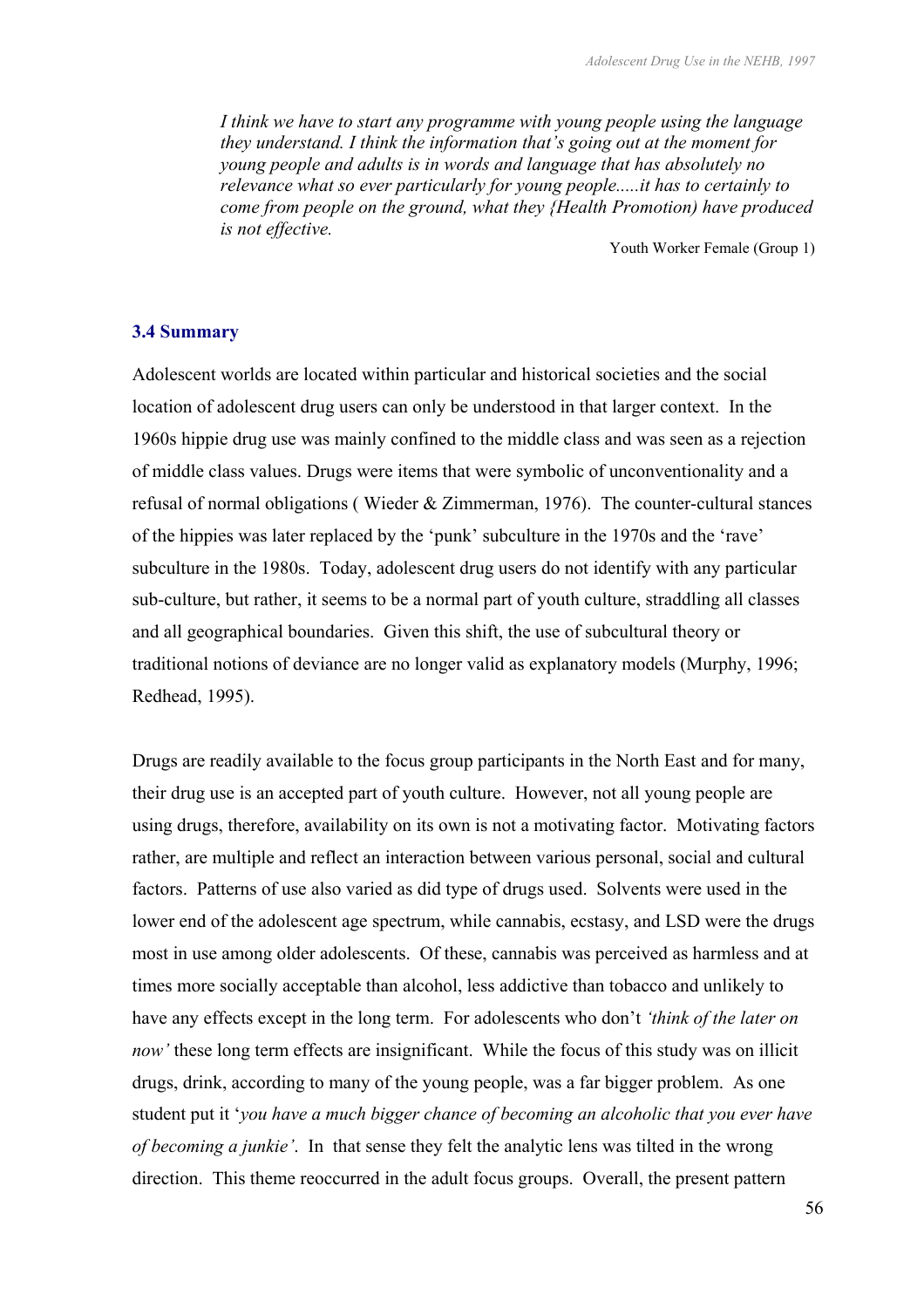of use is recreational where illicit drugs, mainly cannabis, are taken as part of normal social gathering or on special occasions only. There was no evidence to suggest from this qualitative research, that most young people in the North East region are involved in habitual illicit drugs use.

In addition, the study revealed that the reality of adolescent drug use, as revealed by the adolescents themselves, calls for a refinement of stereotypical images that currently abound.

Unlike the adult world of drug dealing - where the distribution system of drugs revolves around large profits, is fed on a value system of greed and sustained by an elaborate crime network - drugs in adolescent worlds, for the most part, revolves around concepts of friendship*, reciprocity* and *sharing,* - where money is pooled or saved to buy drugs and drug use itself is a highly sociable activity. While friends use drugs together it is also friends who are the main suppliers of drugs. Few transactions are anonymous. Contrary to popular belief, social networks are the routes through which illicit drugs are obtained, not 'evil pushers.' The emphasis here is on *'drug seeking'* not *'drug pushing'*.

Control and illicit drug use are concepts that do not sit easily together in the popular psyche, yet it does seem that adolescents can, and do, exert control over their drug use. They decide which drugs, if any, to take and it is they who decide what patterns to settle for. Furthermore, peer pressure, a concept the regularly occurs in discourse on adolescent drug use, it seems is no longer apt at describing what is really happening. Rather, the findings suggest that there are positive elements to peer association obfuscated by the predominance of the peer pressure hypothesis. In addition, it would seem that peers seek out friends to correspond to their own drug usage patterns, rather than change their drug pattern to correspond with friends pressure.

While it may seem that young people are very 'au fait' with all aspects of illicit drugs, the reality, in fact, was quite different. In this instance, knowledge surrounding illicit drugs was often vague among non-users and inaccurate among users, who, in the absence of true scientific knowledge on illicit drugs had developed their own 'Folk Pharmacology'. This finding suggests that the present method of educating young people about drugs is either not being absorbed by them, or not reaching them. Some children in the focus groups had dropped out of main stream schooling and were literally '*Street Kids'.* Others, while in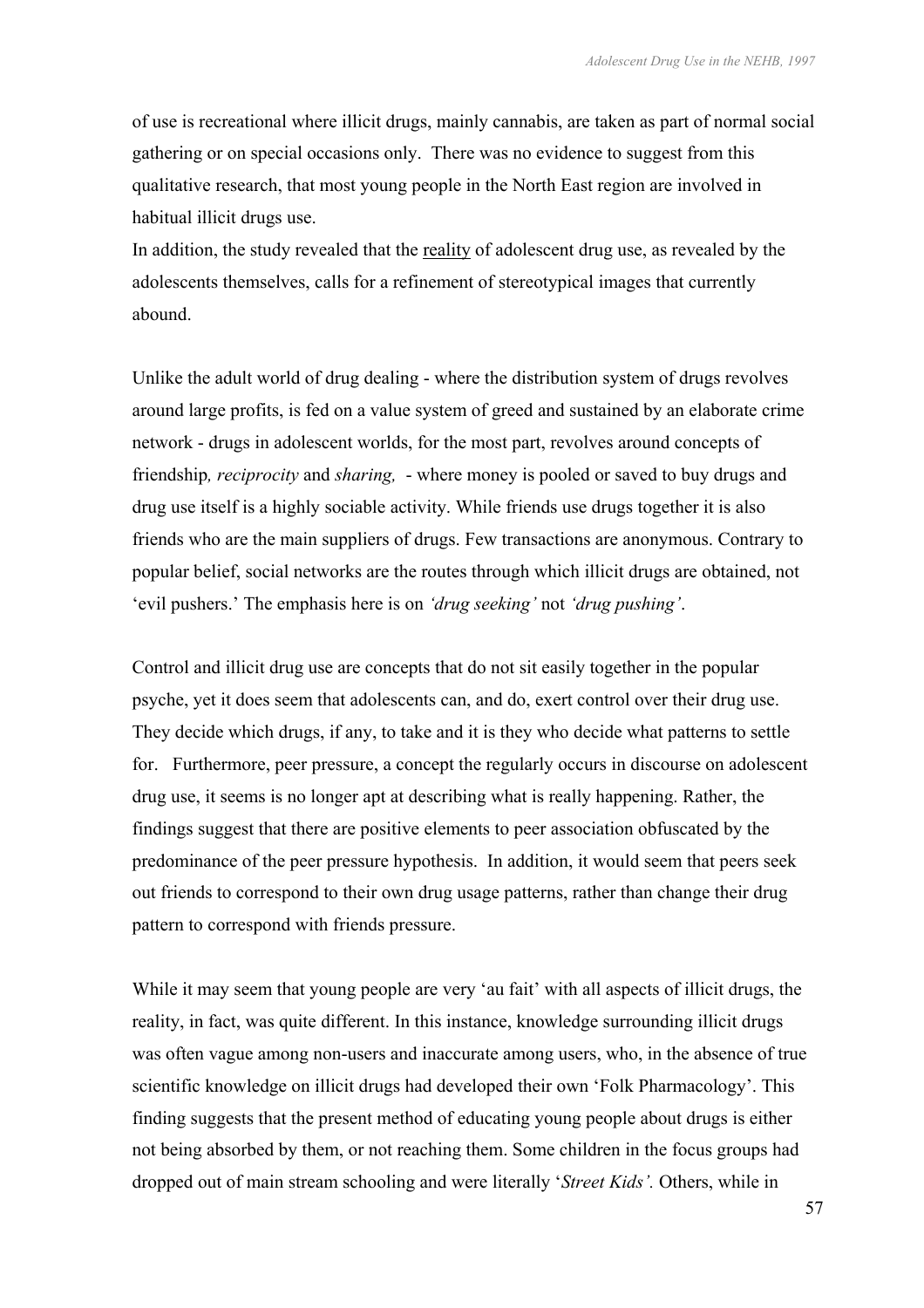school, were not impressed by the current Health Promotion and educational strategies currently in operation. While it has been recognised that education on its own is not effective, ineffective education it would seem is a waste of resources.(Stuart, 1974; Degnan, 1972; Richardson et al., 1972; Kinder et al., 1980; O' Connor & Saunders, 1992). In the future, adolescents recommended that more drink free social options become available in the North East. Along these lines, they proposed a *'drop in social centre'* with flexible opening times - run by young people, under the mentorship of adults. In addition, they proposed the development of a drug information line where accurate information on illicit drugs could be got on all aspects of illicit drugs. In relation to the inadequacies of current health promotion, they suggested that they, as consumers of these programmes, might be involved in the design and distribution of new strategies. Currently, health promotion strategies, they believe, do not reflect their reality, consequently they have lost credence with young people. In addition, they believe that a harm reduction approach now needs to be considered, so that users can adopt safe practices. In addition to health promotion strategies, they suggested that holistic education should be developed in primary school where the emphasis is not drug specific, but focuses more on healthy living etc. While they did not explicitly advocate a peer education strategy as a means of distributing information, they all felt that 'past users' telling their stories impressed them far more than the current didactic form of drug education. Including lay health promoters, as part of new health promotion strategies is something that has recently been advocated by the HEA (Rogers et al., 1997) in the UK and, given these findings, is something that warrants further exploration.

Adults who work closely with adolescents in the North East, especially Youth Workers, (including Youth Reach, etc.) are well informed of the illicit drug scene, however, similar to the young people they feel that underage drinking is a very serious problem and should be looked at as closely as illicit drugs.

#### **3.5 Conclusion**

This report is predicated on the idea that the views and ideas of young people should form an integral part of future drug strategies. An effort has been made, not only to listen to what each of them had to say, but also, to identify common themes running through the focus groups and the in-depth interviews. The central messages in this report are: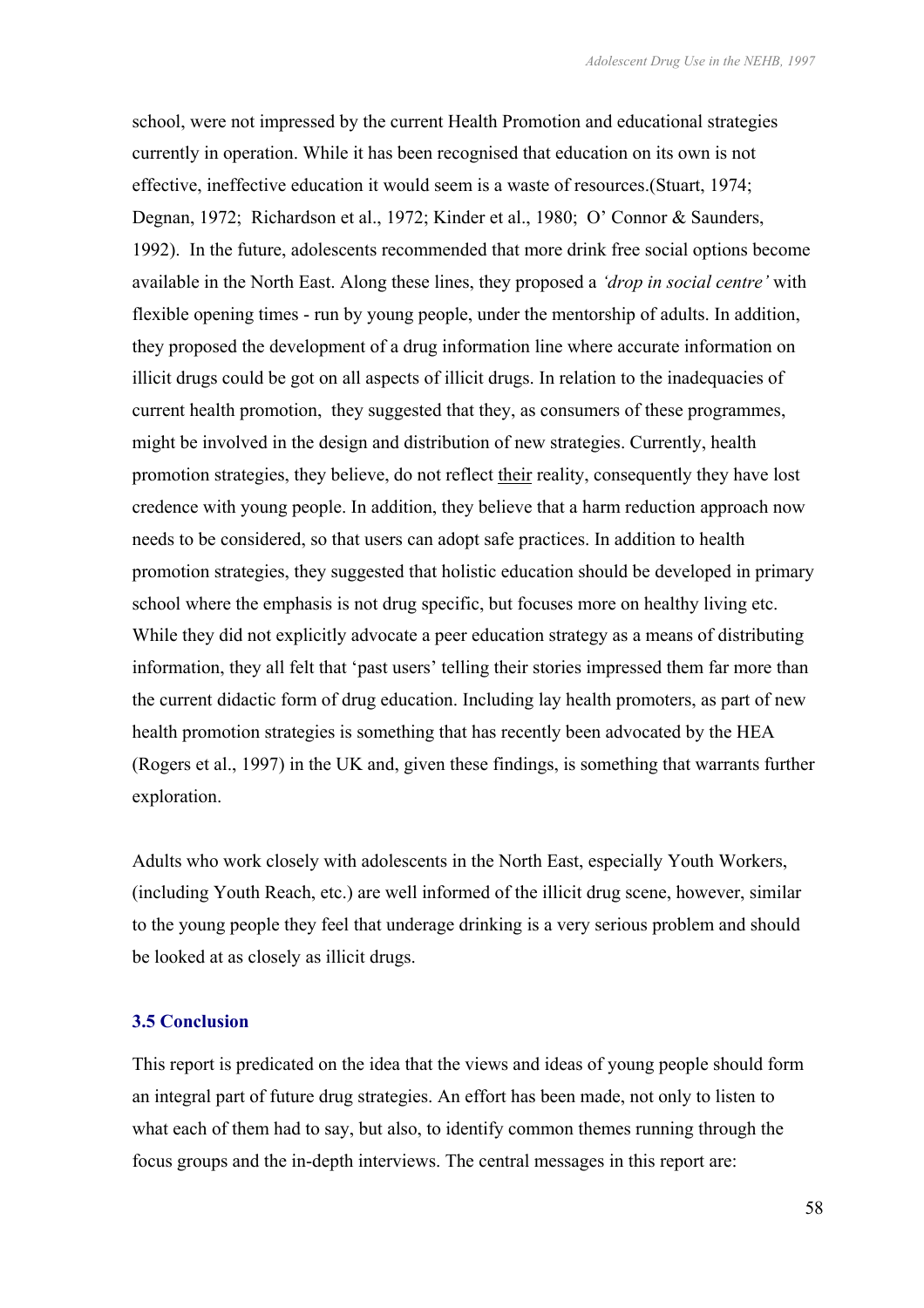- Soft drug use is not a problem for most young people in the North East. Those who are involved in illicit drug use feel in control of their drug use. However, underage drinking is the area where parental and professional attention should be directed.
- Young people do not see drugs as being on a continuum from soft to hard drugs, nor do the see themselves on a slippery slope from cannabis use to heroin. The distance between the world of cannabis use and heroin use in their eyes constitutes a wide chasm not a slippery slope.
- Drug use is not an isolated part of young peoples lives in the North East, but it is one of a number of ordinary, unremarkable activities which is part and parcel of growing up in contemporary Ireland.
- Current educational strategies, for the most part, are deemed irrelevant, primarily because they do not reflect their reality. Young people of all ages take drugs because they enjoy them 'rather than because they fall prey to some addictive illness which removes their capacity for voluntary behaviour' (Davis 1989).
- The role peers play in relation to illicit drug use is better served by striving to understand the process of friendship, rather than relying on the unrefined peer pressure hypothesis.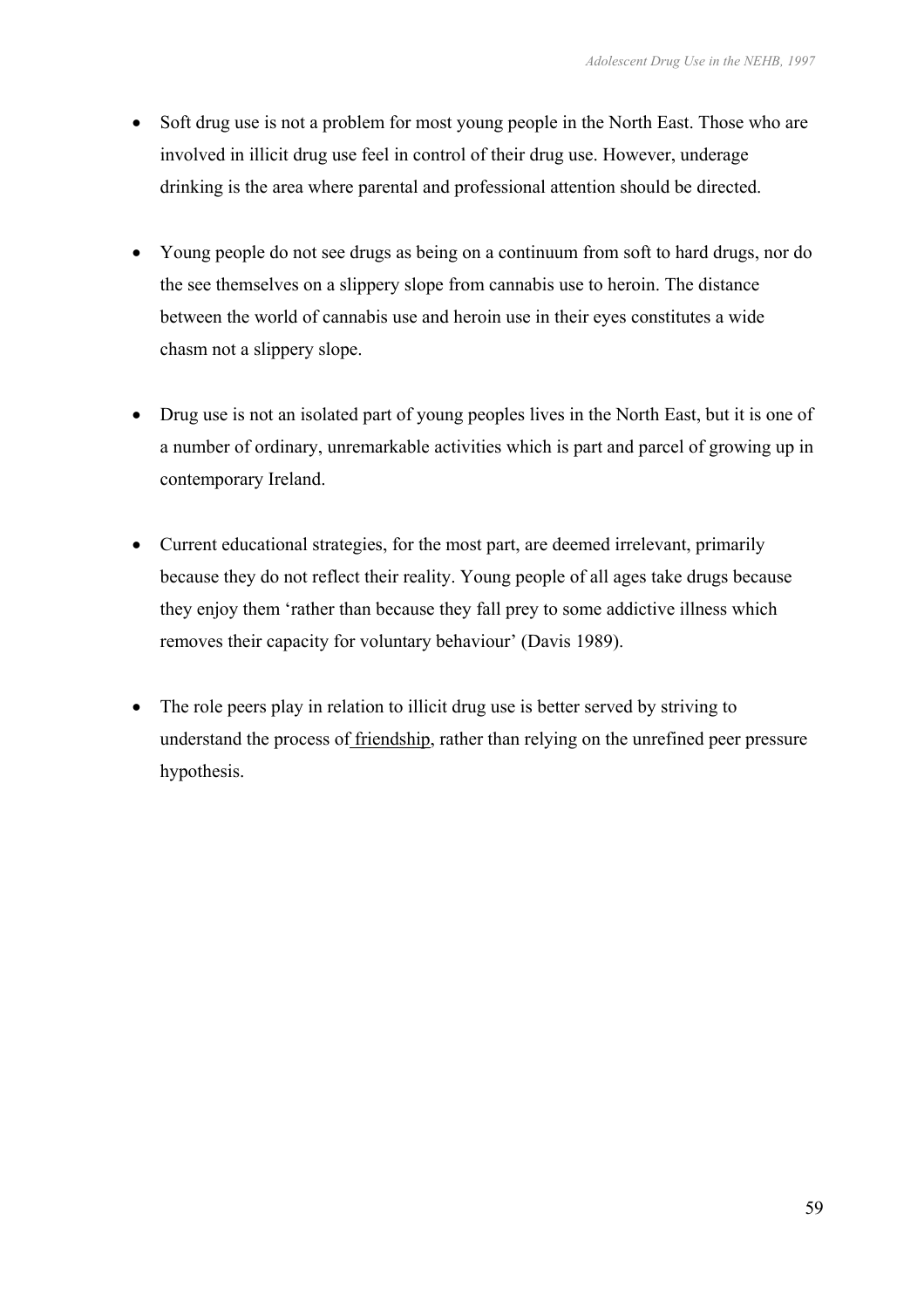#### **References**

Davies, J.B. (1989). *The myth of addiction*. Hardwood.

- Degnan, E.J. ( 1972). An exploration into the relationship between and positive attitude towards drugs in young adolescents and an evaluation of a drug education programme. *Diss Abstract*; 32(11-B): 6615.
- Department of Health (1996). *Smoking and drinking among young people in Ireland*. Department of Health, Dublin.
- Doorley P. & Hynes, M. (1995). Illegal sales of cigarettes to children in north-east Dublin. *Ir Med J;* 88(4): 130-131.
- Glassner, B. & Loughlin, J. (1987). *Drugs in Adolescent Worlds: Burnout to Straights.* MacMillan Press, London.
- Kiernan, R. (1995). *Substance use among adolescents in the Western Health Board area*. Thesis submitted for Membership of the Faculty of Public Health Medicine, Royal College of Physicians, Dublin.
- Kinder ,W., Pape, H. & Walfish, S. (1980). Drug and education programs: A review of outcome studies, *Int. J. Addict*.; 15(7): 1035-1054.
- Murphy, E. (1996). *The teenage drugs explosion fact or myth.* Thesis submitted for Membership of the Faculty of Public Health Medicine, Royal College of Physicians, Dublin.
- O' Connor, J. & Saunders, B. (1992). Drug Education: An appraisal of a popular preventative. *Int. J. Addict*.; 27(2):165-185.
- Redhead, S. (ed) (1995). *Rave Off. Politics And Deviance In Contemporary Youth Culture.* Popular Cultural Studies, Brookfield USA.
- Richardson, D.W., Nader, P.R., Rochman, K.J. & Friedman, S.B. (1972). Attitudes of fifth grade students to illicit psychoactive drugs. *J School Health*; 42: 389-391.

60